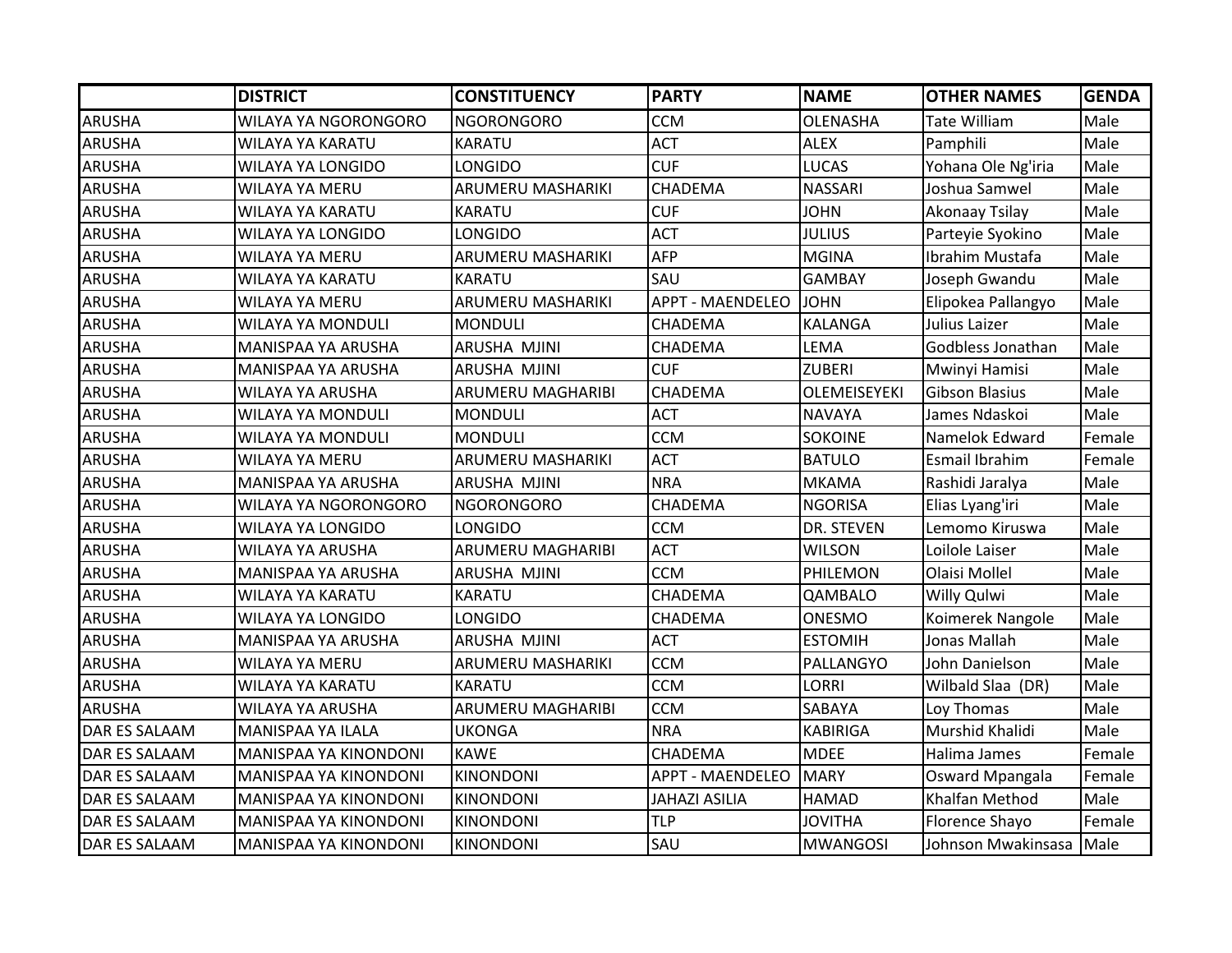| <b>DAR ES SALAAM</b> | <b>MANISPAA YA KINONDONI</b> | <b>UBUNGO</b>    | <b>CHAUMMA</b>       | <b>KABENDERA</b> | Eugene Mbehikya            | Male   |
|----------------------|------------------------------|------------------|----------------------|------------------|----------------------------|--------|
| <b>DAR ES SALAAM</b> | MANISPAA YA KINONDONI        | <b>UBUNGO</b>    | CHADEMA              | <b>KUBENEA</b>   | Saed Ahmed                 | Male   |
| DAR ES SALAAM        | MANISPAA YA KINONDONI        | <b>UBUNGO</b>    | <b>TLP</b>           | <b>GODLIVER</b>  | Jones Manumbu              | Female |
| DAR ES SALAAM        | MANISPAA YA KINONDONI        | <b>UBUNGO</b>    | <b>ACT</b>           | ZANGINA          | Shanang Zangina            | Male   |
| DAR ES SALAAM        | MANISPAA YA KINONDONI        | <b>UBUNGO</b>    | <b>CUF</b>           | <b>NGOLE</b>     | Mashaka Khalfan            | Male   |
| DAR ES SALAAM        | MANISPAA YA KINONDONI        | <b>UBUNGO</b>    | <b>CCM</b>           | <b>MASSABURI</b> | Didas John                 | Male   |
| DAR ES SALAAM        | MANISPAA YA KINONDONI        | <b>UBUNGO</b>    | <b>CCK</b>           | <b>MUABHI</b>    | <b>Renatus Gregory</b>     | Male   |
| DAR ES SALAAM        | MANISPAA YA KINONDONI        | <b>UBUNGO</b>    | <b>JAHAZI ASILIA</b> | SELEMANI         | Mbwana Kibanda             | Male   |
| DAR ES SALAAM        | MANISPAA YA TEMEKE           | <b>KIGAMBONI</b> | <b>DP</b>            | <b>ANTHONIA</b>  | Maiko Mdosi                | Female |
| DAR ES SALAAM        | MANISPAA YA TEMEKE           | <b>KIGAMBONI</b> | <b>CUF</b>           | <b>JUMA</b>      | Shaaban Nkumbi             | Male   |
| DAR ES SALAAM        | MANISPAA YA TEMEKE           | MBAGALA          | <b>DP</b>            | <b>MWAKISOLE</b> | <b>Emmy Hudson</b>         | Female |
| DAR ES SALAAM        | MANISPAA YA TEMEKE           | <b>MBAGALA</b>   | <b>UMD</b>           | <b>MBELAI</b>    | Kilio Salumu               | Female |
| DAR ES SALAAM        | MANISPAA YA TEMEKE           | <b>MBAGALA</b>   | <b>AFP</b>           | <b>NDONGE</b>    | Said Ndonge                | Male   |
| DAR ES SALAAM        | MANISPAA YA TEMEKE           | <b>MBAGALA</b>   | <b>NRA</b>           | RAMADHANI        | Abdallah Nassoro           | Male   |
| DAR ES SALAAM        | MANISPAA YA TEMEKE           | <b>MBAGALA</b>   | <b>CHAUSTA</b>       | <b>REHEMA</b>    | Kilai Mayuya               | Female |
| DAR ES SALAAM        | MANISPAA YA TEMEKE           | <b>MBAGALA</b>   | <b>MAKIN</b>         | <b>CECILIA</b>   | Augustino Mmanga           | Female |
| DAR ES SALAAM        | MANISPAA YA TEMEKE           | <b>TEMEKE</b>    | <b>AFP</b>           | SHANI            | Ally Mussa                 | Female |
| DAR ES SALAAM        | MANISPAA YA TEMEKE           | <b>TEMEKE</b>    | CHADEMA              | <b>MWAKYEMBE</b> | <b>Benard Mathew</b>       | Male   |
| DAR ES SALAAM        | MANISPAA YA TEMEKE           | <b>TEMEKE</b>    | <b>UPDP</b>          | <b>MAKUWA</b>    | <b>Felix Marcus</b>        | Male   |
| DAR ES SALAAM        | MANISPAA YA TEMEKE           | <b>TEMEKE</b>    | <b>CHAUSTA</b>       | <b>ATHUMANI</b>  | Amiri Mcheka               | Male   |
| DAR ES SALAAM        | MANISPAA YA ILALA            | <b>SEGEREA</b>   | <b>UMD</b>           | JAMILA           | Abdallah Tumbo             | Female |
| DAR ES SALAAM        | MANISPAA YA ILALA            | <b>SEGEREA</b>   | CHAUMMA              | <b>MASELE</b>    | Hussein Masunga            | Male   |
| DAR ES SALAAM        | MANISPAA YA KINONDONI        | <b>KIBAMBA</b>   | <b>MAKIN</b>         | <b>MANENO</b>    | Salehe Ndago               | Male   |
| DAR ES SALAAM        | MANISPAA YA TEMEKE           | KIGAMBONI        | <b>AFP</b>           | <b>LEAH</b>      | David Mbilinyi             | Female |
| <b>DAR ES SALAAM</b> | MANISPAA YA ILALA            | <b>UKONGA</b>    | <b>CUF</b>           | <b>KHOMEIN</b>   | Abdul Rwihula              | Male   |
| DAR ES SALAAM        | MANISPAA YA KINONDONI        | KIBAMBA          | <b>UMD</b>           | AMINA            | Hassani Mumba              | Female |
| DAR ES SALAAM        | MANISPAA YA KINONDONI        | KIBAMBA          | <b>CHAUSTA</b>       | RAMADHANI        | Hiza Mussa                 | Male   |
| DAR ES SALAAM        | MANISPAA YA ILALA            | <b>ILALA</b>     | CHADEMA              | <b>HASSANALI</b> | Muslim Haiderali Raja Male |        |
| DAR ES SALAAM        | MANISPAA YA ILALA            | <b>SEGEREA</b>   | CHADEMA              | <b>ANATROPIA</b> | Lwehikila Theonest         | Female |
| DAR ES SALAAM        | MANISPAA YA ILALA            | <b>UKONGA</b>    | <b>CHAUSTA</b>       | <b>DAMIAN</b>    | Raphael Suluta             | Male   |
| DAR ES SALAAM        | MANISPAA YA ILALA            | SEGEREA          | <b>CUF</b>           | <b>MTATIRO</b>   | Julius                     | Male   |
| DAR ES SALAAM        | MANISPAA YA ILALA            | <b>UKONGA</b>    | <b>CCM</b>           | <b>JERRY</b>     | William Silaa              | Male   |
| DAR ES SALAAM        | MANISPAA YA KINONDONI        | <b>KIBAMBA</b>   | <b>ADC</b>           | <b>JULIANNA</b>  | Yesaya Mwailolo            | Female |
| <b>DAR ES SALAAM</b> | MANISPAA YA TEMEKE           | <b>MBAGALA</b>   | <b>CCM</b>           | MANGUNGU         | Ali Issa                   | Male   |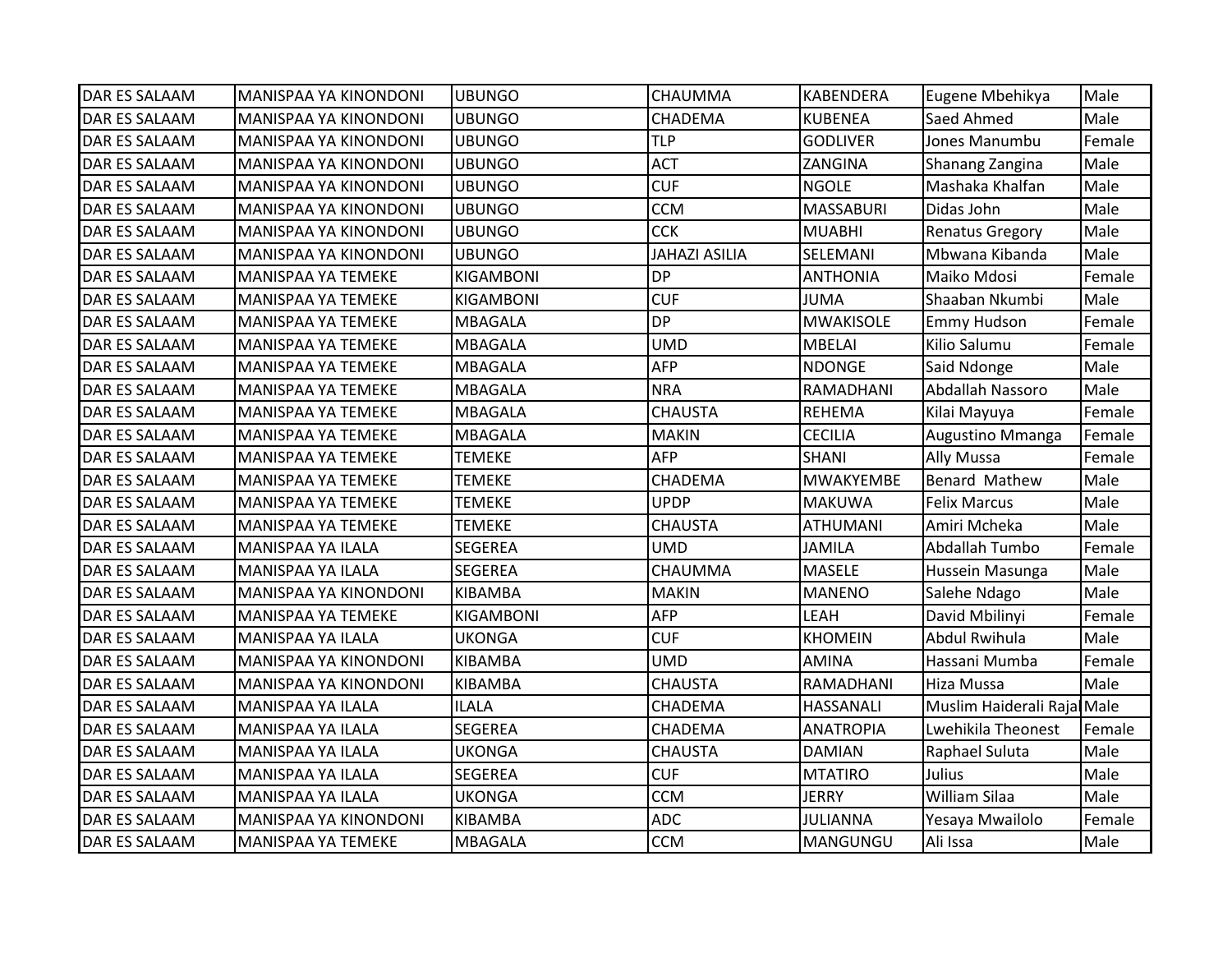| <b>DAR ES SALAAM</b> | <b>MANISPAA YA TEMEKE</b>    | <b>MBAGALA</b>   | <b>JAHAZI ASILIA</b> | <b>NASSORO</b>  | Miraji Salehe            | Male   |
|----------------------|------------------------------|------------------|----------------------|-----------------|--------------------------|--------|
| <b>DAR ES SALAAM</b> | <b>MANISPAA YA KINONDONI</b> | KIBAMBA          | <b>CHADEMA</b>       | <b>MNYIKA</b>   | John John                | Male   |
| <b>DAR ES SALAAM</b> | MANISPAA YA KINONDONI        | KIBAMBA          | <b>JAHAZI ASILIA</b> | <b>ISIHAKA</b>  | Omari Abdallah           | Male   |
| DAR ES SALAAM        | MANISPAA YA KINONDONI        | KIBAMBA          | <b>DP</b>            | EMMANUEL        | Wanjara Marero           | Male   |
| <b>DAR ES SALAAM</b> | MANISPAA YA KINONDONI        | <b>UBUNGO</b>    | <b>CHAUSTA</b>       | AMINA           | Amiri Mcheka             | Female |
| DAR ES SALAAM        | MANISPAA YA ILALA            | SEGEREA          | <b>ACT</b>           | <b>FRANK</b>    | <b>Mohamed Mwikongi</b>  | Male   |
| <b>DAR ES SALAAM</b> | <b>MANISPAA YA TEMEKE</b>    | <b>MBAGALA</b>   | NCCR-MAGEUZI         | <b>MAPANDE</b>  | Kassim Mohamed           | Male   |
| <b>DAR ES SALAAM</b> | MANISPAA YA ILALA            | SEGEREA          | <b>CCM</b>           | <b>BONNAH</b>   | Moses Kaluwa             | Female |
| <b>DAR ES SALAAM</b> | <b>MANISPAA YA KINONDONI</b> | <b>KAWE</b>      | <b>ADA - TADEA</b>   | <b>MARK</b>     | Manasseh Diganyeka       | Male   |
| <b>DAR ES SALAAM</b> | MANISPAA YA KINONDONI        | KIBAMBA          | <b>ACT</b>           | NG'HILY         | <b>Dickson Amos</b>      | Male   |
| DAR ES SALAAM        | MANISPAA YA KINONDONI        | <b>UBUNGO</b>    | <b>MAKIN</b>         | <b>COASTER</b>  | Jimmy Kibonde            | Male   |
| <b>DAR ES SALAAM</b> | <b>MANISPAA YA ILALA</b>     | <b>UKONGA</b>    | <b>ACT</b>           | <b>ALLY</b>     | Shaban Kifu              | Male   |
| <b>DAR ES SALAAM</b> | MANISPAA YA KINONDONI        | <b>KINONDONI</b> | <b>ACT</b>           | <b>KARAMA</b>   | Masoud Suleiman          | Male   |
| <b>DAR ES SALAAM</b> | <b>MANISPAA YA TEMEKE</b>    | KIGAMBONI        | CHADEMA              | <b>LUCY</b>     | Simon Magereli           | Female |
| <b>DAR ES SALAAM</b> | <b>MANISPAA YA ILALA</b>     | <b>ILALA</b>     | <b>AFP</b>           | <b>KILASA</b>   | Mohamedi Mogwa           | Male   |
| DAR ES SALAAM        | MANISPAA YA ILALA            | <b>UKONGA</b>    | CHADEMA              | <b>WAITARA</b>  | Mwita Mwikwabe           | Male   |
| <b>DAR ES SALAAM</b> | <b>MANISPAA YA TEMEKE</b>    | <b>TEMEKE</b>    | <b>CUF</b>           | ABDALLAH        | Ally Mtolea              | Male   |
| <b>DAR ES SALAAM</b> | MANISPAA YA TEMEKE           | <b>MBAGALA</b>   | <b>ACT</b>           | SOUD            | Salumu Rajabu            | Male   |
| <b>DAR ES SALAAM</b> | <b>MANISPAA YA ILALA</b>     | <b>ILALA</b>     | <b>CUF</b>           | KAMALDEEN       | Hussein Muccadam         | Male   |
| <b>DAR ES SALAAM</b> | <b>MANISPAA YA ILALA</b>     | <b>ILALA</b>     | <b>UMD</b>           | <b>ALLICE</b>   | Muhuto Mashoo            | Female |
| DAR ES SALAAM        | MANISPAA YA KINONDONI        | <b>KAWE</b>      | <b>ACT</b>           | <b>JANETH</b>   | Joel Rithe               | Female |
| <b>DAR ES SALAAM</b> | MANISPAA YA KINONDONI        | <b>KAWE</b>      | <b>ADC</b>           | QUEEN           | <b>Cuthbert Sendiga</b>  | Male   |
| <b>DAR ES SALAAM</b> | MANISPAA YA KINONDONI        | KIBAMBA          | <b>AFP</b>           | <b>TIMOTHY</b>  | <b>Batromeo Otto</b>     | Male   |
| <b>DAR ES SALAAM</b> | MANISPAA YA KINONDONI        | <b>KINONDONI</b> | <b>UPDP</b>          | SULEIMAN        | Hemed Likolomboga        | Male   |
| <b>DAR ES SALAAM</b> | <b>MANISPAA YA TEMEKE</b>    | <b>MBAGALA</b>   | <b>CUF</b>           | <b>KONDO</b>    | Juma Bungo               | Male   |
| <b>DAR ES SALAAM</b> | MANISPAA YA KINONDONI        | <b>KINONDONI</b> | <b>CUF</b>           | <b>MTULIA</b>   | Maulid Said Abdallah     | Male   |
| <b>DAR ES SALAAM</b> | <b>MANISPAA YA ILALA</b>     | <b>ILALA</b>     | <b>ADC</b>           | JUMA            | Shariff Khamisi          | Male   |
| <b>DAR ES SALAAM</b> | MANISPAA YA KINONDONI        | <b>KAWE</b>      | <b>CUF</b>           | LEYLA           | Hussein Madibi           | Female |
| DAR ES SALAAM        | MANISPAA YA TEMEKE           | MBAGALA          | <b>UDP</b>           | <b>BEATRICE</b> | <b>Richard Shenkunde</b> | Female |
| <b>DAR ES SALAAM</b> | <b>MANISPAA YA TEMEKE</b>    | <b>TEMEKE</b>    | <b>ACT</b>           | NGULANGWA       | Mohamed Mshamu(El Male   |        |
| DAR ES SALAAM        | MANISPAA YA ILALA            | <b>ILALA</b>     | <b>CCM</b>           | ABDILLAHI       | Salim Mpate              | Male   |
| <b>DAR ES SALAAM</b> | MANISPAA YA ILALA            | SEGEREA          | <b>UDP</b>           | REHEMA          | Caswelly Mahinya         | Female |
| <b>DAR ES SALAAM</b> | MANISPAA YA ILALA            | SEGEREA          | <b>TLP</b>           | <b>ISMAIL</b>   | Ayoub Rushengo           | Male   |
| <b>DAR ES SALAAM</b> | MANISPAA YA KINONDONI        | <b>KAWE</b>      | <b>MAKIN</b>         | <b>MONICA</b>   | Elisha Mfumya            | Female |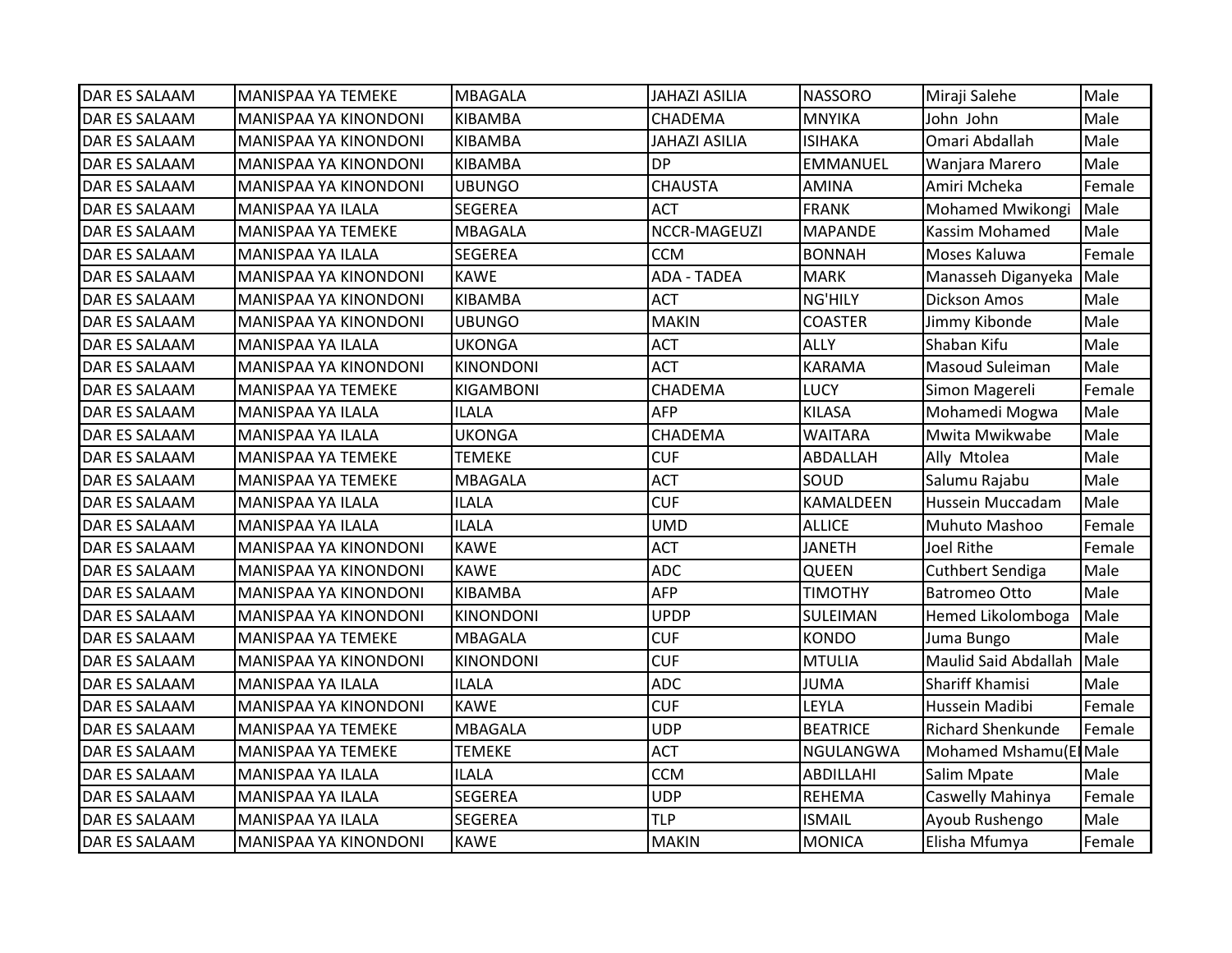| <b>DAR ES SALAAM</b> | MANISPAA YA KINONDONI     | <b>KAWE</b>      | CHAUMMA                 | <b>KIRENDEMO</b> | Malik Juma                   | Male   |
|----------------------|---------------------------|------------------|-------------------------|------------------|------------------------------|--------|
| <b>DAR ES SALAAM</b> | MANISPAA YA KINONDONI     | <b>KAWE</b>      | <b>UPDP</b>             | <b>CHIKU</b>     | Waziri Abdallah              | Female |
| <b>DAR ES SALAAM</b> | MANISPAA YA KINONDONI     | <b>KIBAMBA</b>   | <b>UPDP</b>             | <b>BEATRICE</b>  | <b>Omary Muya</b>            | Female |
| <b>DAR ES SALAAM</b> | MANISPAA YA TEMEKE        | <b>KIGAMBONI</b> | <b>ACT</b>              | <b>DIANAROSE</b> | Joseph Mhoja                 | Female |
| <b>DAR ES SALAAM</b> | MANISPAA YA KINONDONI     | <b>KAWE</b>      | <b>CCM</b>              | <b>WARIOBA</b>   | Kippi Ivor                   | Female |
| <b>DAR ES SALAAM</b> | MANISPAA YA TEMEKE        | KIGAMBONI        | <b>CCM</b>              | <b>NDUGULILE</b> | Faustine Engelbert (DI Male  |        |
| <b>DAR ES SALAAM</b> | MANISPAA YA ILALA         | <b>UKONGA</b>    | <b>DP</b>               | <b>MARTHA</b>    | Peter Ndaki                  | Female |
| <b>DAR ES SALAAM</b> | MANISPAA YA KINONDONI     | <b>KINONDONI</b> | <b>UMD</b>              | <b>MWAJUMA</b>   | Noty Mirambo                 | Female |
| <b>DAR ES SALAAM</b> | MANISPAA YA TEMEKE        | <b>TEMEKE</b>    | <b>DP</b>               | KIGULLAH         | <b>Idd Kalekwa</b>           | Female |
| <b>DAR ES SALAAM</b> | <b>MANISPAA YA ILALA</b>  | <b>ILALA</b>     | <b>JAHAZI ASILIA</b>    | <b>MTILINZI</b>  | Erasto John                  | Male   |
| <b>DAR ES SALAAM</b> | MANISPAA YA ILALA         | <b>UKONGA</b>    | <b>UMD</b>              | <b>OMAR</b>      | <b>Mohamed Kimossa</b>       | Male   |
| <b>DAR ES SALAAM</b> | MANISPAA YA ILALA         | ILALA            | <b>DP</b>               | <b>PETER</b>     | Andrew Kadesha               | Male   |
| <b>DAR ES SALAAM</b> | MANISPAA YA ILALA         | <b>SEGEREA</b>   | <b>ADC</b>              | <b>JACOB</b>     | <b>Joel Samuel</b>           | Male   |
| <b>DAR ES SALAAM</b> | MANISPAA YA ILALA         | <b>UKONGA</b>    | <b>ADC</b>              | <b>ZIPORA</b>    | <b>Donald Peter</b>          | Female |
| <b>DAR ES SALAAM</b> | MANISPAA YA KINONDONI     | <b>KINONDONI</b> | <b>CCM</b>              | <b>AZZAN</b>     | Iddi Mohamed                 | Male   |
| <b>DAR ES SALAAM</b> | MANISPAA YA KINONDONI     | <b>UBUNGO</b>    | <b>UPDP</b>             | <b>NAOMI</b>     | William Mabruki              | Male   |
| <b>DAR ES SALAAM</b> | MANISPAA YA TEMEKE        | <b>MBAGALA</b>   | <b>ADA - TADEA</b>      | ZAITUNI          | Nurdini Bakari Hokoro Female |        |
| <b>DAR ES SALAAM</b> | MANISPAA YA KINONDONI     | <b>UBUNGO</b>    | <b>UMD</b>              | <b>KAMANA</b>    | Masoud Mrenda                | Male   |
| <b>DAR ES SALAAM</b> | MANISPAA YA ILALA         | <b>SEGEREA</b>   | <b>DP</b>               | <b>DAVID</b>     | Daud Mwaijojele              | Male   |
| <b>DAR ES SALAAM</b> | <b>MANISPAA YA ILALA</b>  | <b>SEGEREA</b>   | <b>AFP</b>              | KIWENDU          | Ashiri Saidi                 | Male   |
| <b>DAR ES SALAAM</b> | MANISPAA YA KINONDONI     | <b>KAWE</b>      | <b>UMD</b>              | <b>MBONI</b>     | Mhina Jiriwa                 | Female |
| <b>DAR ES SALAAM</b> | MANISPAA YA ILALA         | <b>SEGEREA</b>   | <b>UPDP</b>             | <b>RUKIA</b>     | Issa Mwene                   | Female |
| <b>DAR ES SALAAM</b> | MANISPAA YA TEMEKE        | <b>TEMEKE</b>    | <b>CCM</b>              | <b>MTEMVU</b>    | Abasi Zuberi                 | Male   |
| <b>DAR ES SALAAM</b> | <b>MANISPAA YA ILALA</b>  | <b>ILALA</b>     | <b>TLP</b>              | <b>MOHAMED</b>   | Salim Bendera                | Male   |
| <b>DAR ES SALAAM</b> | MANISPAA YA ILALA         | <b>UKONGA</b>    | <b>UDP</b>              | <b>CARREN</b>    | <b>Gerald Mkumbo</b>         | Female |
| <b>DAR ES SALAAM</b> | MANISPAA YA KINONDONI     | <b>KAWE</b>      | <b>APPT - MAENDELEO</b> | <b>FITINA</b>    | <b>Mohamed Salumu</b>        | Female |
| DAR ES SALAAM        | <b>MANISPAA YA TEMEKE</b> | MBAGALA          | <b>UPDP</b>             | <b>MARY</b>      | Moses Daudi                  | Female |
| <b>DAR ES SALAAM</b> | MANISPAA YA TEMEKE        | <b>TEMEKE</b>    | <b>TLP</b>              | <b>NANCY</b>     | <b>SAID MRIKARIA</b>         | Female |
| <b>DAR ES SALAAM</b> | <b>MANISPAA YA TEMEKE</b> | <b>TEMEKE</b>    | <b>TLP</b>              | <b>NANCY</b>     | Said Mrikaria                | Female |
| <b>DAR ES SALAAM</b> | <b>MANISPAA YA TEMEKE</b> | <b>TEMEKE</b>    | <b>TLP</b>              | <b>NANCY</b>     | <b>SAID MRIKARIA</b>         | Female |
| <b>DAR ES SALAAM</b> | MANISPAA YA TEMEKE        | <b>TEMEKE</b>    | CHAUMMA                 | SHOO             | Amiri Abdu                   | Male   |
| <b>DAR ES SALAAM</b> | MANISPAA YA KINONDONI     | KIBAMBA          | <b>CCM</b>              | DR. FENELLA      | Ephraim Mukangara            | Female |
| <b>DAR ES SALAAM</b> | MANISPAA YA TEMEKE        | KIGAMBONI        | <b>UPDP</b>             | <b>BEATRICE</b>  | Lawrence Chiduo              | Female |
| <b>DAR ES SALAAM</b> | <b>MANISPAA YA ILALA</b>  | <b>ILALA</b>     | <b>CCM</b>              | ZUNGU            | Azzan Mussa                  | Male   |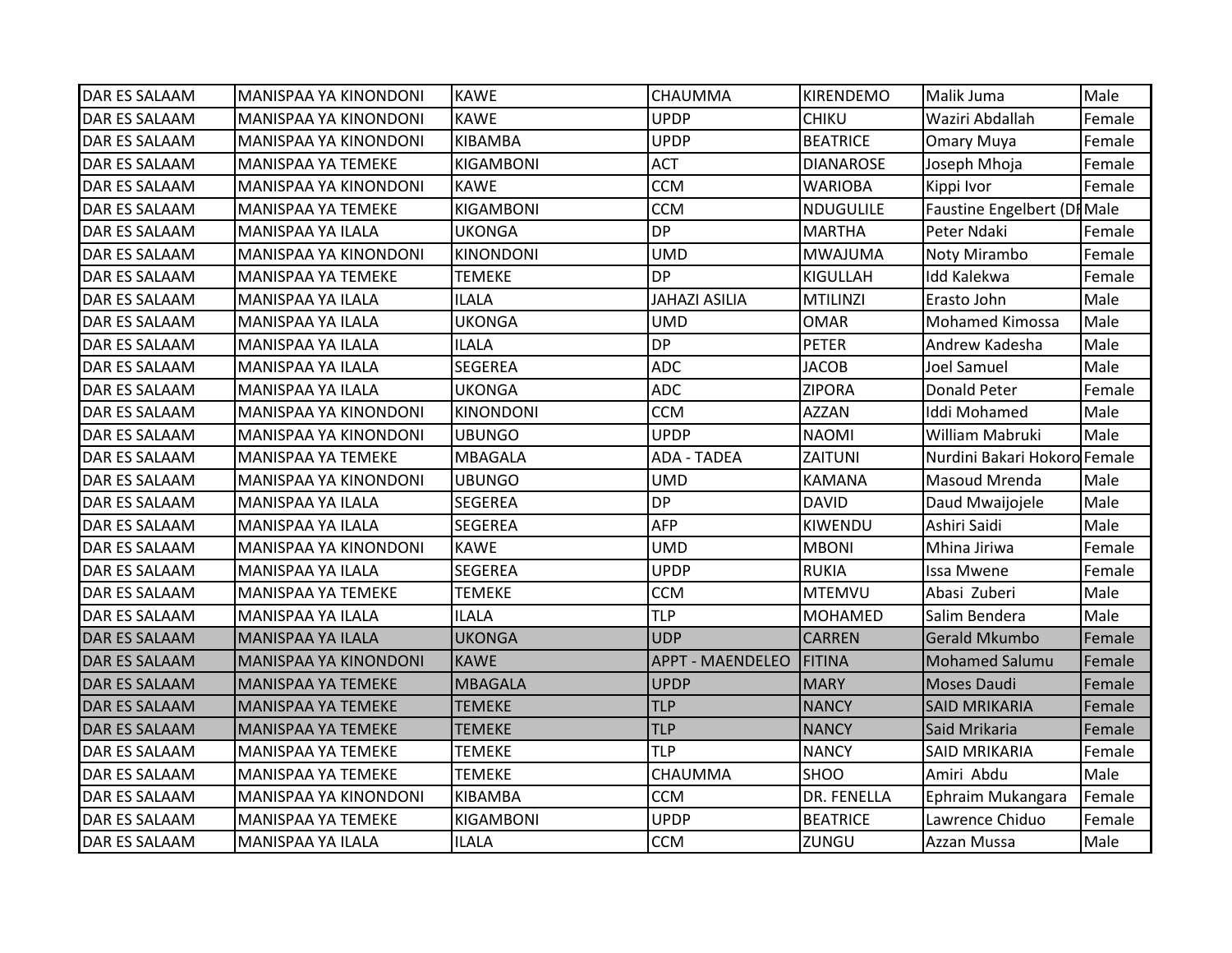| <b>DAR ES SALAAM</b> | MANISPAA YA KINONDONI     | <b>UBUNGO</b>       | <b>ADC</b>           | <b>ZUWENA</b>     | <b>Mohamed Abdallah</b>      | Female |
|----------------------|---------------------------|---------------------|----------------------|-------------------|------------------------------|--------|
| <b>DAR ES SALAAM</b> | <b>MANISPAA YA ILALA</b>  | <b>SEGEREA</b>      | <b>JAHAZI ASILIA</b> | <b>MBWANA</b>     | Salum Kibanda                | Male   |
| <b>DAR ES SALAAM</b> | <b>MANISPAA YA ILALA</b>  | <b>ILALA</b>        | <b>ACT</b>           | <b>MAKAPA</b>     | Hamisi Hassan                | Male   |
| <b>DAR ES SALAAM</b> | <b>MANISPAA YA TEMEKE</b> | KIGAMBONI           | CHAUMMA              | <b>RUNGWE</b>     | Hamisi Sipunda               | Male   |
| <b>DODOMA</b>        | <b>MJI KONDOA</b>         | <b>KONDOA MJINI</b> | CHADEMA              | <b>MISANYA</b>    | Mustafa Ally                 | Male   |
| <b>DODOMA</b>        | WILAYA YA CHAMWINO        | CHILONWA            | <b>ACT</b>           | <b>EVA</b>        | Adrian Mpagama               | Female |
| <b>DODOMA</b>        | WILAYA YA KONGWA          | <b>KONGWA</b>       | <b>CHADEMA</b>       | <b>NGOBEI</b>     | <b>Essau Fremont</b>         | Male   |
| <b>DODOMA</b>        | WILAYA YA KONGWA          | <b>KONGWA</b>       | <b>ACT</b>           | <b>NOEL</b>       | <b>Wilson Mgasa</b>          | Male   |
| <b>DODOMA</b>        | WILAYA YA KONGWA          | <b>KONGWA</b>       | <b>CCM</b>           | NDUGAI            | Job Yustino                  | Male   |
| <b>DODOMA</b>        | WILAYA YA CHEMBA          | <b>CHEMBA</b>       | <b>ACT</b>           | <b>FATAA</b>      | Amiri Ibrahim                | Male   |
| <b>DODOMA</b>        | WILAYA YA KONDOA          | <b>KONDOA</b>       | <b>UDP</b>           | <b>AMINA</b>      | Issa Swalehe                 | Female |
| <b>DODOMA</b>        | MANISPAA YA DODOMA        | <b>DODOMA MJINI</b> | <b>CCM</b>           | <b>MAVUNDE</b>    | <b>Anthony Peter</b>         | Male   |
| <b>DODOMA</b>        | MANISPAA YA DODOMA        | <b>DODOMA MJINI</b> | <b>ACT</b>           | <b>KAMUNYA</b>    | Christina Alex               | Female |
| <b>DODOMA</b>        | WILAYA YA MPWAPWA         | KIBAKWE             | CHADEMA              | <b>MZINGA</b>     | Msafiri William              | Male   |
| <b>DODOMA</b>        | MANISPAA YA DODOMA        | DODOMA MJINI        | <b>CHAUSTA</b>       | <b>NESTORY</b>    | Godfrey Maguhwa              | Male   |
| <b>DODOMA</b>        | MJI KONDOA                | <b>KONDOA MJINI</b> | <b>UDP</b>           | SAUM              | Hussein Rashid               | Female |
| <b>DODOMA</b>        | <b>MJI KONDOA</b>         | KONDOA MJINI        | <b>CUF</b>           | <b>KAMBI</b>      | <b>Bakari Ally</b>           | Male   |
| <b>DODOMA</b>        | <b>WILAYA YA BAHI</b>     | <b>BAHI</b>         | CHADEMA              | LYAMUNDA          | <b>Mathias Paulo</b>         | Male   |
| <b>DODOMA</b>        | WILAYA YA MPWAPWA         | <b>MPWAPWA</b>      | <b>CHADEMA</b>       | <b>CHISINJILA</b> | <b>Ezekiel Elia</b>          | Male   |
| <b>DODOMA</b>        | WILAYA YA KONDOA          | <b>KONDOA</b>       | <b>CCM</b>           | <b>DKT ASHATU</b> | Kachwamba Kijaji             | Female |
| <b>DODOMA</b>        | <b>MJI KONDOA</b>         | <b>KONDOA MJINI</b> | <b>CCM</b>           | SANNDA            | <b>Edwin Mgante</b>          | Male   |
| <b>DODOMA</b>        | WILAYA YA CHAMWINO        | <b>CHILONWA</b>     | <b>UPDP</b>          | <b>MOHAMED</b>    | Bakary Ramadhani             | Male   |
| <b>DODOMA</b>        | WILAYA YA CHAMWINO        | <b>MTERA</b>        | <b>CCM</b>           | <b>LUSINDE</b>    | Livingstone Joseph           | Male   |
| <b>DODOMA</b>        | WILAYA YA CHAMWINO        | <b>MTERA</b>        | <b>ADC</b>           | <b>NGOMOKA</b>    | Thomas Joseph                | Male   |
| <b>DODOMA</b>        | WILAYA YA CHEMBA          | <b>CHEMBA</b>       | <b>CCM</b>           | <b>NKAMIA</b>     | Juma Selemani                | Male   |
| <b>DODOMA</b>        | MANISPAA YA DODOMA        | <b>DODOMA MJINI</b> | <b>UPDP</b>          | <b>RUNNA</b>      | Karya                        | Female |
| <b>DODOMA</b>        | WILAYA YA KONDOA          | KONDOA              | <b>CUF</b>           | YASINI            | Shabani Bakari               | Male   |
| <b>DODOMA</b>        | <b>WILAYA YA BAHI</b>     | <b>BAHI</b>         | <b>ACT</b>           | <b>KAKA</b>       | Eva Habel                    | Female |
| <b>DODOMA</b>        | WILAYA YA CHAMWINO        | <b>CHILONWA</b>     | CHADEMA              | <b>JOHN</b>       | <b>Stanley Chigongo</b>      | Male   |
| <b>DODOMA</b>        | MANISPAA YA DODOMA        | DODOMA MJINI        | CHADEMA              | KIGAILA           | <b>Benson Singo</b>          | Male   |
| <b>DODOMA</b>        | <b>WILAYA YA BAHI</b>     | <b>BAHI</b>         | <b>CCM</b>           | <b>BADWEL</b>     | Omary Ahmad                  | Male   |
| <b>DODOMA</b>        | WILAYA YA CHAMWINO        | <b>CHILONWA</b>     | <b>ADC</b>           | <b>NGOMOKA</b>    | <b>Thomas William</b>        | Male   |
| <b>DODOMA</b>        | WILAYA YA MPWAPWA         | KIBAKWE             | <b>CCM</b>           |                   | SIMBACHAWENE George Boniface | Male   |
| <b>DODOMA</b>        | WILAYA YA CHAMWINO        | <b>CHILONWA</b>     | TLP                  | <b>DAMALY</b>     | <b>Richard Seghana</b>       | Female |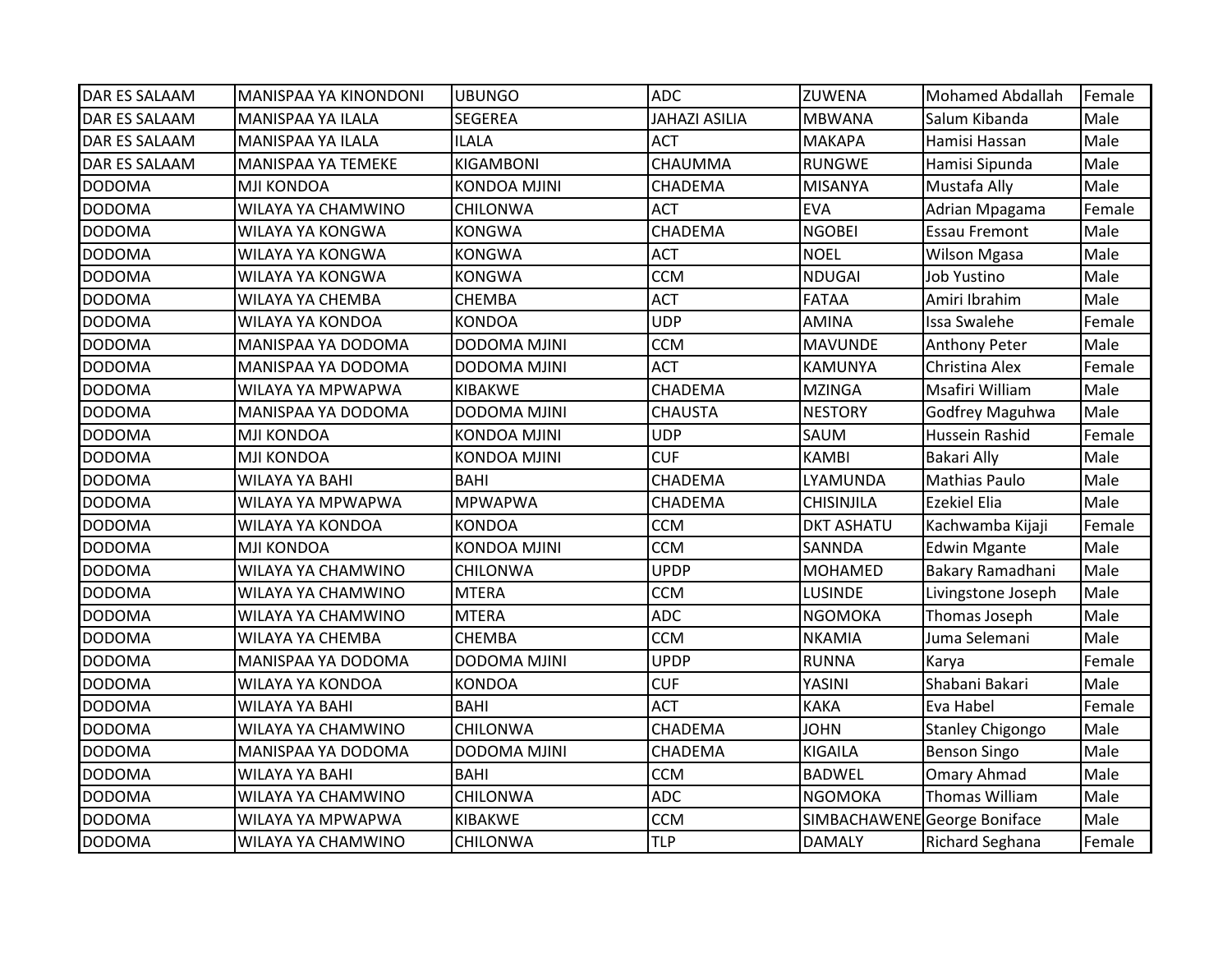| <b>DODOMA</b> | WILAYA YA KONDOA         | <b>KONDOA</b>        | <b>ACT</b>     | SAID             | Salim Njuki                | Male   |
|---------------|--------------------------|----------------------|----------------|------------------|----------------------------|--------|
| <b>DODOMA</b> | WILAYA YA CHAMWINO       | <b>MTERA</b>         | CHADEMA        | NYAMWANJI        | Christopher Mkweji         | Male   |
| <b>DODOMA</b> | MANISPAA YA DODOMA       | <b>DODOMA MJINI</b>  | CHAUMMA        | <b>KABUTALI</b>  | Mohamed Kayumbo            | Male   |
| <b>DODOMA</b> | WILAYA YA KONGWA         | <b>KONGWA</b>        | <b>CCM</b>     | <b>RICHARD</b>   | YONNA MANGURUMI Male       |        |
| <b>DODOMA</b> | WILAYA YA CHAMWINO       | <b>CHILONWA</b>      | <b>CCM</b>     | <b>MWAKA</b>     | Joel Makanyaga             | Male   |
| <b>DODOMA</b> | WILAYA YA KONGWA         | KONGWA               | <b>TLP</b>     | <b>ELIUD</b>     | Petro Masululu             | Male   |
| <b>DODOMA</b> | MANISPAA YA DODOMA       | DODOMA MJINI         | <b>UDP</b>     | <b>MHANDO</b>    | Catherina Nkalulwa         | Female |
| <b>DODOMA</b> | WILAYA YA CHEMBA         | <b>CHEMBA</b>        | <b>CUF</b>     | <b>MHINDI</b>    | Rogath Akilei              | Male   |
| <b>DODOMA</b> | <b>MJI KONDOA</b>        | <b>KONDOA MJINI</b>  | <b>ACT</b>     | <b>DR MAULID</b> | Numa Majala                | Male   |
| <b>DODOMA</b> | WILAYA YA MPWAPWA        | <b>MPWAPWA</b>       | <b>CCM</b>     | LUBELEJE         | George Malima              | Male   |
| <b>GEITA</b>  | WILAYA YA BUKOMBE        | BUKOMBE              | <b>ACT</b>     | <b>DICKSON</b>   | Pius Bagamba               | Male   |
| <b>GEITA</b>  | <b>WILAYA YA CHATO</b>   | <b>CHATO</b>         | <b>ACT</b>     | <b>MUGONGO</b>   | Fortunatus Tigahwa         | Male   |
| <b>GEITA</b>  | <b>WILAYA YA MBOGWE</b>  | <b>MBOGWE</b>        | <b>ACT</b>     | <b>MNUNKE</b>    | <b>Andrew Emmanuel</b>     | Male   |
| <b>GEITA</b>  | WILAYA YA NYANG'HWALE    | NYANG"HWALE          | <b>ACT</b>     | <b>EZEKIEL</b>   | Sungwa Daniel              | Male   |
| <b>GEITA</b>  | <b>WILAYA YA MBOGWE</b>  | <b>MBOGWE</b>        | CHADEMA        | MAGANGA          | Henry Nicodemas            | Male   |
| <b>GEITA</b>  | WILAYA YA BUKOMBE        | <b>BUKOMBE</b>       | <b>CCM</b>     | <b>DOTO</b>      | Mashaka Biteko             | Male   |
| <b>GEITA</b>  | <b>WILAYA YA GEITA</b>   | <b>BUSANDA</b>       | <b>ACT</b>     | <b>NGOFUMAN</b>  | <b>Batist Msafiri</b>      | Male   |
| <b>GEITA</b>  | <b>WILAYA YA GEITA</b>   | <b>BUSANDA</b>       | <b>CHADEMA</b> | <b>MAWAZO</b>    | Alphonce Chemu             | Male   |
| <b>GEITA</b>  | <b>MJI WA GEITA</b>      | <b>GEITA MJINI</b>   | CHADEMA        | <b>ROGERS</b>    | Joseph Ruhega              | Male   |
| <b>GEITA</b>  | <b>WILAYA YA GEITA</b>   | <b>GEITA</b>         | <b>CCM</b>     | MUSUKUMA         | Joseph Kasheku             | Male   |
| <b>GEITA</b>  | <b>WILAYA YA CHATO</b>   | <b>CHATO</b>         | CHADEMA        | LUKANIMA         | Benedicto Kulwizira        | Male   |
| <b>GEITA</b>  | <b>WILAYA YA GEITA</b>   | <b>BUSANDA</b>       | <b>CCM</b>     | <b>BUKWIMBA</b>  | Lolesia Jeremia            | Female |
| <b>GEITA</b>  | MJI WA GEITA             | <b>GEITA MJINI</b>   | <b>CCM</b>     | KANYASU          | Constantine John           | Male   |
| <b>GEITA</b>  | <b>WILAYA YA GEITA</b>   | <b>GEITA</b>         | CHADEMA        | <b>MANGILIMA</b> | Joseph Augustine           | Male   |
| <b>GEITA</b>  | WILAYA YA NYANG'HWALE    | NYANG"HWALE          | CHADEMA        | <b>MABULA</b>    | George Joseph              | Male   |
| <b>GEITA</b>  | <b>WILAYA YA CHATO</b>   | <b>CHATO</b>         | <b>CCM</b>     | DKT. KALEMANI    | Matogolo Medard            | Male   |
| <b>GEITA</b>  | WILAYA YA MBOGWE         | <b>MBOGWE</b>        | <b>CCM</b>     | <b>AUGUSTINO</b> | Manyanda Masele            | Male   |
| <b>GEITA</b>  | <b>WILAYA YA GEITA</b>   | <b>GEITA</b>         | <b>CUF</b>     | MALUGU           | <b>Severine Magese</b>     | Male   |
| <b>GEITA</b>  | WILAYA YA NYANG'HWALE    | NYANG"HWALE          | <b>CCM</b>     | <b>HUSSEIN</b>   | Nassor Amar                | Male   |
| <b>GEITA</b>  | MJI WA GEITA             | <b>GEITA MJINI</b>   | <b>CUF</b>     | <b>MALEBO</b>    | Peter Michael              | Male   |
| <b>GEITA</b>  | <b>WILAYA YA BUKOMBE</b> | <b>BUKOMBE</b>       | CHADEMA        | PROF. KAHIGI     | Kanalwanda Kulikoyeli Male |        |
| <b>IRINGA</b> | <b>WILAYA YA KILOLO</b>  | <b>KILOLO</b>        | <b>CCM</b>     | <b>VENANCE</b>   | Methusalah MwamotoMale     |        |
| <b>IRINGA</b> | <b>WILAYA YA KILOLO</b>  | <b>KILOLO</b>        | CHADEMA        | <b>KIKOTI</b>    | <b>Brian Bryson Enas</b>   | Male   |
| <b>IRINGA</b> | MJI WA MAFINGA           | <b>MAFINGA MJINI</b> | <b>ACT</b>     | <b>DANIEL</b>    | Eliuter Mwangili           | Male   |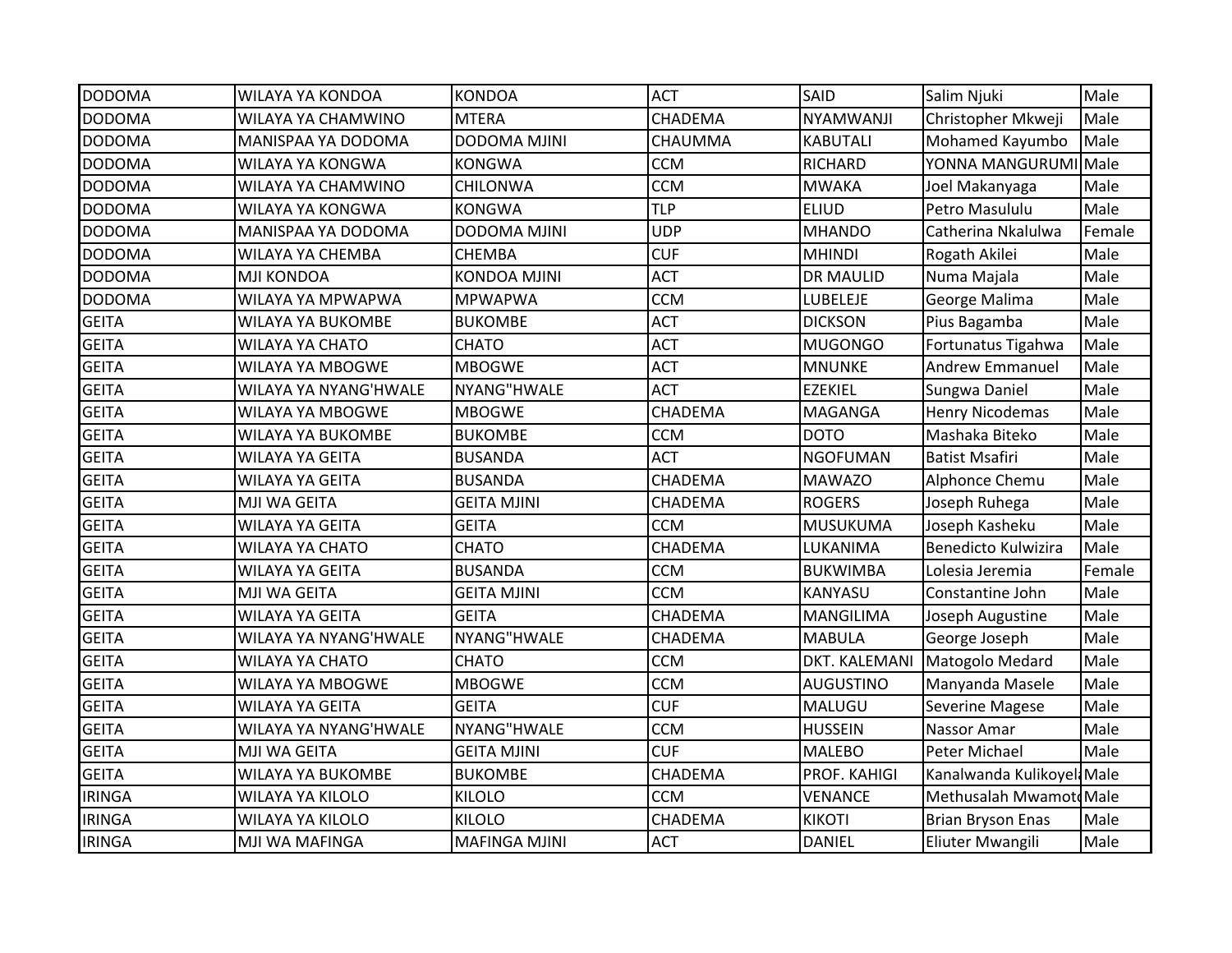| <b>IRINGA</b> | WILAYA YA IRINGA          | <b>KALENGA</b>         | CHADEMA        | <b>MDEDE</b>      | Musa Leonard              | Male   |
|---------------|---------------------------|------------------------|----------------|-------------------|---------------------------|--------|
| <b>IRINGA</b> | <b>WILAYA YA IRINGA</b>   | <b>ISMANI</b>          | CHADEMA        | <b>SOSOPI</b>     | Patrick Kapurwa           | Male   |
| <b>IRINGA</b> | WILAYA YA MUFINDI         | <b>MUFINDI KUSINI</b>  | CHADEMA        | <b>MALATA</b>     | <b>Frank Timoth</b>       | Male   |
| <b>IRINGA</b> | MANISPAA YA IRINGA        | <b>IRINGA MJINI</b>    | <b>DP</b>      | <b>ROBERT</b>     | Alexander Kisinini        | Male   |
| <b>IRINGA</b> | WILAYA YA MUFINDI         | <b>MUFINDI KUSINI</b>  | <b>ACT</b>     | <b>NYOMOLELO</b>  | Salim Selemani            | Male   |
| <b>IRINGA</b> | WILAYA YA IRINGA          | <b>KALENGA</b>         | <b>CCM</b>     | MGIMWA            | Godfrey William           | Male   |
| <b>IRINGA</b> | WILAYA YA KILOLO          | <b>KILOLO</b>          | <b>ACT</b>     | <b>TAJI</b>       | <b>Omary Mtuga</b>        | Male   |
| <b>IRINGA</b> | WILAYA YA MUFINDI         | MUFINDI KASKAZINI      | CHADEMA        | <b>MASONDA</b>    | Kigobela Jumanne          | Male   |
| <b>IRINGA</b> | <b>WILAYA YA IRINGA</b>   | <b>ISMANI</b>          | <b>CHAUSTA</b> | <b>CHRISTINA</b>  | Paul Makoga               | Female |
| <b>IRINGA</b> | <b>WILAYA YA IRINGA</b>   | <b>ISMANI</b>          | <b>ACT</b>     | <b>KASIKA</b>     | William Mgonya            | Male   |
| <b>IRINGA</b> | MJI WA MAFINGA            | <b>MAFINGA MJINI</b>   | <b>CCM</b>     | <b>CHUMI</b>      | Cosato David              | Male   |
| <b>IRINGA</b> | MJI WA MAFINGA            | <b>MAFINGA MJINI</b>   | CHADEMA        | <b>MUNGAI</b>     | William Joseph            | Male   |
| <b>IRINGA</b> | MANISPAA YA IRINGA        | <b>IRINGA MJINI</b>    | <b>CCM</b>     | MWAKALEBELA       | <b>Wilfred Fredrick</b>   | Male   |
| <b>IRINGA</b> | WILAYA YA MUFINDI         | <b>MUFINDI KUSINI</b>  | <b>CCM</b>     | <b>MENDRAD</b>    | Lutengano Kigola          | Male   |
| <b>IRINGA</b> | MANISPAA YA IRINGA        | <b>IRINGA MJINI</b>    | <b>CHAUSTA</b> | <b>PAULINA</b>    | Lameck Mgimwa             | Female |
| <b>IRINGA</b> | MANISPAA YA IRINGA        | <b>IRINGA MJINI</b>    | CHADEMA        | <b>MSIGWA</b>     | Simon Peter               | Male   |
| <b>IRINGA</b> | MANISPAA YA IRINGA        | <b>IRINGA MJINI</b>    | <b>ADC</b>     | DAUDI             | <b>Issa Masasi</b>        | Male   |
| <b>IRINGA</b> | <b>WILAYA YA KILOLO</b>   | <b>KILOLO</b>          | <b>CHAUSTA</b> | <b>MWAKA</b>      | Lameck Mgimwa             | Female |
| <b>IRINGA</b> | WILAYA YA MUFINDI         | MUFINDI KASKAZINI      | <b>CCM</b>     | <b>MGIMWA</b>     | Hassan Mahmoud            | Male   |
| <b>IRINGA</b> | MANISPAA YA IRINGA        | <b>IRINGA MJINI</b>    | <b>ACT</b>     | <b>CHIKU</b>      | Aflah Abwao               | Female |
| <b>IRINGA</b> | WILAYA YA MUFINDI         | MUFINDI KASKAZINI      | <b>ACT</b>     | <b>UTAMWA</b>     | <b>Ashery Fred</b>        | Male   |
| <b>IRINGA</b> | <b>WILAYA YA IRINGA</b>   | KALENGA                | <b>ACT</b>     | SEMUYINGA         | Mwanahamisi Habibu Female |        |
| <b>IRINGA</b> | <b>WILAYA YA IRINGA</b>   | <b>ISMANI</b>          | <b>CCM</b>     | LUKUVI            | Vangimembe William Male   |        |
| <b>KAGERA</b> | <b>MANISPAA YA BUKOBA</b> | <b>BUKOBA MJINI</b>    | <b>ACT</b>     | <b>MATSAWILI</b>  | Fahami Juma               | Male   |
| <b>KAGERA</b> | WILAYA YA MISSENYI        | <b>NKENGE</b>          | <b>CCM</b>     | <b>KAMALA</b>     | Diodorus Buberwa          | Male   |
| <b>KAGERA</b> | <b>WILAYA YA MISSENYI</b> | <b>NKENGE</b>          | <b>ACT</b>     | <b>EVANCE</b>     | Lugeiyamu Kamenge         | Male   |
| <b>KAGERA</b> | WILAYA YA MULEBA          | MULEBA KASKAZINI       | CHADEMA        | <b>NGURUMO</b>    | Ansbert Mugamba           | Male   |
| <b>KAGERA</b> | WILAYA YA KYERWA          | <b>KYERWA</b>          | <b>ACT</b>     | <b>ELIAS</b>      | Rubona Revelian           | Male   |
| <b>KAGERA</b> | <b>WILAYA YA MULEBA</b>   | MULEBA KUSINI          | <b>ACT</b>     | RWAKALELA         | Jonepo Cronery            | Male   |
| <b>KAGERA</b> | MANISPAA YA BUKOBA        | <b>BUKOBA MJINI</b>    | TLP            | NDIBALEMA         | <b>Edger Osward</b>       | Male   |
| <b>KAGERA</b> | <b>WILAYA YA NGARA</b>    | <b>NGARA</b>           | <b>ACT</b>     | <b>DOTTO</b>      | Jasson Bahemu             | Male   |
| <b>KAGERA</b> | <b>WILAYA YA BUKOBA</b>   | <b>BUKOBA VIJIJINI</b> | <b>ACT</b>     | <b>RUSHAKA</b>    | <b>Abdul Wakil</b>        | Male   |
| <b>KAGERA</b> | WILAYA YA KARAGWE         | <b>KARAGWE</b>         | CHADEMA        | <b>PRINCEPIUS</b> | Sabinian Rwazo            | Male   |
| <b>KAGERA</b> | <b>WILAYA YA MULEBA</b>   | <b>MULEBA KUSINI</b>   | NCCR-MAGEUZI   | <b>ANANIAS</b>    | Mathias Rushojo           | Male   |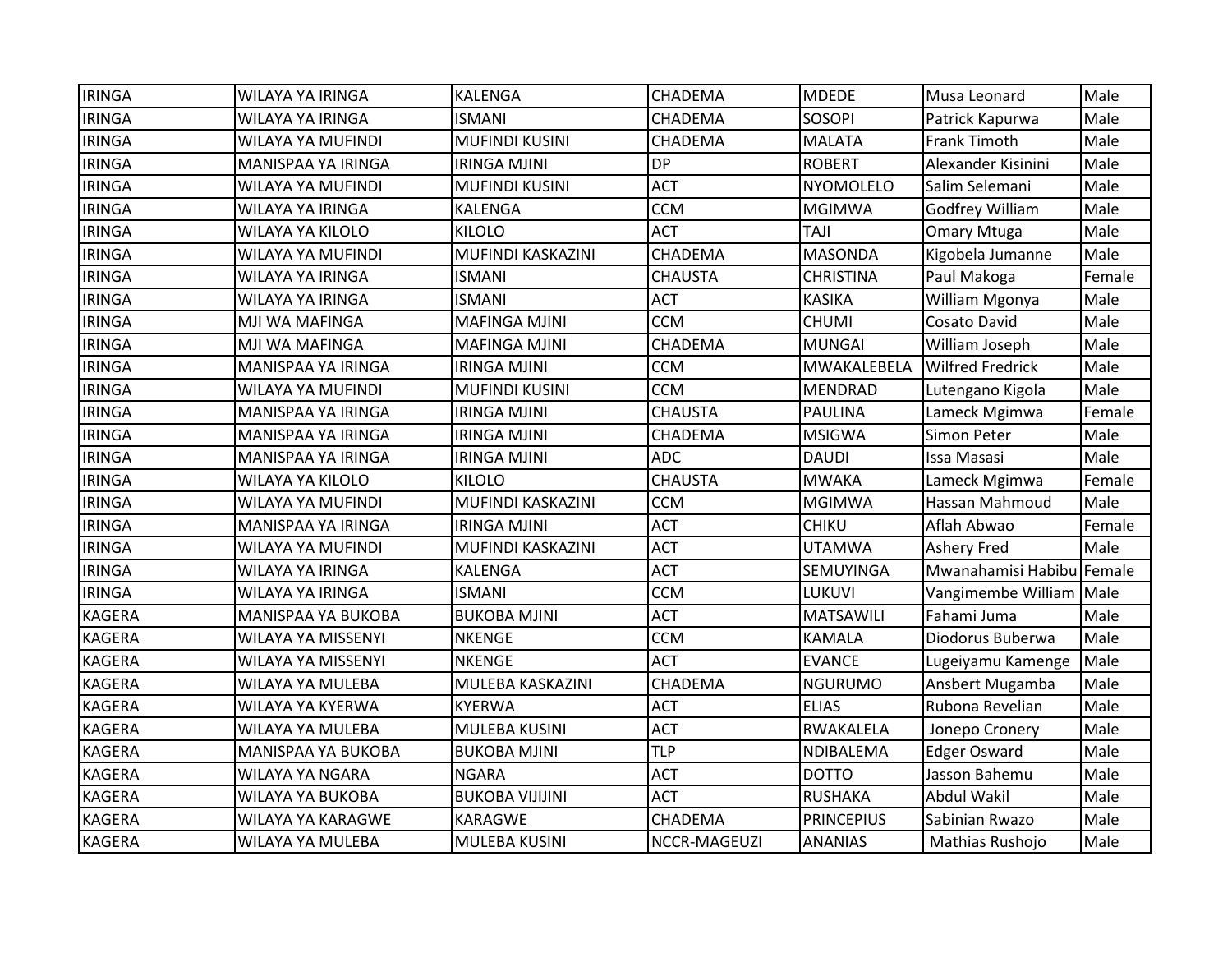| <b>KAGERA</b>          | WILAYA YA MULEBA           | MULEBA KUSINI               | CHADEMA            | <b>KASHASIRA</b>   | <b>Alistedes Anatory</b>          | Male   |
|------------------------|----------------------------|-----------------------------|--------------------|--------------------|-----------------------------------|--------|
| <b>KAGERA</b>          | WILAYA YA KARAGWE          | <b>KARAGWE</b>              | <b>CCM</b>         | <b>INNOCENT</b>    | Lugha Bashungwa                   | Male   |
| <b>KAGERA</b>          | WILAYA YA BIHARAMULO       | <b>BIHARAMULO MAGHARIBI</b> | <b>ACT</b>         | <b>KABUYE</b>      | <b>Shangwe Phares</b>             | Male   |
| <b>KAGERA</b>          | WILAYA YA BUKOBA           | <b>BUKOBA VIJIJINI</b>      | CHADEMA            | <b>RUTASHOBYA</b>  | Cyriacus Rutashobya               | Male   |
| <b>KAGERA</b>          | WILAYA YA KYERWA           | <b>KYERWA</b>               | <b>CCM</b>         | <b>INNOCENT</b>    | Sebba Bilakwate                   | Male   |
| <b>KAGERA</b>          | WILAYA YA MISSENYI         | NKENGE                      | <b>CUF</b>         | <b>BAGACHWA</b>    | Salim Abubakar                    | Male   |
| <b>KAGERA</b>          | WILAYA YA BIHARAMULO       | <b>BIHARAMULO MAGHARIBI</b> | <b>CHADEMA</b>     | <b>MBASSA</b>      | <b>Antony Gervase</b>             | Male   |
| <b>KAGERA</b>          | WILAYA YA KARAGWE          | <b>KARAGWE</b>              | <b>TLP</b>         | <b>KAHANGWA</b>    | Deusdedit Jovin                   | Male   |
| <b>KAGERA</b>          | WILAYA YA NGARA            | <b>NGARA</b>                | CHADEMA            | <b>BUJARI</b>      | Peter Simon (Dr)                  | Male   |
| <b>KAGERA</b>          | <b>WILAYA YA KARAGWE</b>   | <b>KARAGWE</b>              | <b>UDP</b>         | <b>RUHINDA</b>     | <b>Bennett Kalemera</b>           | Male   |
| <b>KAGERA</b>          | WILAYA YA BIHARAMULO       | <b>BIHARAMULO MAGHARIBI</b> | <b>CCM</b>         | <b>OSCAR</b>       | Rwegasira Mukasa                  | Male   |
| <b>KAGERA</b>          | WILAYA YA MISSENYI         | <b>NKENGE</b>               | CHADEMA            | VALERIAN           | Fortunatus Rugalabam Male         |        |
| <b>KAGERA</b>          | WILAYA YA MISSENYI         | <b>NKENGE</b>               | CHADEMA            | VALERIAN           | <b>Valerian Fortunatus</b>        | Male   |
| <b>KAGERA</b>          | WILAYA YA KYERWA           | <b>KYERWA</b>               | CHADEMA            | <b>MUTUNGIREHI</b> | Benedicto Mutachoka Male          |        |
| <b>KAGERA</b>          | WILAYA YA MISSENYI         | <b>NKENGE</b>               | TLP                | KWEYAMBA           | William Ishengoma                 | Male   |
| <b>KAGERA</b>          | WILAYA YA NGARA            | <b>NGARA</b>                | <b>CCM</b>         | <b>GASHAZA</b>     | Alex Raphael                      | Male   |
| <b>KAGERA</b>          | WILAYA YA BIHARAMULO       | <b>BIHARAMULO MAGHARIBI</b> | <b>DP</b>          | SYLIVAND           | Muttazaa Mugere                   | Male   |
| <b>KAGERA</b>          | <b>MANISPAA YA BUKOBA</b>  | <b>BUKOBA MJINI</b>         | CHADEMA            | LWAKATARE          | Wilfred Muganyizi                 | Male   |
| <b>KAGERA</b>          | <b>WILAYA YA BUKOBA</b>    | <b>BUKOBA VIJIJINI</b>      | <b>CUF</b>         | <b>BUBELWA</b>     | Ephraim Kaiza                     | Male   |
| <b>KAGERA</b>          | WILAYA YA NGARA            | <b>NGARA</b>                | NCCR-MAGEUZI       | <b>HELLEN</b>      | <b>Adrian Ghozi</b>               | Female |
| <b>KAGERA</b>          | WILAYA YA BIHARAMULO       | <b>BIHARAMULO MAGHARIBI</b> | <b>CUF</b>         | <b>JULIUS</b>      | Rumanus Mahano                    | Male   |
| <b>KAGERA</b>          | WILAYA YA MULEBA           | MULEBA KASKAZINI            | <b>CCM</b>         | <b>CHARLES</b>     | John Mwijage                      | Male   |
| <b>KAGERA</b>          | <b>WILAYA YA BUKOBA</b>    | <b>BUKOBA VIJIJINI</b>      | <b>CCM</b>         | <b>RWEIKIZA</b>    | Jasson Samson                     | Male   |
| <b>KAGERA</b>          | WILAYA YA MISSENYI         | <b>NKENGE</b>               | NCCR-MAGEUZI       | ANGELINA           | Mutahiwa John                     | Female |
| <b>KAGERA</b>          | MANISPAA YA BUKOBA         | <b>BUKOBA MJINI</b>         | <b>CCM</b>         | <b>KHAMIS</b>      | Juma Suedi Kagasheki Male         |        |
| <b>KAGERA</b>          | <b>WILAYA YA MULEBA</b>    | MULEBA KUSINI               | <b>CCM</b>         |                    | PROF. ANNA (KO Kajumulo Tibaijuka | Female |
| KASKAZINI PEMBA        | <b>WILAYA YA WETE</b>      | <b>MGOGONI</b>              | <b>ADC</b>         | <b>AMINA</b>       | <b>Mbarouk Zubeir</b>             | Female |
| <b>KASKAZINI PEMBA</b> | <b>WILAYA YA MICHEWENI</b> | <b>MICHEWENI</b>            | <b>ADA - TADEA</b> | <b>IDDI</b>        | Faraji Ramadhan                   | Male   |
| <b>KASKAZINI PEMBA</b> | <b>WILAYA YA WETE</b>      | <b>MGOGONI</b>              | <b>ACT</b>         | <b>OMAR</b>        | Khamis Ayoub                      | Male   |
| <b>KASKAZINI PEMBA</b> | <b>WILAYA YA MICHEWENI</b> | <b>TUMBE</b>                | <b>ACT</b>         | <b>HAMAD</b>       | <b>Shehe Tahir</b>                | Male   |
| <b>KASKAZINI PEMBA</b> | WILAYA YA MICHEWENI        | <b>MICHEWENI</b>            | <b>CHAUSTA</b>     | <b>ZENA</b>        | Ali Muhidini                      | Female |
| <b>KASKAZINI PEMBA</b> | <b>WILAYA YA WETE</b>      | <b>MTAMBWE</b>              | <b>ADC</b>         | <b>HAMAD</b>       | Ali Ali                           | Male   |
| <b>KASKAZINI PEMBA</b> | <b>WILAYA YA WETE</b>      | <b>WETE</b>                 | <b>ACT</b>         | <b>HAITHAM</b>     | Said Hamad                        | Female |
| <b>KASKAZINI PEMBA</b> | <b>WILAYA YA WETE</b>      | <b>KOJANI</b>               | <b>AFP</b>         | <b>BAKAR</b>       | Hassan Hamad                      | Male   |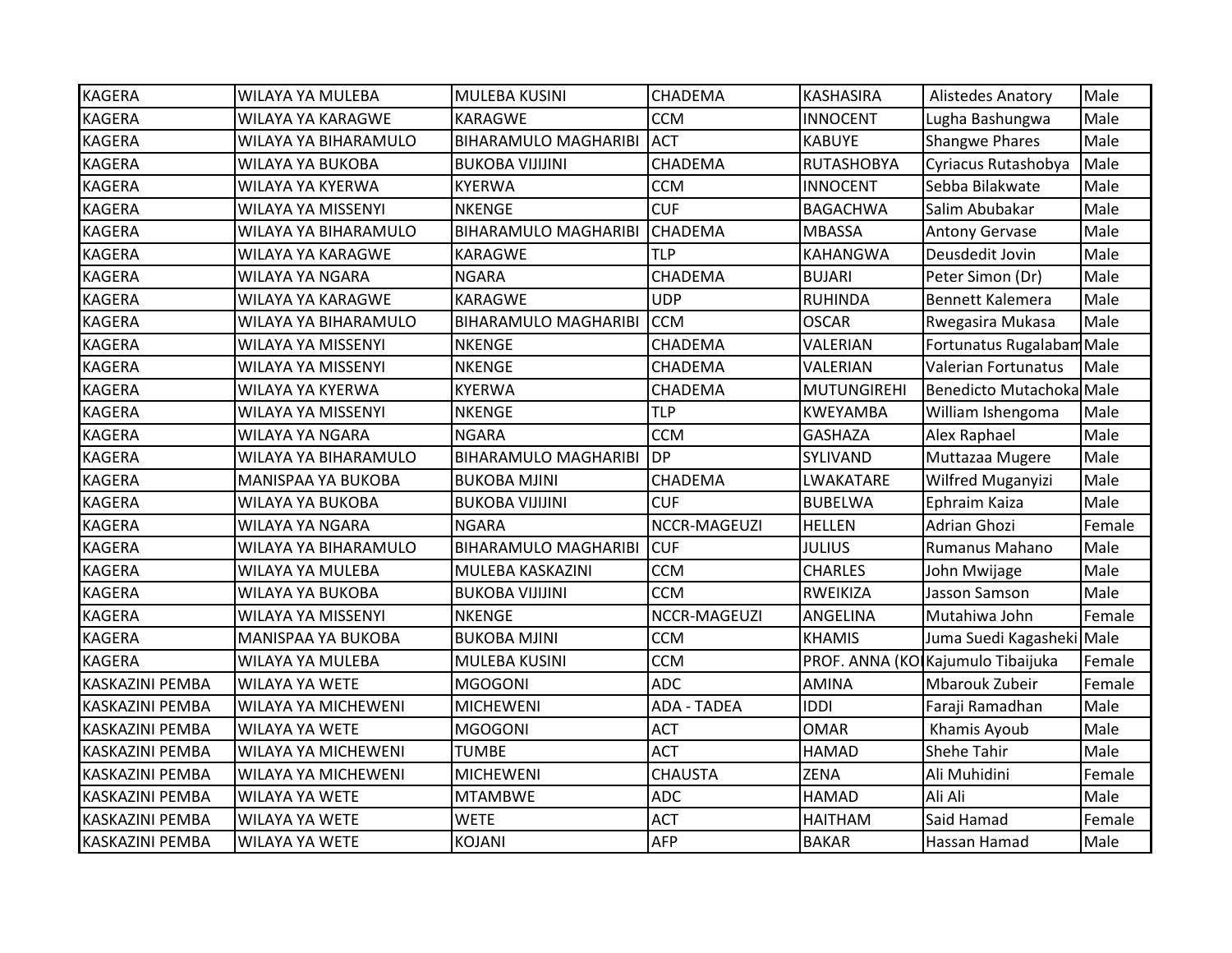| KASKAZINI PEMBA        | IWILAYA YA MICHEWENI       | <b>MICHEWENI</b> | <b>CCM</b>     | <b>KHAMIS</b>      | Juma Omar          | Male   |
|------------------------|----------------------------|------------------|----------------|--------------------|--------------------|--------|
| <b>KASKAZINI PEMBA</b> | WILAYA YA MICHEWENI        | <b>WINGWI</b>    | <b>ADC</b>     | <b>AMINA</b>       | Said Salum         | Female |
| KASKAZINI PEMBA        | <b>WILAYA YA MICHEWENI</b> | <b>KONDE</b>     | <b>ADC</b>     | <b>MAHIBU</b>      | Masoudi Akida      | Male   |
| KASKAZINI PEMBA        | WILAYA YA WETE             | <b>GANDO</b>     | <b>ACT</b>     | ALI                | Salim Mussa        | Male   |
| <b>KASKAZINI PEMBA</b> | WILAYA YA WETE             | <b>MGOGONI</b>   | <b>CCM</b>     | <b>ISSA</b>        | Juma Hamad         | Male   |
| <b>KASKAZINI PEMBA</b> | WILAYA YA MICHEWENI        | <b>WINGWI</b>    | <b>ACT</b>     | <b>MBAROUK</b>     | Ali Khamis         | Male   |
| <b>KASKAZINI PEMBA</b> | <b>WILAYA YA WETE</b>      | <b>KOJANI</b>    | <b>NRA</b>     | <b>KHAMIS</b>      | Faki Mgau          | Male   |
| <b>KASKAZINI PEMBA</b> | <b>WILAYA YA WETE</b>      | KOJANI           | <b>CCM</b>     | <b>MASOUD</b>      | Ali Moh'd          | Male   |
| <b>KASKAZINI PEMBA</b> | <b>WILAYA YA WETE</b>      | <b>MTAMBWE</b>   | <b>AFP</b>     | ALI                | Salim Omar         | Male   |
| <b>KASKAZINI PEMBA</b> | WILAYA YA WETE             | <b>MTAMBWE</b>   | <b>UPDP</b>    | <b>SALIM</b>       | Sheha Salim        | Male   |
| <b>KASKAZINI PEMBA</b> | WILAYA YA MICHEWENI        | <b>WINGWI</b>    | <b>CUF</b>     | <b>JUMA</b>        | Kombo Hamad        | Female |
| <b>KASKAZINI PEMBA</b> | WILAYA YA WETE             | GANDO            | <b>ADC</b>     | <b>KHALFANI</b>    | Abuubakar Said     | Male   |
| <b>KASKAZINI PEMBA</b> | <b>WILAYA YA WETE</b>      | <b>GANDO</b>     | <b>CCK</b>     | <b>AMRANI</b>      | Issa Seif          | Male   |
| <b>KASKAZINI PEMBA</b> | WILAYA YA MICHEWENI        | <b>KONDE</b>     | <b>CCM</b>     | RAMADHAN           | <b>Omar Ahmed</b>  | Male   |
| KASKAZINI PEMBA        | WILAYA YA MICHEWENI        | <b>MICHEWENI</b> | <b>CUF</b>     | <b>HAJI</b>        | Khatib Kai         | Male   |
| <b>KASKAZINI PEMBA</b> | <b>WILAYA YA WETE</b>      | <b>MTAMBWE</b>   | <b>ACT</b>     | <b>MARYAM</b>      | Ali Hamad          | Female |
| KASKAZINI PEMBA        | WILAYA YA MICHEWENI        | <b>TUMBE</b>     | <b>ADC</b>     | <b>SALEH</b>       | Mohammed Saleh     | Male   |
| KASKAZINI PEMBA        | <b>WILAYA YA WETE</b>      | <b>KOJANI</b>    | <b>ADC</b>     | <b>FATMA</b>       | Zubeir Ali         | Female |
| <b>KASKAZINI PEMBA</b> | WILAYA YA WETE             | <b>WETE</b>      | <b>CCM</b>     | DR.ABDALLAH        | Saleh Abdallah     | Male   |
| KASKAZINI PEMBA        | <b>WILAYA YA WETE</b>      | <b>GANDO</b>     | <b>CCM</b>     | <b>SALIM</b>       | <b>Bakar Issa</b>  | Male   |
| <b>KASKAZINI PEMBA</b> | <b>WILAYA YA WETE</b>      | <b>WETE</b>      | <b>ADC</b>     | ALI                | Masoud Juma        | Male   |
| KASKAZINI PEMBA        | WILAYA YA MICHEWENI        | <b>MICHEWENI</b> | <b>ADC</b>     | <b>SHOKA</b>       | Khamis Juma        | Male   |
| <b>KASKAZINI PEMBA</b> | <b>WILAYA YA WETE</b>      | <b>GANDO</b>     | <b>CUF</b>     | <b>OTHMAN</b>      | Omar Haji          | Male   |
| <b>KASKAZINI PEMBA</b> | <b>WILAYA YA WETE</b>      | <b>MGOGONI</b>   | <b>CUF</b>     | <b>DR.SULEIMAN</b> | <b>Ally Yussuf</b> | Male   |
| <b>KASKAZINI PEMBA</b> | WILAYA YA MICHEWENI        | <b>WINGWI</b>    | <b>CCM</b>     | <b>KHAMIS</b>      | Shaame Hamad       | Male   |
| <b>KASKAZINI PEMBA</b> | <b>WILAYA YA WETE</b>      | <b>KOJANI</b>    | <b>CHAUSTA</b> | SULEIMAN           | Makame Issa        | Male   |
| <b>KASKAZINI PEMBA</b> | WILAYA YA MICHEWENI        | <b>KONDE</b>     | <b>CUF</b>     | <b>KHATIB</b>      | Said Haji          | Male   |
| <b>KASKAZINI PEMBA</b> | <b>WILAYA YA WETE</b>      | <b>KOJANI</b>    | <b>CUF</b>     | <b>HAMAD</b>       | Salim Maalim       | Male   |
| KASKAZINI PEMBA        | <b>WILAYA YA WETE</b>      | <b>WETE</b>      | <b>CUF</b>     | <b>MBAROUK</b>     | Salim Ali          | Male   |
| <b>KASKAZINI PEMBA</b> | WILAYA YA WETE             | <b>MTAMBWE</b>   | <b>CCM</b>     | <b>KHAMIS</b>      | Seif Ali           | Male   |
| <b>KASKAZINI PEMBA</b> | <b>WILAYA YA WETE</b>      | <b>KOJANI</b>    | <b>ACT</b>     | ALI                | Makame Issa        | Male   |
| IKASKAZINI PEMBA       | WILAYA YA MICHEWENI        | <b>TUMBE</b>     | <b>CUF</b>     | <b>RASHID</b>      | Ali Abdalla        | Male   |
| <b>KASKAZINI PEMBA</b> | <b>WILAYA YA WETE</b>      | <b>MTAMBWE</b>   | <b>CUF</b>     | <b>KHALIFA</b>     | Mohammed Issa      | Male   |
| <b>KASKAZINI PEMBA</b> | <b>WILAYA YA MICHEWENI</b> | <b>TUMBE</b>     | <b>CCM</b>     | <b>RASHID</b>      | Kassim Abdalla     | Male   |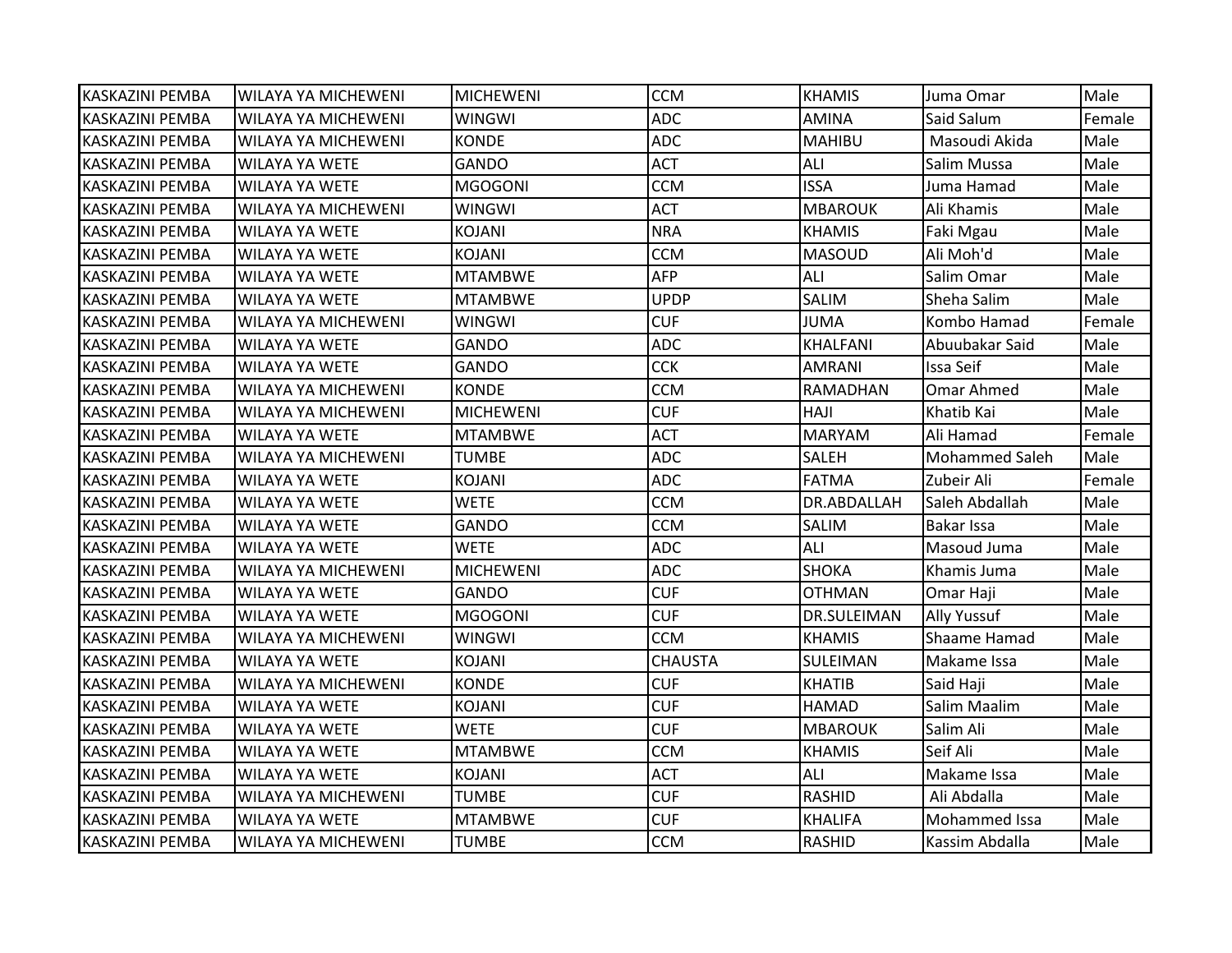| KASKAZINI UNGUJA        | <b>WILAYA YA KASKAZINI B</b> | KIWENGWA        | <b>CCM</b>           | <b>KHAMIS</b>    | Mtumwa Ali               | Male   |
|-------------------------|------------------------------|-----------------|----------------------|------------------|--------------------------|--------|
| <b>KASKAZINI UNGUJA</b> | WILAYA YA KASKAZINI A        | <b>MKWAJUNI</b> | <b>CUF</b>           | <b>NAHODA</b>    | Khamis Haji              | Male   |
| <b>KASKAZINI UNGUJA</b> | WILAYA YA KASKAZINI A        | <b>CHAANI</b>   | <b>JAHAZI ASILIA</b> | <b>MWINYI</b>    | Abdalla Msanifu          | Male   |
| <b>KASKAZINI UNGUJA</b> | WILAYA YA KASKAZINI B        | <b>MAHONDA</b>  | <b>UDP</b>           | <b>MWAJUMA</b>   | Abdalla Ali              | Female |
| KASKAZINI UNGUJA        | WILAYA YA KASKAZINI A        | <b>MKWAJUNI</b> | <b>JAHAZI ASILIA</b> | <b>MUSSA</b>     | Vuai Ali                 | Male   |
| KASKAZINI UNGUJA        | WILAYA YA KASKAZINI A        | <b>NUNGWI</b>   | <b>ADC</b>           | <b>MWEVURA</b>   | Kheir Haji               | Male   |
| <b>KASKAZINI UNGUJA</b> | WILAYA YA KASKAZINI B        | <b>BUMBWINI</b> | <b>ADC</b>           | <b>MUSSA</b>     | Mshenga Ali              | Male   |
| <b>KASKAZINI UNGUJA</b> | WILAYA YA KASKAZINI B        | <b>DONGE</b>    | <b>CCM</b>           | <b>SADIFA</b>    | Juma Khamis              | Male   |
| <b>KASKAZINI UNGUJA</b> | WILAYA YA KASKAZINI B        | <b>MAHONDA</b>  | <b>UPDP</b>          | <b>THUWAIBA</b>  | Salim Ali                | Female |
| KASKAZINI UNGUJA        | WILAYA YA KASKAZINI B        | <b>DONGE</b>    | <b>ADC</b>           | <b>MWANAISHA</b> | Khamis Choum             | Female |
| <b>KASKAZINI UNGUJA</b> | WILAYA YA KASKAZINI B        | KIWENGWA        | <b>CUF</b>           | <b>NASSOR</b>    | <b>Mohamed Rashid</b>    | Male   |
| <b>KASKAZINI UNGUJA</b> | WILAYA YA KASKAZINI B        | <b>MAHONDA</b>  | <b>CUF</b>           | <b>SULEIMAN</b>  | Ahmed Suleiman           | Male   |
| <b>KASKAZINI UNGUJA</b> | WILAYA YA KASKAZINI A        | <b>CHAANI</b>   | <b>UMD</b>           | <b>HUSSEN</b>    | Mussa Foum               | Male   |
| <b>KASKAZINI UNGUJA</b> | WILAYA YA KASKAZINI A        | <b>KIJINI</b>   | <b>CUF</b>           | <b>KHAMIS</b>    | Moh'd Nassor             | Male   |
| <b>KASKAZINI UNGUJA</b> | WILAYA YA KASKAZINI B        | <b>MAHONDA</b>  | <b>ADC</b>           | <b>SALMA</b>     | Juma Ali                 | Female |
| <b>KASKAZINI UNGUJA</b> | WILAYA YA KASKAZINI A        | <b>NUNGWI</b>   | <b>CCM</b>           | <b>MUSTAFA</b>   | Makame Hamadi            | Male   |
| <b>KASKAZINI UNGUJA</b> | WILAYA YA KASKAZINI A        | <b>CHAANI</b>   | <b>CUF</b>           | <b>KHATIB</b>    | Ali Juma                 | Male   |
| <b>KASKAZINI UNGUJA</b> | WILAYA YA KASKAZINI A        | <b>CHAANI</b>   | <b>ADA - TADEA</b>   | <b>HUSSEN</b>    | Hija Mtumwa              | Male   |
| IKASKAZINI UNGUJA       | WILAYA YA KASKAZINI A        | <b>KIJINI</b>   | <b>CCM</b>           | <b>MAKAME</b>    | Mashaka Foum             | Male   |
| KASKAZINI UNGUJA        | WILAYA YA KASKAZINI B        | <b>BUMBWINI</b> | <b>UMD</b>           | <b>SALMA</b>     | Mkuya Shabani            | Female |
| KASKAZINI UNGUJA        | WILAYA YA KASKAZINI B        | <b>KIWENGWA</b> | <b>JAHAZI ASILIA</b> | <b>TAJO</b>      | Khamis Omar              | Male   |
| <b>KASKAZINI UNGUJA</b> | WILAYA YA KASKAZINI B        | <b>KIWENGWA</b> | <b>ACT</b>           | <b>GHANIMA</b>   | Suleiman Mwalim          | Female |
| <b>KASKAZINI UNGUJA</b> | WILAYA YA KASKAZINI B        | <b>BUMBWINI</b> | <b>UPDP</b>          | <b>ZIADA</b>     | Muhammed Suleiman Female |        |
| <b>KASKAZINI UNGUJA</b> | WILAYA YA KASKAZINI B        | <b>DONGE</b>    | <b>UDP</b>           | <b>NAIMA</b>     | Salum Hamad              | Female |
| <b>KASKAZINI UNGUJA</b> | WILAYA YA KASKAZINI A        | <b>NUNGWI</b>   | <b>ACT</b>           | <b>IDDI</b>      | Haji Iddi                | Male   |
| KASKAZINI UNGUJA        | WILAYA YA KASKAZINI B        | <b>KIWENGWA</b> | <b>DP</b>            | <b>MAHELA</b>    | Stephano Malongo         | Male   |
| KASKAZINI UNGUJA        | WILAYA YA KASKAZINI A        | KIJINI          | <b>ACT</b>           | ALI              | Omar Nahoda              | Male   |
| <b>KASKAZINI UNGUJA</b> | WILAYA YA KASKAZINI A        | <b>TUMBATU</b>  | <b>ACT</b>           | <b>MWAMVUA</b>   | Haji mohammed            | Female |
| <b>KASKAZINI UNGUJA</b> | WILAYA YA KASKAZINI B        | <b>BUMBWINI</b> | <b>CUF</b>           | <b>MUHAMMED</b>  | <b>Amour Muhammed</b>    | Male   |
| <b>KASKAZINI UNGUJA</b> | WILAYA YA KASKAZINI B        | <b>MAHONDA</b>  | <b>CCM</b>           | <b>BAHATI</b>    | Ali Abeid                | Female |
| <b>KASKAZINI UNGUJA</b> | WILAYA YA KASKAZINI A        | <b>NUNGWI</b>   | <b>CUF</b>           | <b>YUSSUF</b>    | Haji Khamis              | Male   |
| <b>KASKAZINI UNGUJA</b> | WILAYA YA KASKAZINI B        | <b>BUMBWINI</b> | <b>CCM</b>           | <b>MBAROUK</b>   | Juma Khatib              | Male   |
| <b>KASKAZINI UNGUJA</b> | WILAYA YA KASKAZINI A        | <b>MKWAJUNI</b> | <b>CCM</b>           | <b>KHAMIS</b>    | Ali Vuai                 | Male   |
| KASKAZINI UNGUJA        | WILAYA YA KASKAZINI B        | <b>DONGE</b>    | <b>CUF</b>           | <b>KOMBO</b>     | Moh'd Kombo              | Male   |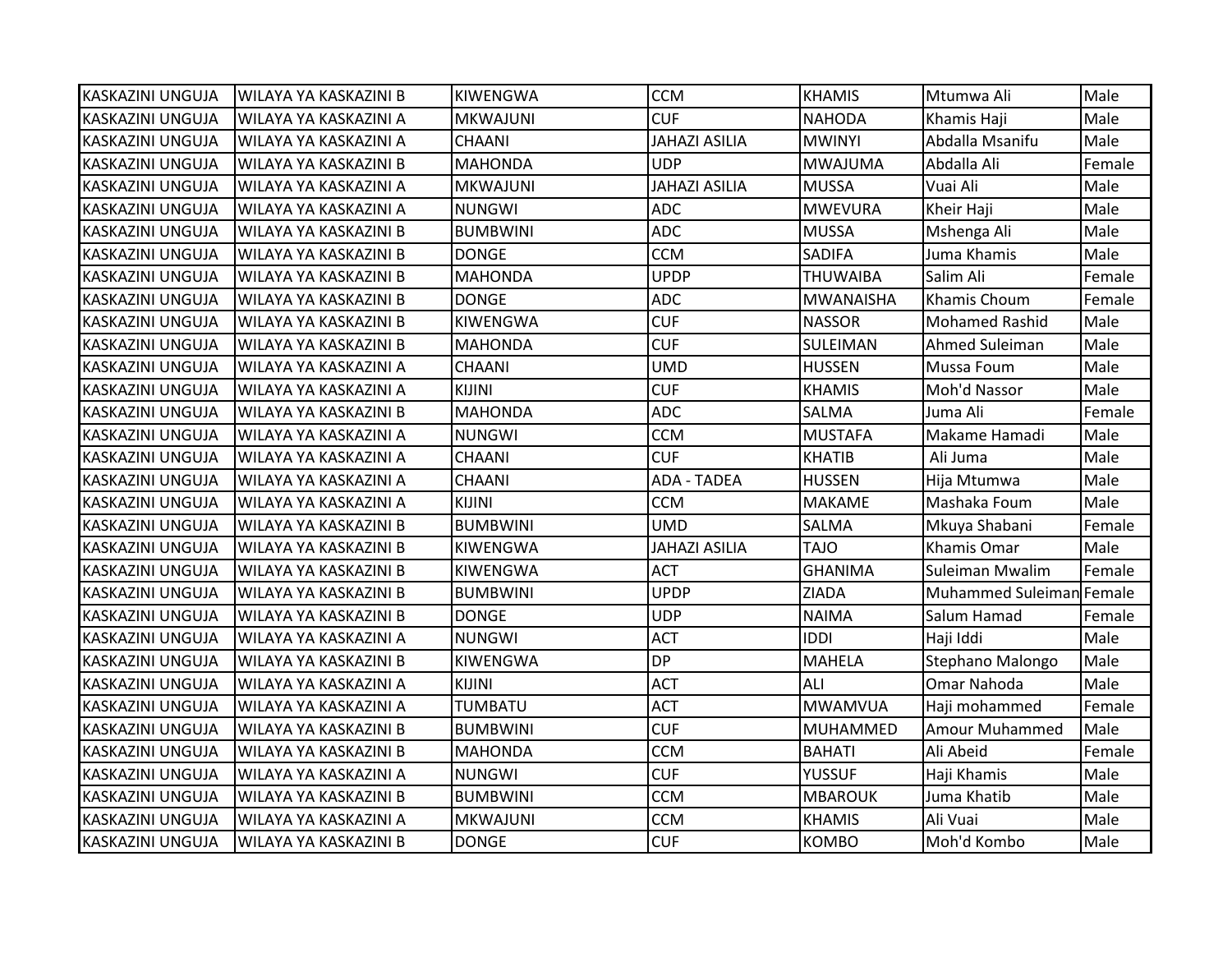| KASKAZINI UNGUJA        | WILAYA YA KASKAZINI B    | <b>KIWENGWA</b>        | <b>UMD</b>         | <b>MWAJUMA</b>                       | Kheir Makame              | Female |
|-------------------------|--------------------------|------------------------|--------------------|--------------------------------------|---------------------------|--------|
| <b>KASKAZINI UNGUJA</b> | WILAYA YA KASKAZINI A    | <b>CHAANI</b>          | <b>CCM</b>         | <b>KHAMIS</b>                        | Yahaya Machano            | Male   |
| KASKAZINI UNGUJA        | WILAYA YA KASKAZINI A    | TUMBATU                | <b>CUF</b>         | <b>RASHID</b>                        | <b>Khamis Rashid</b>      | Male   |
| KASKAZINI UNGUJA        | WILAYA YA KASKAZINI A    | TUMBATU                | <b>CCM</b>         | HIJA                                 | Juma Othman               | Male   |
| <b>KASKAZINI UNGUJA</b> | WILAYA YA KASKAZINI B    | <b>MAHONDA</b>         | <b>UMD</b>         | <b>BABUCHICHA</b>                    | Khamis Yussuf Machar Male |        |
| KASKAZINI UNGUJA        | WILAYA YA KASKAZINI A    | MKWAJUNI               | <b>ADC</b>         | AME                                  | Saleh Mganga              | Male   |
| <b>KATAVI</b>           | MANISPAA YA MPANDA       | <b>MPANDA MJINI</b>    | <b>ADC</b>         | <b>MUSSA</b>                         | Abdallah Kasojela         | Male   |
| <b>KATAVI</b>           | MANISPAA YA MPANDA       | <b>MPANDA MJINI</b>    | <b>ACT</b>         | <b>GALUS</b>                         | Paschal Mgawe             | Male   |
| <b>KATAVI</b>           | <b>WILAYA YA MPANDA</b>  | <b>MPANDA VIJIJINI</b> | <b>ACT</b>         | ANNAMARYSTEL John Mallac             |                           | Female |
| <b>KATAVI</b>           | WILAYA YA MPIMBWE        | KAVUU                  | CHADEMA            | <b>MANGWESH</b>                      | Laurent Senga             | Male   |
| <b>KATAVI</b>           | WILAYA YA MLELE          | KATAVI                 | <b>CCM</b>         | PESAMBILI                            | Pesambili Julias          | Male   |
| <b>KATAVI</b>           | WILAYA YA MPIMBWE        | KAVUU                  | <b>ACT</b>         | <b>KISESA</b>                        | <b>Michael Stanslaus</b>  | Male   |
| <b>KATAVI</b>           | MANISPAA YA MPANDA       | <b>MPANDA MJINI</b>    | CHADEMA            | <b>KALINDE</b>                       | Jonas Edward              | Male   |
| <b>KATAVI</b>           | WILAYA YA MPIMBWE        | KAVUU                  | CHADEMA            | <b>MANGWESHI</b>                     | Laurent Senga             | Male   |
| <b>KATAVI</b>           | WILAYA YA NSIMBO         | <b>NSIMBO</b>          | <b>CCM</b>         | <b>MBOGO</b>                         | <b>Richard Philip</b>     | Male   |
| <b>KATAVI</b>           | WILAYA YA MPANDA         | <b>MPANDA VIJIJINI</b> | CHADEMA            | <b>MASANJA</b>                       | Mussa Katambi             | Male   |
| <b>KATAVI</b>           | WILAYA YA NSIMBO         | <b>NSIMBO</b>          | CHADEMA            | <b>GERALD</b>                        | Marcel Kitabu             | Male   |
| <b>KATAVI</b>           | WILAYA YA MLELE          | <b>KATAVI</b>          | <b>ACT</b>         | <b>LUCAS</b>                         | Daudi Pinda               | Male   |
| <b>KATAVI</b>           | WILAYA YA MPANDA         | <b>MPANDA VIJIJINI</b> | <b>CCM</b>         | <b>KAKOSO</b>                        | Selemani Moshi            | Male   |
| <b>KATAVI</b>           | WILAYA YA MPIMBWE        | KAVUU                  | <b>CCM</b>         | <b>KIKWEMBE</b>                      | Pudenciana Wilfred        | Female |
| <b>KATAVI</b>           | MANISPAA YA MPANDA       | <b>MPANDA MJINI</b>    | <b>CCM</b>         | <b>KAPUFI</b>                        | Sebastian Simon           | Male   |
| <b>KATAVI</b>           | WILAYA YA NSIMBO         | <b>NSIMBO</b>          | <b>ACT</b>         | <b>KIFUNDA</b>                       | Elias Julius              | Male   |
| <b>KATAVI</b>           | WILAYA YA MPIMBWE        | KAVUU                  | <b>ACT</b>         | <b>KISESA</b>                        | Stanslaus Michael         | Male   |
| <b>KATAVI</b>           | WILAYA YA MLELE          | <b>KATAVI</b>          | <b>CCM</b>         | <b>ENG. ISACK</b>                    | Aloyce Kamwelwe           | Male   |
| <b>KATAVI</b>           | <b>WILAYA YA MLELE</b>   | <b>KATAVI</b>          | CHADEMA            | <b>GEORGE</b>                        | Michael Shambwe           | Male   |
| <b>KIGOMA</b>           | MANISPAA YA KIGOMA UJIJI | <b>KIGOMA MJINI</b>    | <b>CCM</b>         | DR. KABOUROU                         | Amani Walid               | Male   |
| <b>KIGOMA</b>           | WILAYA YA BUHIGWE        | <b>BUHIGWE</b>         | <b>CCM</b>         | OBAMA                                | Albert Ntabaliba          | Male   |
| <b>KIGOMA</b>           | WILAYA YA KAKONKO        | <b>BUYUNGU</b>         | <b>CCM</b>         | ENG. CHIZA                           | Christopher Kajoro        | Male   |
| <b>KIGOMA</b>           | WILAYA YA KAKONKO        | <b>BUYUNGU</b>         | NCCR-MAGEUZI       | <b>MAWAZO</b>                        | Metusela Athanas          | Male   |
| <b>KIGOMA</b>           | <b>WILAYA YA KIBONDO</b> | <b>MUHAMBWE</b>        | <b>CCM</b>         | <b>ENG. ATASHASTA Justus Nditiye</b> |                           | Male   |
| <b>KIGOMA</b>           | WILAYA YA KIGOMA         | KIGOMA KASKAZINI       | <b>CHAUSTA</b>     | <b>SITILI</b>                        | Yahya Chuma               | Male   |
| <b>KIGOMA</b>           | WILAYA YA UVINZA         | KIGOMA KUSINI          | <b>ADA - TADEA</b> | BIDYANGUZE                           | Nashon William            | Male   |
| <b>KIGOMA</b>           | WILAYA YA KASULU         | KASULU VIJIJINI        | <b>CCM</b>         | VUMA                                 | <b>Holle Augustine</b>    | Male   |
| <b>KIGOMA</b>           | <b>WILAYA YA KASULU</b>  | <b>KASULU VIJIJINI</b> | <b>ACT</b>         | <b>THOMAS</b>                        | <b>Emmanuel Msasa</b>     | Male   |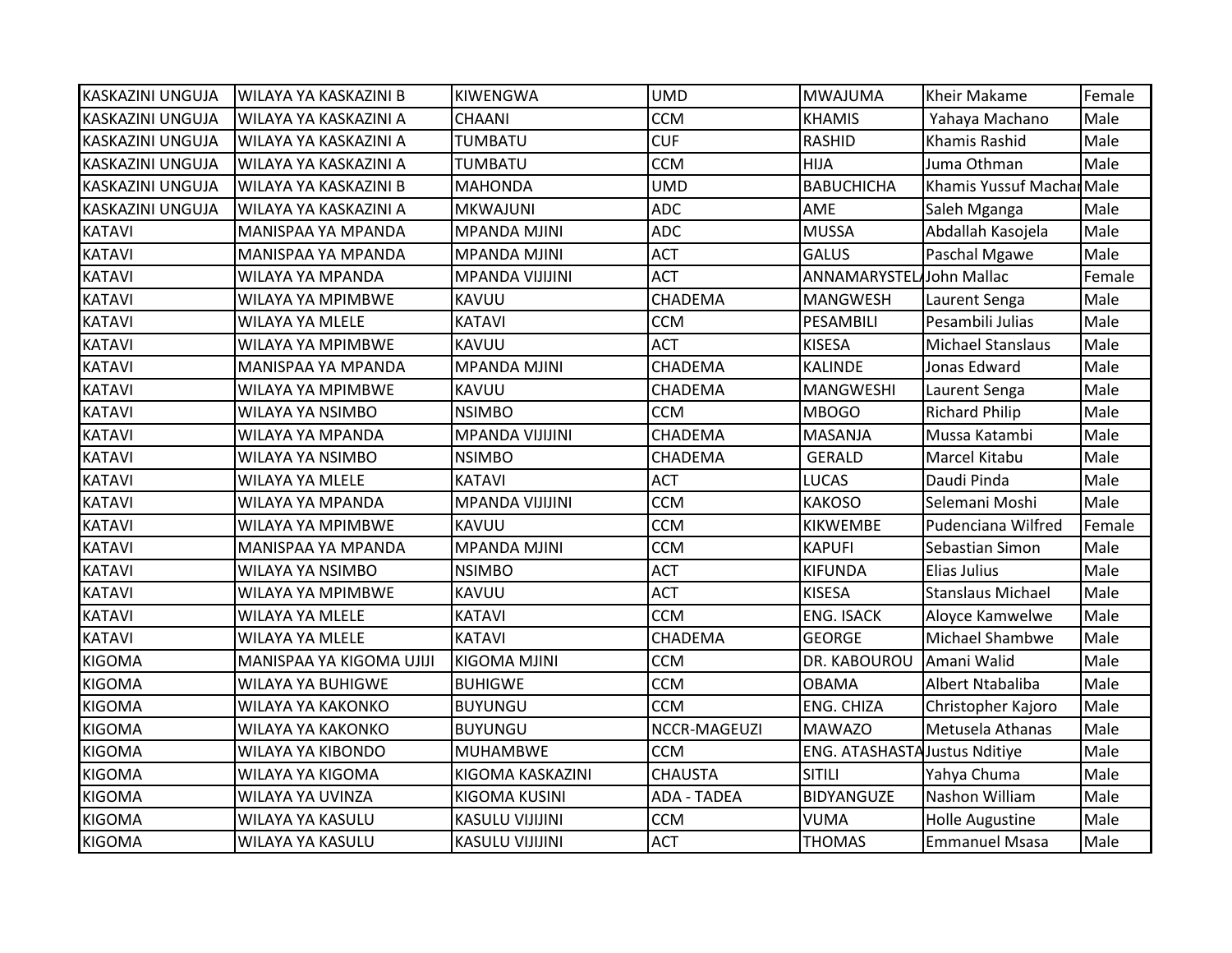| <b>KIGOMA</b> | WILAYA YA KIGOMA         | KIGOMA KASKAZINI       | APPT - MAENDELEO   ANZERANI |                 | Abdul Ramadhani          | Female |
|---------------|--------------------------|------------------------|-----------------------------|-----------------|--------------------------|--------|
| <b>KIGOMA</b> | <b>WILAYA YA UVINZA</b>  | <b>KIGOMA KUSINI</b>   | <b>DP</b>                   | <b>SALA</b>     | Michael Ntahiye          | Female |
| <b>KIGOMA</b> | <b>WILAYA YA BUHIGWE</b> | <b>BUHIGWE</b>         | NCCR-MAGEUZI                | <b>AZORY</b>    | Nditije Mwomela Mte Male |        |
| <b>KIGOMA</b> | WILAYA YA KIBONDO        | <b>MUHAMBWE</b>        | NCCR-MAGEUZI                | MKOSAMALI       | <b>Francis Felix</b>     | Male   |
| <b>KIGOMA</b> | <b>WILAYA YA KIBONDO</b> | <b>MUHAMBWE</b>        | CHAUMMA                     | <b>MAPIGANO</b> | Nduhilubusa              | Male   |
| <b>KIGOMA</b> | WILAYA YA UVINZA         | <b>KIGOMA KUSINI</b>   | <b>ACT</b>                  | <b>BAKEMA</b>   | Said Rashid              | Male   |
| <b>KIGOMA</b> | MANISPAA YA KIGOMA UJIJI | KIGOMA MJINI           | <b>NRA</b>                  | <b>KISABYA</b>  | Hassan Almas             | Male   |
| <b>KIGOMA</b> | MANISPAA YA KIGOMA UJIJI | KIGOMA MJINI           | <b>UMD</b>                  | <b>MUSSA</b>    | Mussa Mnyonge            | Male   |
| <b>KIGOMA</b> | WILAYA YA UVINZA         | <b>KIGOMA KUSINI</b>   | NCCR-MAGEUZI                | <b>KAFULILA</b> | David Zacharia           | Male   |
| <b>KIGOMA</b> | MANISPAA YA KIGOMA UJIJI | <b>KIGOMA MJINI</b>    | <b>ADC</b>                  | <b>ABDALA</b>   | Mustafa Abdala           | Male   |
| <b>KIGOMA</b> | MJI WA KASULU            | <b>KASULU MJINI</b>    | <b>ACT</b>                  | <b>MACHALI</b>  | Moses Joseph             | Male   |
| <b>KIGOMA</b> | WILAYA YA KAKONKO        | <b>BUYUNGU</b>         | <b>ACT</b>                  | <b>LEOPOLD</b>  | Heneriko Muhagaze        | Male   |
| <b>KIGOMA</b> | <b>WILAYA YA BUHIGWE</b> | <b>BUHIGWE</b>         | <b>ACT</b>                  | <b>GOODLUCK</b> | Alphonce Kimali          | Male   |
| <b>KIGOMA</b> | <b>WILAYA YA BUHIGWE</b> | <b>BUHIGWE</b>         | <b>CUF</b>                  | <b>THOMAS</b>   | D.C Malima               | Male   |
| <b>KIGOMA</b> | MANISPAA YA KIGOMA UJIJI | <b>KIGOMA MJINI</b>    | CHADEMA                     | RUMENYELA       | Daniel Edward            | Male   |
| <b>KIGOMA</b> | MANISPAA YA KIGOMA UJIJI | <b>KIGOMA MJINI</b>    | SAU                         | <b>ZUHURA</b>   | Zuhura Mahmudu           | Female |
| <b>KIGOMA</b> | MANISPAA YA KIGOMA UJIJI | KIGOMA MJINI           | AFP                         | LUBAE           | Maulidi Mchondo          | Male   |
| <b>KIGOMA</b> | <b>WILAYA YA BUHIGWE</b> | <b>BUHIGWE</b>         | CHADEMA                     | <b>BASILIUS</b> | Ntizirusha Budida        | Male   |
| <b>KIGOMA</b> | WILAYA YA KIGOMA         | KIGOMA KASKAZINI       | <b>NRA</b>                  | ALHAJI JUMA     | Athumani Matete          | Male   |
| <b>KIGOMA</b> | MANISPAA YA KIGOMA UJIJI | <b>KIGOMA MJINI</b>    | <b>ACT</b>                  | <b>ZITTO</b>    | Kabwe Z. Ruyagwa         | Male   |
| <b>KIGOMA</b> | MJI WA KASULU            | <b>KASULU MJINI</b>    | <b>NRA</b>                  | YASSIN          | Kisembe Samwel           | Male   |
| <b>KIGOMA</b> | <b>WILAYA YA KIBONDO</b> | <b>MUHAMBWE</b>        | <b>ACT</b>                  | <b>EDGAR</b>    | Mkosamali Francis        | Male   |
| <b>KIGOMA</b> | WILAYA YA KIGOMA         | KIGOMA KASKAZINI       | CHADEMA                     | YARED           | Jonas Fubusa             | Male   |
| <b>KIGOMA</b> | MJI WA KASULU            | <b>KASULU MJINI</b>    | CHADEMA                     | <b>CHUBWA</b>   | Mbonimpaye Optatus Male  |        |
| <b>KIGOMA</b> | MANISPAA YA KIGOMA UJIJI | <b>KIGOMA MJINI</b>    | <b>CCK</b>                  | <b>MSENGA</b>   | Juma Songoro             | Male   |
| <b>KIGOMA</b> | MANISPAA YA KIGOMA UJIJI | <b>KIGOMA MJINI</b>    | <b>MAKIN</b>                | <b>HAMISI</b>   | Ramadhani Kwezi          | Male   |
| <b>KIGOMA</b> | WILAYA YA KASULU         | <b>KASULU VIJIJINI</b> | <b>NRA</b>                  | SAMBARIYOKA     | Hassan Sambiro           | Male   |
| <b>KIGOMA</b> | WILAYA YA KIGOMA         | KIGOMA KASKAZINI       | <b>CCM</b>                  | <b>PETER</b>    | Joseph Serukamba         | Male   |
| <b>KIGOMA</b> | <b>WILAYA YA KIGOMA</b>  | KIGOMA KASKAZINI       | <b>UMD</b>                  | <b>TATU</b>     | Saidi Hussein            | Female |
| <b>KIGOMA</b> | MANISPAA YA KIGOMA UJIJI | <b>KIGOMA MJINI</b>    | SAU                         | <b>MVANO</b>    | Ramadhani Juma           | Male   |
| <b>KIGOMA</b> | MJI WA KASULU            | <b>KASULU MJINI</b>    | <b>DP</b>                   | <b>FATUMA</b>   | Hamisi Magulati          | Female |
| <b>KIGOMA</b> | WILAYA YA KIGOMA         | KIGOMA KASKAZINI       | <b>ACT</b>                  | DR. ALEX        | Andrea Kitumo            | Male   |
| <b>KIGOMA</b> | MJI WA KASULU            | <b>KASULU MJINI</b>    | <b>CUF</b>                  | <b>KASYOME</b>  | <b>Ester Obedi</b>       | Female |
| <b>KIGOMA</b> | <b>WILAYA YA KIGOMA</b>  | KIGOMA KASKAZINI       | SAU                         | <b>MWITO</b>    | Juma Khairallah          | Male   |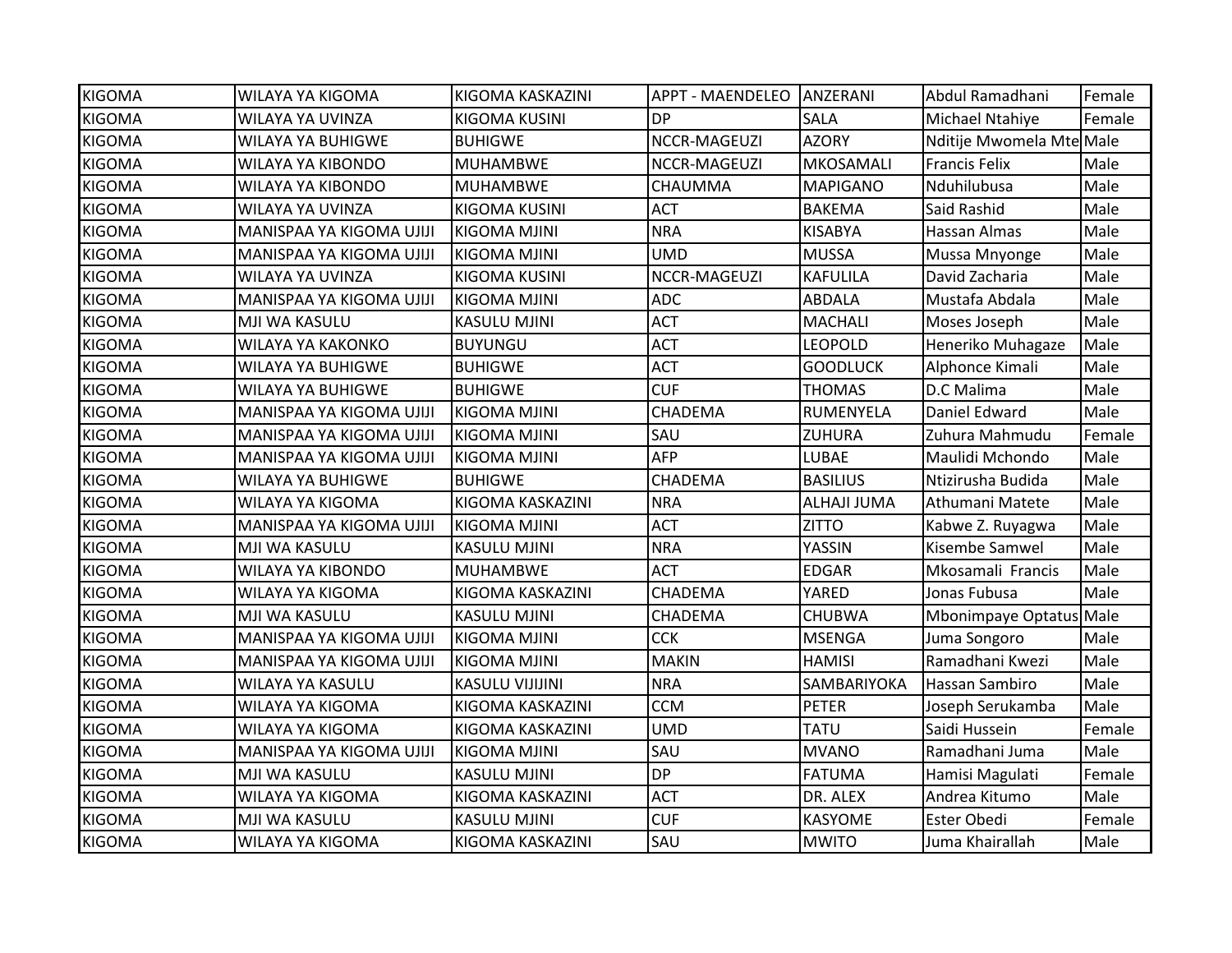|                          | <b>KIGOMA KUSINI</b>   |                                                 |                                       |                               |                                                             |
|--------------------------|------------------------|-------------------------------------------------|---------------------------------------|-------------------------------|-------------------------------------------------------------|
| MANISPAA YA KIGOMA UJIJI | <b>KIGOMA MJINI</b>    |                                                 | <b>SUNGURA</b>                        | Sungura Ismail                | Male                                                        |
| MANISPAA YA KIGOMA UJIJI | <b>KIGOMA MJINI</b>    |                                                 | <b>HADIJA</b>                         | Maulidi Keha                  | Female                                                      |
| WILAYA YA KASULU         | <b>KASULU VIJIJINI</b> | <b>DP</b>                                       | <b>HIDAYA</b>                         | Hamisi Magulati Magu Female   |                                                             |
| WILAYA YA KASULU         | <b>KASULU VIJIJINI</b> | NCCR-MAGEUZI                                    | <b>BUYOGERA</b>                       | Agripina Zaituni              | Female                                                      |
| WILAYA YA KIGOMA         | KIGOMA KASKAZINI       | <b>ADC</b>                                      | MVANO                                 | Rashidi Ramadhani             | Male                                                        |
| WILAYA YA KIGOMA         | KIGOMA KASKAZINI       | <b>JAHAZI ASILIA</b>                            | <b>MAUA</b>                           | Shauri Kamana                 | Female                                                      |
| MANISPAA YA KIGOMA UJIJI | <b>KIGOMA MJINI</b>    | <b>CHAUSTA</b>                                  | <b>MISEKE</b>                         | Shabani Maranda               | Female                                                      |
| <b>WILAYA YA KAKONKO</b> | <b>BUYUNGU</b>         | CHADEMA                                         | <b>BILAGO</b>                         | Kasuku Samson                 | Male                                                        |
| MANISPAA YA KIGOMA UJIJI | <b>KIGOMA MJINI</b>    | <b>UMD</b>                                      | <b>JUMA</b>                           | Khalfani Mirembe              | Male                                                        |
| WILAYA YA KIGOMA         | KIGOMA KASKAZINI       | <b>CCK</b>                                      | SELEMANI                              | Saidi Msanu                   | Male                                                        |
| MANISPAA YA KIGOMA UJIJI | <b>KIGOMA MJINI</b>    | <b>UPDP</b>                                     | MWAJUMA                               | Maliki Athumani               | Female                                                      |
| MANISPAA YA KIGOMA UJIJI | <b>KIGOMA MJINI</b>    | <b>ADA - TADEA</b>                              | MANDELA                               | Daniely Ntaondenga            | Male                                                        |
| MJI WA KASULU            | <b>KASULU MJINI</b>    | NCCR-MAGEUZI                                    | <b>BUNYAGA</b>                        | Gideon Boniface               | Male                                                        |
| WILAYA YA KIGOMA         | KIGOMA KASKAZINI       | CHAUMMA                                         | <b>LEMBO</b>                          | <b>Robinson Fulgence</b>      | Male                                                        |
| WILAYA YA KIGOMA         | KIGOMA KASKAZINI       | <b>DP</b>                                       | SOZA                                  | Leonard Kanani                | Male                                                        |
| MJI WA KASULU            | <b>KASULU MJINI</b>    | <b>CCM</b>                                      |                                       |                               | Male                                                        |
| MANISPAA YA KIGOMA UJIJI | <b>KIGOMA MJINI</b>    | <b>JAHAZI ASILIA</b>                            | <b>BITENJWA</b>                       | Hassani Bitenjwa              | Male                                                        |
| MANISPAA YA KIGOMA UJIJI | KIGOMA MJINI           | CHAUMMA                                         | <b>MELLA</b>                          | Masudi Mella                  | Male                                                        |
| WILAYA YA MWANGA         | <b>MWANGA</b>          | CHADEMA                                         | <b>KILEWO</b>                         | Henry John                    | Male                                                        |
| WILAYA YA MWANGA         | <b>MWANGA</b>          | NCCR-MAGEUZI                                    | <b>MSUYA</b>                          | Youngsaviour Andersd Male     |                                                             |
| WILAYA YA MOSHI          | VUNJO                  | <b>CCM</b>                                      | <b>SHIRIMA</b>                        | <b>Innocent Melleck</b>       | Male                                                        |
| WILAYA YA SAME           | <b>SAME MAGHARIBI</b>  | <b>ACT</b>                                      | <b>LILIAN</b>                         | Mduma Mwigamba                | Female                                                      |
| <b>WILAYA YA SIHA</b>    | <b>SIHA</b>            | CHADEMA                                         | DR. MOLLEL                            | Oloyce Godwin                 | Male                                                        |
| <b>WILAYA YA HAI</b>     | HAI                    | <b>ACT</b>                                      | <b>NURU</b>                           | M. Mohamedi                   | Male                                                        |
| <b>WILAYA YA ROMBO</b>   | <b>ROMBO</b>           | <b>CCM</b>                                      | SAMORA                                | Colman Kanje                  | Male                                                        |
| WILAYA YA SAME           | <b>SAME MAGHARIBI</b>  | CHADEMA                                         | MBAJO                                 | Christopher Shangwel Male     |                                                             |
| <b>MANISPAA YA MOSHI</b> | <b>MOSHI MJINI</b>     | <b>CCM</b>                                      | <b>DAVIS</b>                          | Elisa Mosha                   | Male                                                        |
| WILAYA YA SAME           | <b>SAME MASHARIKI</b>  | <b>CCM</b>                                      | MALECELA                              | Anne Kilango                  | Female                                                      |
| WILAYA YA SAME           | <b>SAME MASHARIKI</b>  | <b>APPT - MAENDELEO</b>                         |                                       | Mfariji Luka                  | Male                                                        |
| WILAYA YA SAME           | <b>SAME MAGHARIBI</b>  | CHAUMMA                                         | <b>MICHAEL</b>                        | Ezekiel Mshighati             | Male                                                        |
| WILAYA YA SAME           | <b>SAME MAGHARIBI</b>  | <b>CCM</b>                                      | DKT. DAVID                            | Mathayo David                 | Male                                                        |
| <b>MANISPAA YA MOSHI</b> | <b>MOSHI MJINI</b>     | CHADEMA                                         | <b>JAPHARY</b>                        | Raphael Michael               | Male                                                        |
|                          |                        | CHADEMA                                         | KOMU                                  | <b>Anthony Calist</b>         | Male                                                        |
|                          | WILAYA YA UVINZA       | <b>WILAYA YA MOSHI</b><br><b>MOSHI VIJIJINI</b> | <b>CCM</b><br><b>ADC</b><br><b>DP</b> | <b>HASNA</b><br><b>OMBENI</b> | Sudi Katunda Mwilima Female<br>NSANZUGWANK Daniel Nicodemus |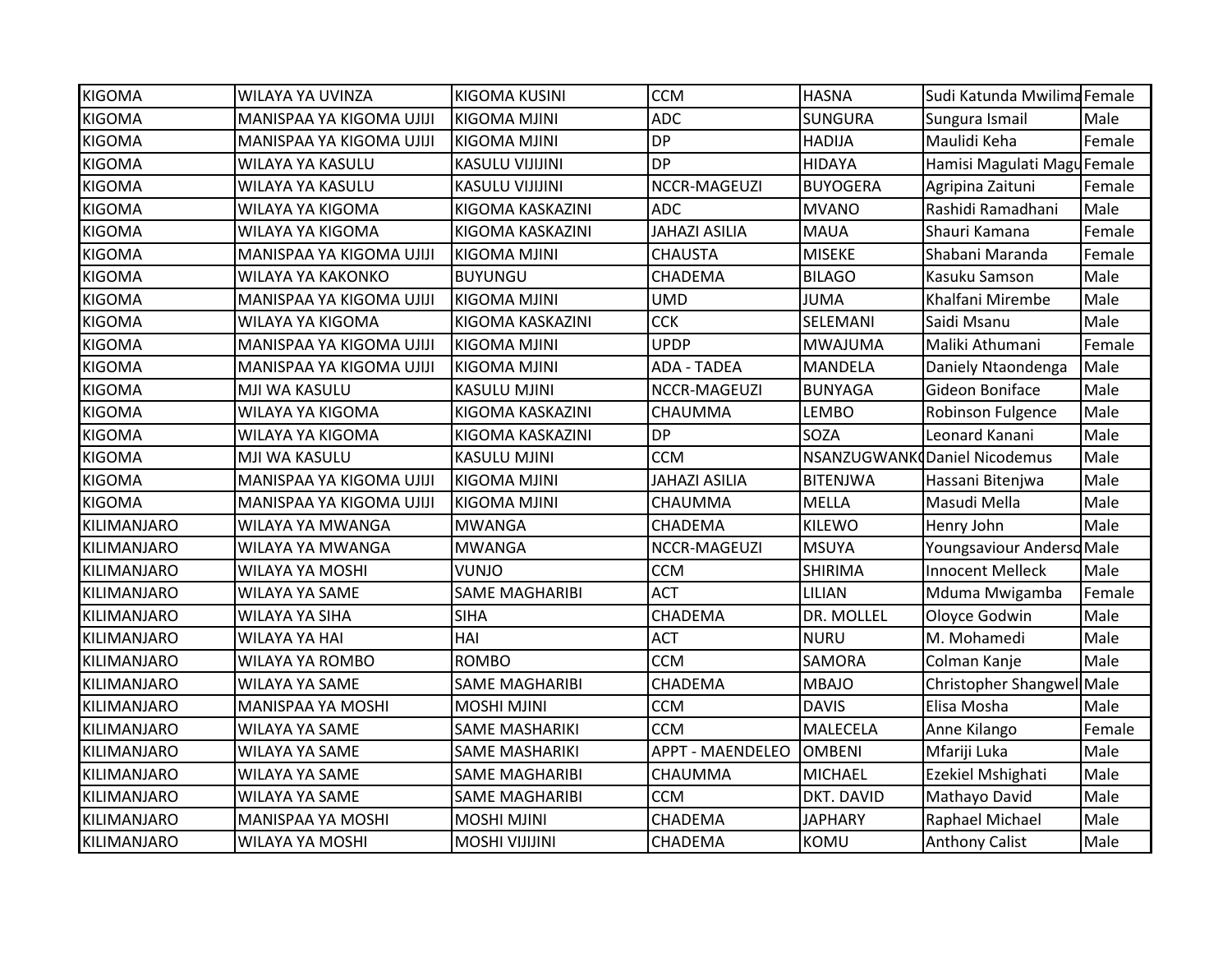| <b>KILIMANJARO</b>  | <b>WILAYA YA MOSHI</b>      | <b>MOSHI VIJIJINI</b> | <b>CCM</b>              | DR. CYRIL       | <b>August Chami</b>           | Male   |
|---------------------|-----------------------------|-----------------------|-------------------------|-----------------|-------------------------------|--------|
| <b>KILIMANJARO</b>  | <b>WILAYA YA MOSHI</b>      | VUNJO                 | NCCR-MAGEUZI            | <b>MBATIA</b>   | James Francis                 | Male   |
| <b>KILIMANJARO</b>  | WILAYA YA SAME              | <b>SAME MASHARIKI</b> | <b>JAHAZI ASILIA</b>    | LEAH            | Mboneah Mgheni                | Female |
| <b>KILIMANJARO</b>  | <b>WILAYA YA HAI</b>        | HAI                   | <b>APPT - MAENDELEO</b> | NDASHUKA        | <b>Isaac Alewinga</b>         | Male   |
| <b>KILIMANJARO</b>  | MANISPAA YA MOSHI           | <b>MOSHI MJINI</b>    | SAU                     | <b>KIRETI</b>   | Kamasho Isaac                 | Male   |
| KILIMANJARO         | WILAYA YA HAI               | HAI                   | <b>CCM</b>              | <b>DANSTAN</b>  | Lucas Mallya                  | Male   |
| <b>KILIMANJARO</b>  | <b>WILAYA YA HAI</b>        | HAI                   | CHADEMA                 | <b>MBOWE</b>    | Freeman Aikaeli               | Male   |
| <b>KILIMANJARO</b>  | WILAYA YA ROMBO             | <b>ROMBO</b>          | CHADEMA                 | SELASINI        | Joseph Roman                  | Male   |
| <b>KILIMANJARO</b>  | <b>WILAYA YA SAME</b>       | <b>SAME MAGHARIBI</b> | SAU                     | <b>HALIMA</b>   | Rajabu Mshana                 | Female |
| <b>KILIMANJARO</b>  | MANISPAA YA MOSHI           | <b>MOSHI MJINI</b>    | <b>ACT</b>              | <b>BUNI</b>     | <b>Abdul Ramole</b>           | Male   |
| KILIMANJARO         | WILAYA YA SIHA              | <b>SIHA</b>           | <b>CCM</b>              | <b>AGGREY</b>   | Deaisile Mwanri               | Male   |
| <b>KILIMANJARO</b>  | WILAYA YA SAME              | <b>SAME MAGHARIBI</b> | <b>DP</b>               | <b>GRAYSON</b>  | Mnandi Kigonti                | Male   |
| <b>KILIMANJARO</b>  | WILAYA YA MOSHI             | <b>MOSHI VIJIJINI</b> | <b>DP</b>               | <b>KIMAMBO</b>  | Elias Obote                   | Male   |
| IKILIMANJARO        | <b>WILAYA YA HAI</b>        | HAI                   | <b>CCM</b>              | <b>LINDA</b>    | Linda Eliapenda               | Male   |
| <b>KILIMANJARO</b>  | WILAYA YA MWANGA            | <b>MWANGA</b>         | <b>CCM</b>              |                 | PROF. MAGHEMIJumanne Abdallah | Male   |
| <b>KILIMANJARO</b>  | WILAYA YA SAME              | <b>SAME MASHARIKI</b> | CHADEMA                 | <b>KABOYOKA</b> | Naghenjwa Livingston Female   |        |
| <b>KILIMANJARO</b>  | <b>WILAYA YA HAI</b>        | HAI                   | NCCR-MAGEUZI            | <b>BARIKI</b>   | Bariki Elia                   | Male   |
| <b>KILIMANJARO</b>  | <b>WILAYA YA MOSHI</b>      | <b>VUNJO</b>          | <b>TLP</b>              | <b>MREMA</b>    | Augustino Lyatonga            | Male   |
| <b>KILIMANJARO</b>  | <b>MANISPAA YA MOSHI</b>    | <b>MOSHI MJINI</b>    | <b>UDP</b>              | <b>KITALI</b>   | Godlizen Ndesanjo             | Male   |
| <b>KUSINI PEMBA</b> | WILAYA YA CHAKECHAKE        | CHAKECHAKE            | <b>JAHAZI ASILIA</b>    | <b>MAJID</b>    | Alli Abdalla                  | Male   |
| <b>KUSINI PEMBA</b> | WILAYA YA CHAKECHAKE        | <b>OLE</b>            | <b>ADC</b>              | SULEIMAN        | <b>Rashid Said</b>            | Male   |
| <b>KUSINI PEMBA</b> | WILAYA YA MKOANI            | <b>MKOANI</b>         | <b>ACT</b>              | <b>SHOKA</b>    | Jabir Said Shoka              | Male   |
| <b>KUSINI PEMBA</b> | <b>WILAYA YA CHAKECHAKE</b> | <b>WAWI</b>           | <b>AFP</b>              | <b>KHAIRAT</b>  | Said Soud                     | Female |
| <b>KUSINI PEMBA</b> | <b>WILAYA YA CHAKECHAKE</b> | WAWI                  | <b>CHAUSTA</b>          | <b>SHARIFA</b>  | Ali Khalfan                   | Female |
| <b>KUSINI PEMBA</b> | WILAYA YA MKOANI            | <b>KIWANI</b>         | <b>ACT</b>              | <b>CHANDE</b>   | Jaffar Juma                   | Male   |
| <b>KUSINI PEMBA</b> | WILAYA YA CHAKECHAKE        | <b>WAWI</b>           | <b>NRA</b>              | SALMA           | <b>Bakar Abdallah</b>         | Female |
| <b>KUSINI PEMBA</b> | WILAYA YA MKOANI            | CHAMBANI              | <b>CHAUSTA</b>          | <b>HINDU</b>    | Ismail Abdalla                | Female |
| <b>KUSINI PEMBA</b> | WILAYA YA MKOANI            | <b>KIWANI</b>         | <b>ADC</b>              | <b>MTUMWA</b>   | Omar Haji                     | Female |
| <b>KUSINI PEMBA</b> | WILAYA YA CHAKECHAKE        | CHAKECHAKE            | <b>CUF</b>              | <b>YUSSUF</b>   | Kaiza Makame                  | Male   |
| <b>KUSINI PEMBA</b> | WILAYA YA CHAKECHAKE        | <b>OLE</b>            | <b>NRA</b>              | <b>KHAMIS</b>   | <b>Rashid Said</b>            | Male   |
| <b>KUSINI PEMBA</b> | WILAYA YA CHAKECHAKE        | <b>WAWI</b>           | <b>CCM</b>              | DAUDI (ISMAIL)  | Khamis Juma                   | Male   |
| <b>KUSINI PEMBA</b> | WILAYA YA CHAKECHAKE        | WAWI                  | CHAUMMA                 | <b>ASHA</b>     | <b>Hemed Rajab</b>            | Female |
| <b>KUSINI PEMBA</b> | WILAYA YA CHAKECHAKE        | CHAKECHAKE            | <b>CHAUSTA</b>          | <b>SALHA</b>    | Ali Suleiman                  | Female |
| <b>KUSINI PEMBA</b> | <b>WILAYA YA CHAKECHAKE</b> | WAWI                  | <b>UPDP</b>             | <b>ZULFA</b>    | Asaa Ali Hamadi               | Female |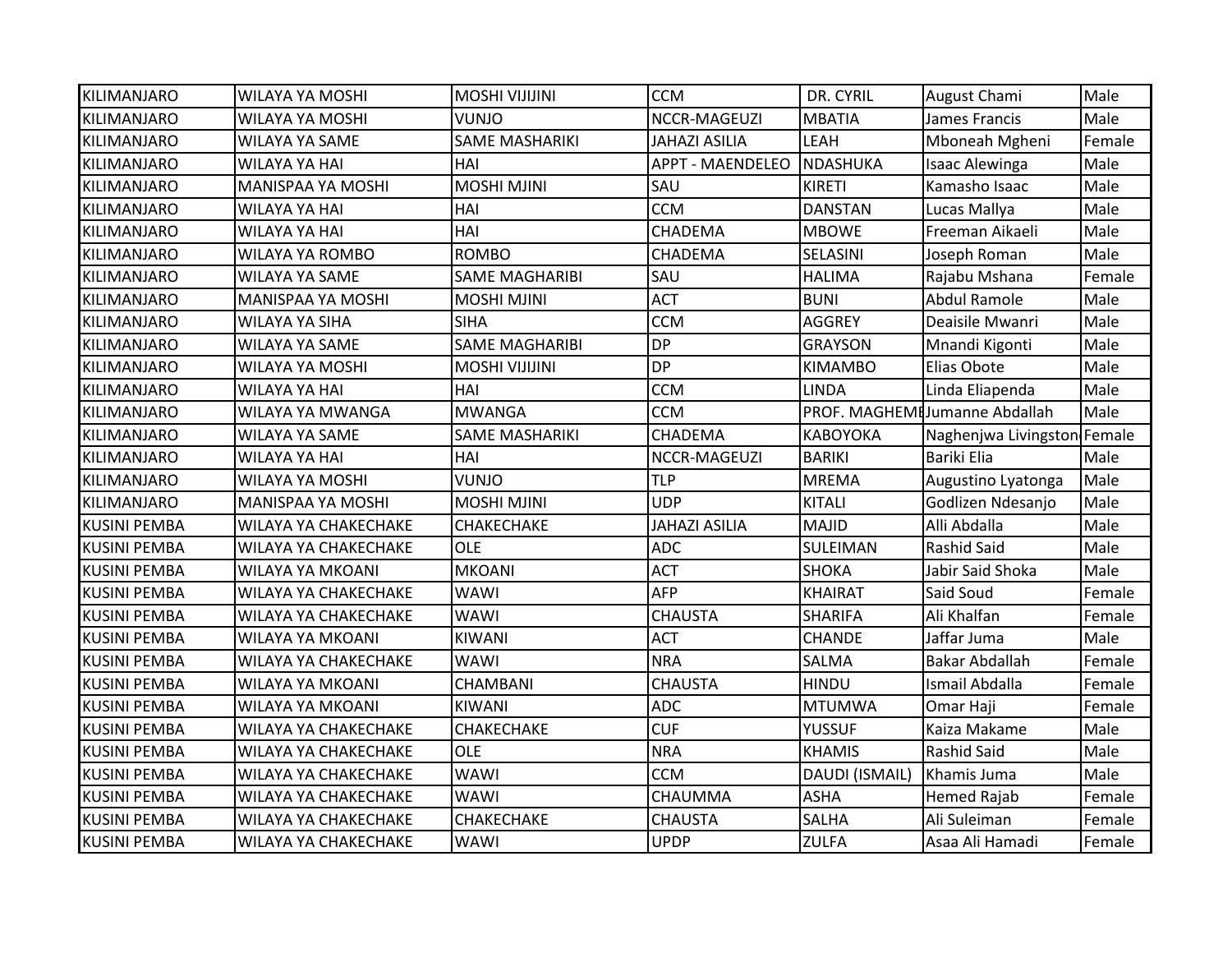| <b>KUSINI PEMBA</b> | WILAYA YA CHAKECHAKE | WAWI              | <b>ACT</b>         | <b>JABIR</b>    | Maalim Jabir               | Male   |
|---------------------|----------------------|-------------------|--------------------|-----------------|----------------------------|--------|
| <b>KUSINI PEMBA</b> | WILAYA YA CHAKECHAKE | ZIWANI            | <b>AFP</b>         | <b>KISHORE</b>  | <b>Mohammed Khatib</b>     | Male   |
| <b>KUSINI PEMBA</b> | WILAYA YA CHAKECHAKE | <b>CHONGA</b>     | CHAUMMA            | <b>MBAROUK</b>  | <b>Khamis Mbarouk</b>      | Male   |
| <b>KUSINI PEMBA</b> | WILAYA YA CHAKECHAKE | <b>CHAKECHAKE</b> | <b>UDP</b>         | <b>ABASS</b>    | Mohamed Khatib             | Male   |
| KUSINI PEMBA        | WILAYA YA MKOANI     | <b>MKOANI</b>     | <b>ADA - TADEA</b> | ADAM            | Ali Moh'd                  | Male   |
| IKUSINI PEMBA       | WILAYA YA CHAKECHAKE | WAWI              | <b>UDP</b>         | <b>ASHA</b>     | Muhammed Ali               | Female |
| <b>KUSINI PEMBA</b> | WILAYA YA MKOANI     | <b>MKOANI</b>     | <b>DP</b>          | MOH'D           | Omar Hassan                | Male   |
| <b>KUSINI PEMBA</b> | WILAYA YA CHAKECHAKE | <b>CHAKECHAKE</b> | <b>CCM</b>         | <b>MBARAKA</b>  | Said Rashid                | Male   |
| <b>KUSINI PEMBA</b> | WILAYA YA CHAKECHAKE | <b>CHONGA</b>     | <b>AFP</b>         | <b>KHAMIS</b>   | Moh'd Sleyoum              | Male   |
| <b>KUSINI PEMBA</b> | WILAYA YA CHAKECHAKE | <b>CHONGA</b>     | <b>TLP</b>         | <b>SULEIMAN</b> | Ali Rashid                 | Male   |
| <b>KUSINI PEMBA</b> | WILAYA YA CHAKECHAKE | <b>OLE</b>        | <b>CHAUSTA</b>     | <b>TATU</b>     | Abdalla Msellem            | Female |
| <b>KUSINI PEMBA</b> | WILAYA YA CHAKECHAKE | ZIWANI            | <b>UPDP</b>        | <b>MWAJUMA</b>  | Abdallah Saidi             | Female |
| <b>KUSINI PEMBA</b> | WILAYA YA MKOANI     | <b>MTAMBILE</b>   | <b>ACT</b>         | SALUM           | Abdull-shakur Abdul k Male |        |
| <b>KUSINI PEMBA</b> | WILAYA YA CHAKECHAKE | <b>CHONGA</b>     | <b>ACT</b>         | RIDH'WAN        | Khamis Nassib              | Male   |
| <b>KUSINI PEMBA</b> | WILAYA YA CHAKECHAKE | WAWI              | <b>CUF</b>         | <b>NGWALI</b>   | Ahmed Juma                 | Male   |
| <b>KUSINI PEMBA</b> | WILAYA YA MKOANI     | <b>KIWANI</b>     | <b>CCM</b>         | RASHID          | Abdalla Rashid             | Male   |
| <b>KUSINI PEMBA</b> | WILAYA YA CHAKECHAKE | <b>CHAKECHAKE</b> | <b>TLP</b>         | <b>SUBIRA</b>   | Mohamed Rubea              | Female |
| <b>KUSINI PEMBA</b> | WILAYA YA CHAKECHAKE | <b>CHAKECHAKE</b> | <b>ADC</b>         | <b>FATMA</b>    | Ayoub Amour                | Female |
| KUSINI PEMBA        | WILAYA YA CHAKECHAKE | WAWI              | SAU                | <b>KOMBO</b>    | Mohammed Haji              | Male   |
| <b>KUSINI PEMBA</b> | WILAYA YA MKOANI     | <b>MTAMBILE</b>   | <b>ADC</b>         | MOH'D           | Ali Khamis                 | Male   |
| <b>KUSINI PEMBA</b> | WILAYA YA CHAKECHAKE | <b>WAWI</b>       | <b>TLP</b>         | MOH'D           | Seif Moh'd                 | Male   |
| <b>KUSINI PEMBA</b> | WILAYA YA CHAKECHAKE | ZIWANI            | <b>TLP</b>         | <b>ZIADA</b>    | Khalfan Saleh              | Female |
| <b>KUSINI PEMBA</b> | WILAYA YA CHAKECHAKE | <b>CHONGA</b>     | <b>ADC</b>         | <b>HAMAD</b>    | Khamis Hamad               | Male   |
| <b>KUSINI PEMBA</b> | WILAYA YA CHAKECHAKE | <b>CHAKECHAKE</b> | <b>ACT</b>         | <b>ASHA</b>     | Bakar Moh'd                | Female |
| <b>KUSINI PEMBA</b> | WILAYA YA MKOANI     | <b>CHAMBANI</b>   | <b>ADC</b>         | <b>MUHAMED</b>  | Juma Muhammed              | Male   |
| <b>KUSINI PEMBA</b> | WILAYA YA MKOANI     | <b>MKOANI</b>     | <b>UDP</b>         | <b>JUMA</b>     | Khamis Juma                | Male   |
| KUSINI PEMBA        | WILAYA YA MKOANI     | <b>CHAMBANI</b>   | <b>ACT</b>         | <b>SHARIF</b>   | Bakar Othuman              | Male   |
| <b>KUSINI PEMBA</b> | WILAYA YA MKOANI     | <b>MTAMBILE</b>   | <b>CCM</b>         | <b>KHAMIS</b>   | Salum Ali                  | Male   |
| <b>KUSINI PEMBA</b> | WILAYA YA MKOANI     | <b>CHAMBANI</b>   | <b>CCM</b>         | <b>MOHAMED</b>  | Abdulrahman Mwinyi Male    |        |
| <b>KUSINI PEMBA</b> | WILAYA YA MKOANI     | <b>CHAMBANI</b>   | <b>CUF</b>         | <b>YUSSUF</b>   | Salim Hussein              | Male   |
| <b>KUSINI PEMBA</b> | WILAYA YA MKOANI     | KIWANI            | <b>CUF</b>         | <b>ABDALLA</b>  | Haji Ali                   | Male   |
| IKUSINI PEMBA       | WILAYA YA MKOANI     | <b>MKOANI</b>     | <b>ADC</b>         | ALAWI           | Saidi Khamis               | Male   |
| <b>KUSINI PEMBA</b> | WILAYA YA MKOANI     | <b>MKOANI</b>     | <b>NRA</b>         | <b>THABIT</b>   | Kombo Dadi                 | Male   |
| <b>KUSINI PEMBA</b> | WILAYA YA MKOANI     | <b>MTAMBILE</b>   | <b>CUF</b>         | <b>MASOUD</b>   | Abdalla Salim              | Male   |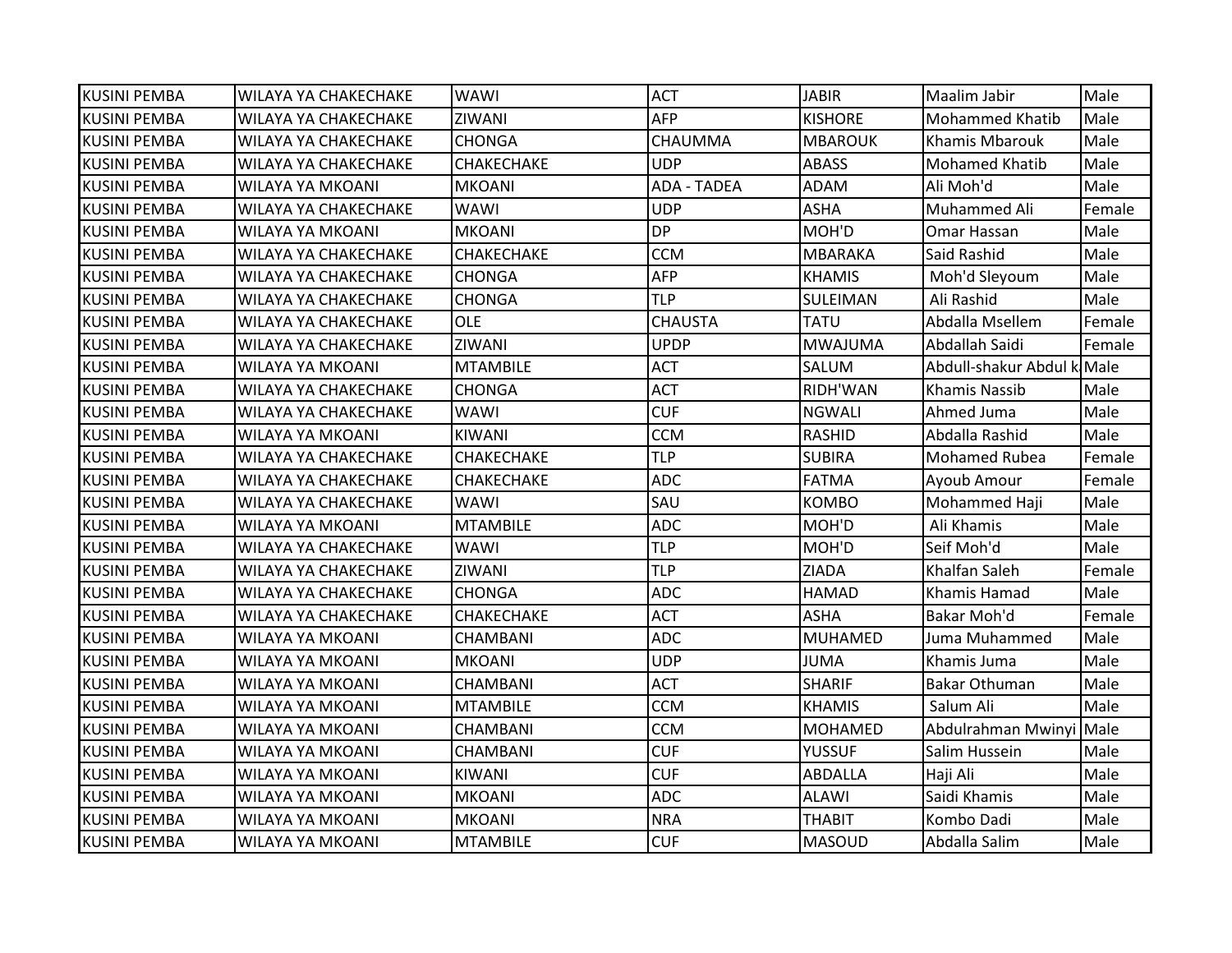| <b>KUSINI PEMBA</b>  | <b>WILAYA YA CHAKECHAKE</b> | OLE               | <b>CCM</b>              | <b>OMAR</b>                | Mjaka Ali                   | Male   |
|----------------------|-----------------------------|-------------------|-------------------------|----------------------------|-----------------------------|--------|
| <b>KUSINI PEMBA</b>  | <b>WILAYA YA CHAKECHAKE</b> | <b>WAWI</b>       | <b>ADC</b>              | <b>ISSA</b>                | <b>Khamis Omar</b>          | Male   |
| <b>KUSINI PEMBA</b>  | WILAYA YA MKOANI            | <b>MKOANI</b>     | <b>CCM</b>              | PROFESA MBARA Mnyaa Makame |                             | Male   |
| <b>KUSINI PEMBA</b>  | <b>WILAYA YA CHAKECHAKE</b> | <b>CHONGA</b>     | <b>CCM</b>              | <b>ABDALLA</b>             | Omar Muya                   | Male   |
| <b>KUSINI PEMBA</b>  | WILAYA YA MKOANI            | <b>MKOANI</b>     | <b>CUF</b>              | <b>TWAHIR</b>              | Awesu Mohammed              | Male   |
| <b>KUSINI PEMBA</b>  | WILAYA YA CHAKECHAKE        | ZIWANI            | <b>CCM</b>              | MOH'D                      | Othman Omar                 | Male   |
| <b>KUSINI PEMBA</b>  | WILAYA YA CHAKECHAKE        | ZIWANI            | <b>ADC</b>              | <b>KHAMIS</b>              | Faiz Faraj                  | Male   |
| <b>KUSINI PEMBA</b>  | WILAYA YA CHAKECHAKE        | <b>CHONGA</b>     | <b>CUF</b>              | <b>MOHAMED</b>             | Juma Khatib                 | Male   |
| <b>KUSINI PEMBA</b>  | <b>WILAYA YA CHAKECHAKE</b> | <b>OLE</b>        | <b>CUF</b>              | JUMA HAMAD OlJuma Hamad    |                             | Male   |
| <b>KUSINI PEMBA</b>  | <b>WILAYA YA CHAKECHAKE</b> | ZIWANI            | <b>CUF</b>              | <b>NASSOR</b>              | Suleiman Omar               | Male   |
| <b>KUSINI UNGUJA</b> | <b>WILAYA YA KATI</b>       | <b>CHWAKA</b>     | <b>JAHAZI ASILIA</b>    | ALI                        | Suleiman Abjeid             | Male   |
| <b>KUSINI UNGUJA</b> | <b>WILAYA YA KUSINI</b>     | <b>MAKUNDUCHI</b> | <b>CUF</b>              | <b>ARAFA</b>               | Mussa Uledi                 | Female |
| <b>KUSINI UNGUJA</b> | <b>WILAYA YA KATI</b>       | <b>CHWAKA</b>     | <b>ADC</b>              | <b>MAULID</b>              | <b>Yussuf Ali</b>           | Male   |
| <b>KUSINI UNGUJA</b> | <b>WILAYA YA KUSINI</b>     | <b>MAKUNDUCHI</b> | CHAUMMA                 | <b>KHATIBU</b>             | Shomari Khatibu Ngwa Male   |        |
| <b>KUSINI UNGUJA</b> | <b>WILAYA YA KATI</b>       | <b>TUNGUU</b>     | <b>ADC</b>              | <b>TATU</b>                | Juma khatib                 | Female |
| <b>KUSINI UNGUJA</b> | WILAYA YA KATI              | <b>CHWAKA</b>     | <b>ACT</b>              | <b>EVARIST</b>             | Privatus Kamomangile Male   |        |
| <b>KUSINI UNGUJA</b> | WILAYA YA KUSINI            | <b>MAKUNDUCHI</b> | <b>ACT</b>              | <b>REHEMA</b>              | Hassani Kibumi              | Female |
| <b>KUSINI UNGUJA</b> | <b>WILAYA YA KUSINI</b>     | <b>MAKUNDUCHI</b> | <b>APPT - MAENDELEO</b> | <b>HALIMA</b>              | Mwadini Makame              | Female |
| <b>KUSINI UNGUJA</b> | <b>WILAYA YA KATI</b>       | <b>UZINI</b>      | <b>DP</b>               | PILI                       | Ali Salum                   | Female |
| <b>KUSINI UNGUJA</b> | <b>WILAYA YA KATI</b>       | <b>CHWAKA</b>     | <b>CUF</b>              | <b>MTUMWENI</b>            | Abdalla Abdalla             | Male   |
| <b>KUSINI UNGUJA</b> | <b>WILAYA YA KATI</b>       | <b>UZINI</b>      | <b>CUF</b>              | <b>ADAM</b>                | Ali Waziri                  | Male   |
| <b>KUSINI UNGUJA</b> | <b>WILAYA YA KATI</b>       | <b>CHWAKA</b>     | <b>TLP</b>              | <b>CHIKU</b>               | Mbaraka Salmini             | Female |
| <b>KUSINI UNGUJA</b> | <b>WILAYA YA KATI</b>       | <b>TUNGUU</b>     | <b>CUF</b>              | SHAABAN                    | Iddi Ame                    | Male   |
| <b>KUSINI UNGUJA</b> | <b>WILAYA YA KATI</b>       | <b>TUNGUU</b>     | <b>ACT</b>              | <b>VUAI</b>                | Abdul-qadiri Makame Male    |        |
| <b>KUSINI UNGUJA</b> | <b>WILAYA YA KATI</b>       | <b>TUNGUU</b>     | <b>DP</b>               | <b>HASSAN</b>              | Mrisho Ramadhan             | Male   |
| <b>KUSINI UNGUJA</b> | <b>WILAYA YA KATI</b>       | <b>UZINI</b>      | <b>CCM</b>              | SALUM                      | Mwinyi Rehani               | Male   |
| <b>KUSINI UNGUJA</b> | WILAYA YA KUSINI            | PAJE              | <b>CUF</b>              | <b>BASWIRA</b>             | Hassan Suleiman             | Female |
| <b>KUSINI UNGUJA</b> | <b>WILAYA YA KUSINI</b>     | <b>MAKUNDUCHI</b> | <b>CCM</b>              | HAJI                       | Ameir Haji Timbe            | Male   |
| <b>KUSINI UNGUJA</b> | WILAYA YA KUSINI            | PAJE              | <b>CCM</b>              | <b>JAFFAR</b>              | Sanya Jussa                 | Male   |
| <b>KUSINI UNGUJA</b> | <b>WILAYA YA KATI</b>       | <b>TUNGUU</b>     | <b>CCM</b>              | <b>MIMINA</b>              | Khalifa salim Suleimar Male |        |
| <b>KUSINI UNGUJA</b> | WILAYA YA KATI              | <b>CHWAKA</b>     | CCM                     | <b>BHAGWANJI</b>           | Maganlal Meisuria           | Male   |
| <b>KUSINI UNGUJA</b> | WILAYA YA KUSINI            | <b>MAKUNDUCHI</b> | <b>CCK</b>              | ALI                        | Khatib Ali                  | Male   |
| <b>KUSINI UNGUJA</b> | <b>WILAYA YA KATI</b>       | <b>TUNGUU</b>     | <b>JAHAZI ASILIA</b>    | <b>DR RAMA</b>             | Ramahani khamis haji Male   |        |
| <b>LINDI</b>         | <b>WILAYA YA LINDI</b>      | <b>MCHINGA</b>    | <b>CCM</b>              | <b>MTANDA</b>              | Said Mohamed                | Male   |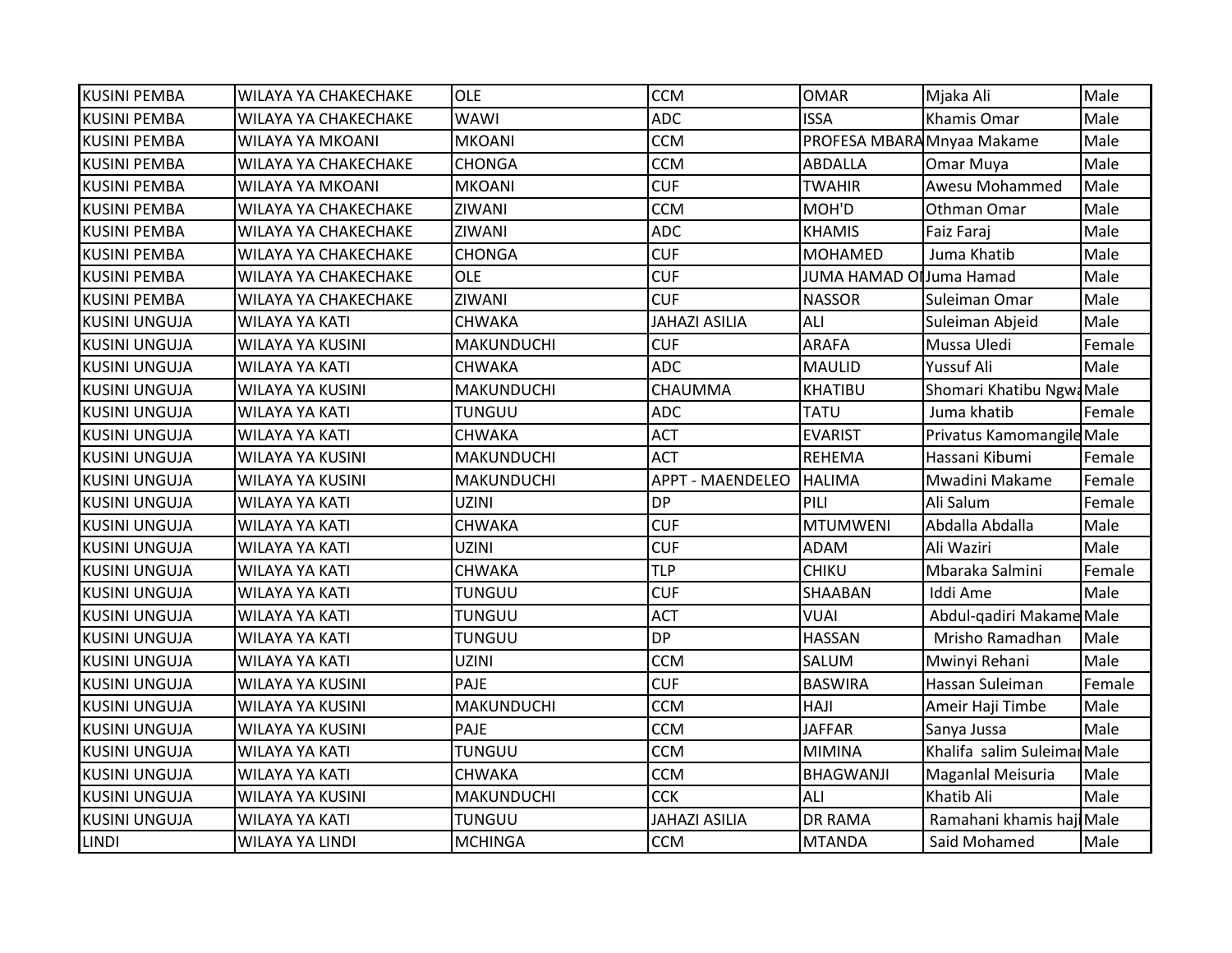| <b>LINDI</b>   | WILAYA YA LINDI         | <b>MTAMA</b>           | <b>CHADEMA</b> | SULEIMAN          | Mathew Luwongo       | Male   |
|----------------|-------------------------|------------------------|----------------|-------------------|----------------------|--------|
| <b>LINDI</b>   | <b>WILAYA YA LINDI</b>  | <b>MTAMA</b>           | <b>AFP</b>     | <b>ABDULAZIZI</b> | Abdalah Mahboub      | Male   |
| <b>LINDI</b>   | WILAYA YA LIWALE        | <b>LIWALE</b>          | <b>ACT</b>     | <b>IMANI</b>      | <b>Omari Mtesa</b>   | Male   |
| <b>LINDI</b>   | WILAYA YA NACHINGWEA    | <b>NACHINGWEA</b>      | <b>CUF</b>     | <b>MEMBE</b>      | Augustino Jordan     | Male   |
| <b>LINDI</b>   | <b>WILAYA YA LINDI</b>  | <b>MCHINGA</b>         | <b>CUF</b>     | <b>BOBALI</b>     | Hamidu Hassan        | Male   |
| <b>LINDI</b>   | WILAYA YA LINDI         | <b>MTAMA</b>           | <b>CUF</b>     | <b>MCHINJITA</b>  | Rashidi Isihaka      | Male   |
| <b>LINDI</b>   | MANISPAA YA LINDI       | LINDI MJINI            | <b>CCM</b>     | <b>KAUNJE</b>     | Hassani Seleman      | Male   |
| <b>LINDI</b>   | WILAYA YA NACHINGWEA    | <b>NACHINGWEA</b>      | CHADEMA        | DR. MAHADHI       | <b>Yusuph Mmoto</b>  | Male   |
| <b>LINDI</b>   | WILAYA YA LIWALE        | <b>LIWALE</b>          | CHADEMA        | <b>KIGWALILO</b>  | Lathifah H. Chande   | Female |
| <b>LINDI</b>   | WILAYA YA NACHINGWEA    | <b>NACHINGWEA</b>      | <b>CCM</b>     | <b>MASALA</b>     | <b>Hassan Elias</b>  | Male   |
| LINDI          | WILAYA YA KILWA         | KILWA KUSINI           | <b>CCM</b>     | SALUM             | Hamisi Saidi         | Male   |
| <b>LINDI</b>   | <b>WILAYA YA LINDI</b>  | <b>MTAMA</b>           | <b>CCM</b>     | <b>NAPE</b>       | <b>Moses Nnauye</b>  | Male   |
| <b>LINDI</b>   | WILAYA YA LIWALE        | <b>LIWALE</b>          | <b>ADC</b>     | <b>NGAUGA</b>     | Saidi Ally           | Male   |
| <b>LINDI</b>   | WILAYA YA KILWA         | KILWA KASKAZINI        | <b>CCM</b>     | MANGUNGU          | Murtaza Ally         | Male   |
| <b>LINDI</b>   | WILAYA YA KILWA         | KILWA KASKAZINI        | <b>CUF</b>     | <b>NGOMBALE</b>   | Vedasto Edgar        | Male   |
| <b>LINDI</b>   | WILAYA YA KILWA         | <b>KILWA KUSINI</b>    | <b>UPDP</b>    | <b>MACHALILA</b>  | Fatuma Saidi         | Female |
| <b>LINDI</b>   | WILAYA YA RUANGWA       | RUANGWA                | <b>CUF</b>     | <b>MAKOTA</b>     | Omari Ismail         | Male   |
| <b>LINDI</b>   | WILAYA YA KILWA         | KILWA KASKAZINI        | <b>ADC</b>     | <b>KALAWE</b>     | Mwinzangu Saidi      | Male   |
| <b>LINDI</b>   | WILAYA YA NACHINGWEA    | <b>NACHINGWEA</b>      | <b>ACT</b>     | <b>MOSHI</b>      | Emanueli Matapula    | Female |
| <b>LINDI</b>   | WILAYA YA NACHINGWEA    | <b>NACHINGWEA</b>      | <b>ADC</b>     | <b>NANJASE</b>    | Haji Nanjase         | Male   |
| LINDI          | WILAYA YA LIWALE        | <b>LIWALE</b>          | <b>CUF</b>     | KUCHAUKA          | Zuberi Mohamedi      | Male   |
| LINDI          | WILAYA YA KILWA         | KILWA KUSINI           | <b>CUF</b>     | <b>BUNGARA</b>    | Selemani Saidi       | Male   |
| <b>LINDI</b>   | WILAYA YA RUANGWA       | <b>RUANGWA</b>         | <b>CCM</b>     | MAJALIWA          | Kassim Majaliwa      | Male   |
| LINDI          | MANISPAA YA LINDI       | LINDI MJINI            | <b>CUF</b>     | <b>BARWANY</b>    | Salum Khalfan        | Male   |
| <b>LINDI</b>   | WILAYA YA LIWALE        | <b>LIWALE</b>          | <b>CCM</b>     | <b>MITAMBO</b>    | <b>Faith Mohamed</b> | Female |
| <b>LINDI</b>   | WILAYA YA KILWA         | KILWA KUSINI           | <b>CCM</b>     | <b>HASNAIN</b>    | Gulamabasi Dewji     | Male   |
| <b>MANYARA</b> | MJI WA MBULU            | <b>MBULU MJINI</b>     | <b>ACT</b>     | <b>MUSTAPHA</b>   | Boay Akunaay         | Male   |
| <b>MANYARA</b> | WILAYA YA BABATI        | <b>BABATI VIJIJINI</b> | CHADEMA        | <b>TARA</b>       | Lawrence Surumbu     | Male   |
| <b>MANYARA</b> | <b>WILAYA YA BABATI</b> | <b>BABATI VIJIJINI</b> | <b>CCM</b>     | <b>JITU</b>       | Vrajlal Soni         | Male   |
| <b>MANYARA</b> | <b>WILAYA YA HANANG</b> | <b>HANANG</b>          | <b>ACT</b>     | <b>CASTO</b>      | Simon Kijuu          | Male   |
| <b>MANYARA</b> | <b>WILAYA YA KITETO</b> | <b>KITETO</b>          | <b>CCM</b>     | <b>PAPIAN</b>     | Emmanuel John        | Male   |
| <b>MANYARA</b> | WILAYA YA SIMANJIRO     | <b>SIMANJIRO</b>       | <b>ACT</b>     | PAULO             | Cecil Mwanache       | Male   |
| <b>MANYARA</b> | WILAYA YA SIMANJIRO     | SIMANJIRO              | <b>CHADEMA</b> | <b>JAMES</b>      | Kinyasi Millya       | Male   |
| <b>MANYARA</b> | MJI WA BABATI           | <b>BABATI MJINI</b>    | NCCR-MAGEUZI   | <b>REHEMA</b>     | Samti Minjo          | Female |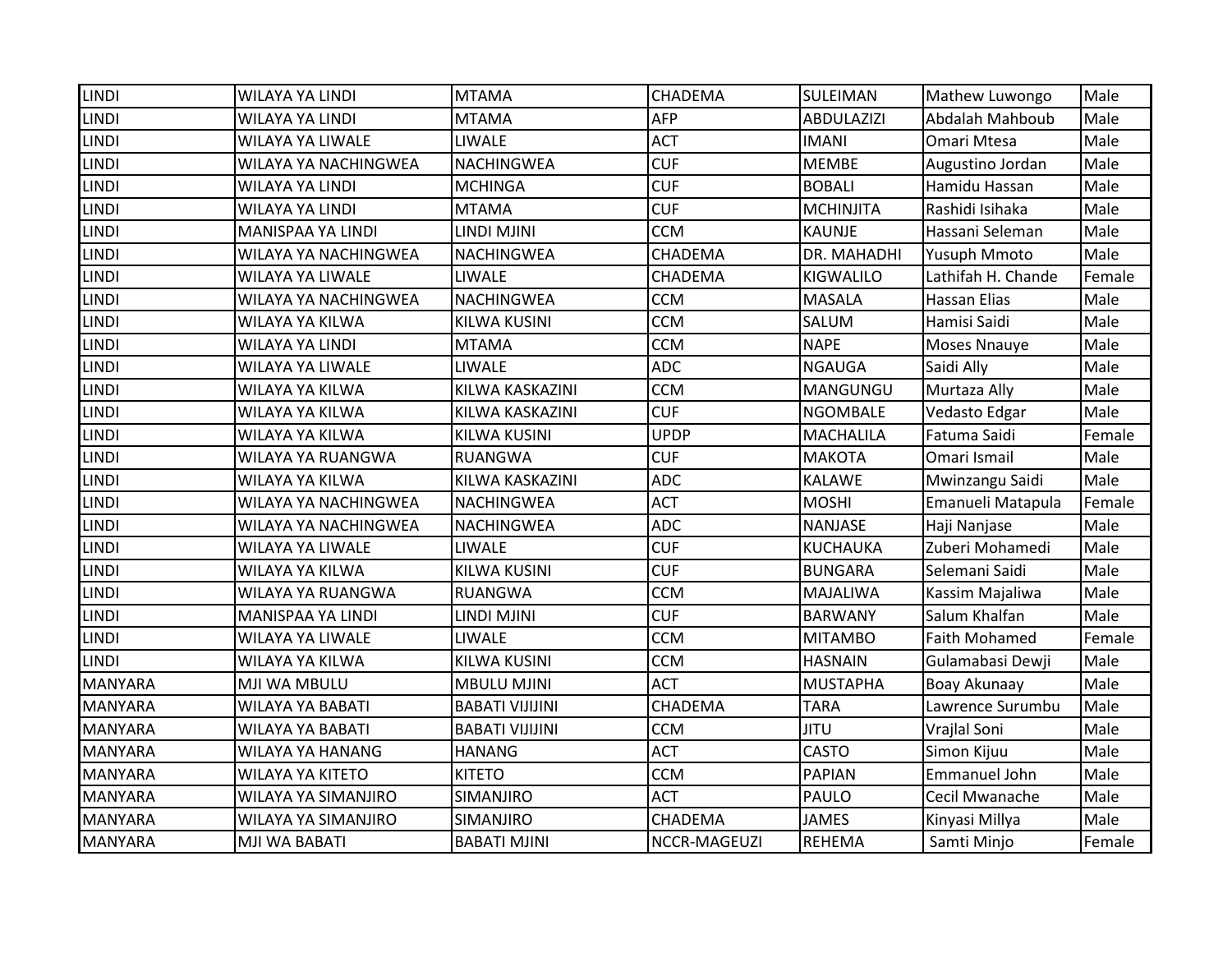| WILAYA YA KITETO    | <b>KITETO</b>          | <b>ACT</b>              | <b>JUMA</b>        | Ally Nyeresa          | Male                                                   |
|---------------------|------------------------|-------------------------|--------------------|-----------------------|--------------------------------------------------------|
| MJI WA BABATI       | <b>BABATI MJINI</b>    | <b>UPDP</b>             | <b>MANASE</b>      | Nade Boi              | Male                                                   |
| WILAYA YA HANANG    | <b>HANANG</b>          | CHADEMA                 | <b>MAGOMA</b>      | <b>Rashid Derick</b>  | Male                                                   |
| MJI WA MBULU        | <b>MBULU MJINI</b>     | NCCR-MAGEUZI            | <b>MUNGURE</b>     | <b>Emanuel Lazaro</b> | Male                                                   |
| WILAYA YA BABATI    | <b>BABATI VIJIJINI</b> | <b>ACT</b>              | <b>FRANCIS</b>     | <b>Faustine Matle</b> | Male                                                   |
| MJI WA BABATI       | <b>BABATI MJINI</b>    | CHADEMA                 | <b>GEKUL</b>       | Pauline Philipo       | Female                                                 |
| WILAYA YA KITETO    | <b>KITETO</b>          | <b>CUF</b>              | <b>HASSAN</b>      | Erasto Losioki        | Male                                                   |
| WILAYA YA MBULU     | <b>MBULU VIJIJINI</b>  | CHADEMA                 | AWEDA              | Mikael Petro          | Male                                                   |
| WILAYA YA KITETO    | <b>KITETO</b>          | CHADEMA                 | <b>KIDAWA</b>      | Athumani Iyavu        | Male                                                   |
| MJI WA BABATI       | <b>BABATI MJINI</b>    | <b>ACT</b>              | <b>BIBIANA</b>     | Paul Mallya           | Female                                                 |
| WILAYA YA MBULU     | <b>MBULU VIJIJINI</b>  | <b>CCM</b>              | <b>FLATEI</b>      | <b>Gregory Massay</b> | Male                                                   |
| MJI WA MBULU        | <b>MBULU MJINI</b>     | CHADEMA                 | PAULO              | Herman Sulle          | Male                                                   |
| WILAYA YA MBULU     | <b>MBULU VIJIJINI</b>  | <b>ACT</b>              | <b>HERSON</b>      | Nade Baynit           | Male                                                   |
| WILAYA YA HANANG    | <b>HANANG</b>          | <b>CCM</b>              | <b>NTOMOLA</b>     | Mussa Issa            | Male                                                   |
| WILAYA YA SIMANJIRO | SIMANJIRO              | <b>CCM</b>              | <b>CHRISTOPHER</b> |                       |                                                        |
| MJI WA MBULU        | <b>MBULU MJINI</b>     | <b>CCM</b>              | <b>ISSAAY</b>      | Zacharia Paulo        | Male                                                   |
| MJI WA BABATI       | <b>BABATI MJINI</b>    | <b>CCM</b>              | <b>CHAMBIRI</b>    | Kisyeri Werema        | Male                                                   |
| WILAYA YA KITETO    | <b>KITETO</b>          | SAU                     | <b>MASHAKA</b>     | Saidi Fundi           | Male                                                   |
| WILAYA YA HANANG    | <b>HANANG</b>          | <b>CCM</b>              | <b>NAGU</b>        | Mary Michael          | Female                                                 |
| WILAYA YA KITETO    | <b>KITETO</b>          | NCCR-MAGEUZI            | <b>KIMWAGA</b>     | Jonas Kelani          | Male                                                   |
| WILAYA YA MBULU     | <b>MBULU VIJIJINI</b>  | NCCR-MAGEUZI            | <b>PETRO</b>       | Kosmas Hhari          | Male                                                   |
| WILAYA YA RORYA     | <b>RORYA</b>           | CHADEMA                 | <b>OWAWA</b>       |                       |                                                        |
| WILAYA YA RORYA     | <b>RORYA</b>           | <b>ADC</b>              | <b>ROBART</b>      | Mugabe Kahunge        | Male                                                   |
| WILAYA YA RORYA     | <b>RORYA</b>           | <b>CCM</b>              | <b>LAMECK</b>      | Okambo Airo           | Male                                                   |
| WILAYA YA SERENGETI | <b>SERENGETI</b>       | <b>ACT</b>              | <b>BURITO</b>      | <b>Thomas Samwel</b>  | Male                                                   |
| WILAYA YA SERENGETI | <b>SERENGETI</b>       | NCCR-MAGEUZI            | <b>MOSENA</b>      | John Nyambabe         | Male                                                   |
| WILAYA YA SERENGETI | <b>SERENGETI</b>       | <b>CCM</b>              | DR. KEBWE          | Stephen Kebwe         | Male                                                   |
| WILAYA YA SERENGETI | <b>SERENGETI</b>       | CHADEMA                 | <b>MARWA</b>       | Ryoba Chacha          | Male                                                   |
| WILAYA YA MUSOMA    | <b>MUSOMA VIJIJINI</b> | <b>APPT - MAENDELEO</b> | FRANK              | George Maregesi       | Male                                                   |
| WILAYA YA MUSOMA    | <b>MUSOMA VIJIJINI</b> | <b>UMD</b>              | <b>RUGOBHI</b>     | Masige Makunja        | Male                                                   |
| WILAYA YA BUNDA     | <b>BUNDA</b>           | CHADEMA                 | SULEIMANI          | Melah Daudi           | Male                                                   |
| WILAYA YA MUSOMA    | <b>MUSOMA VIJIJINI</b> | <b>AFP</b>              | PAULO              | Joel Mabuga           | Male                                                   |
| WILAYA YA BUNDA     | <b>BUNDA</b>           | <b>ACT</b>              | <b>ITENYA</b>      | Ramadhani Jamal       | Male                                                   |
| MJI WA TARIME       | <b>TARIME MJINI</b>    | <b>ACT</b>              | <b>DEOGRATIUS</b>  | Meck Mbagi            | Male                                                   |
|                     |                        |                         |                    |                       | Olonyokie Ole Sendek Male<br>Stephen Juma Johnson Male |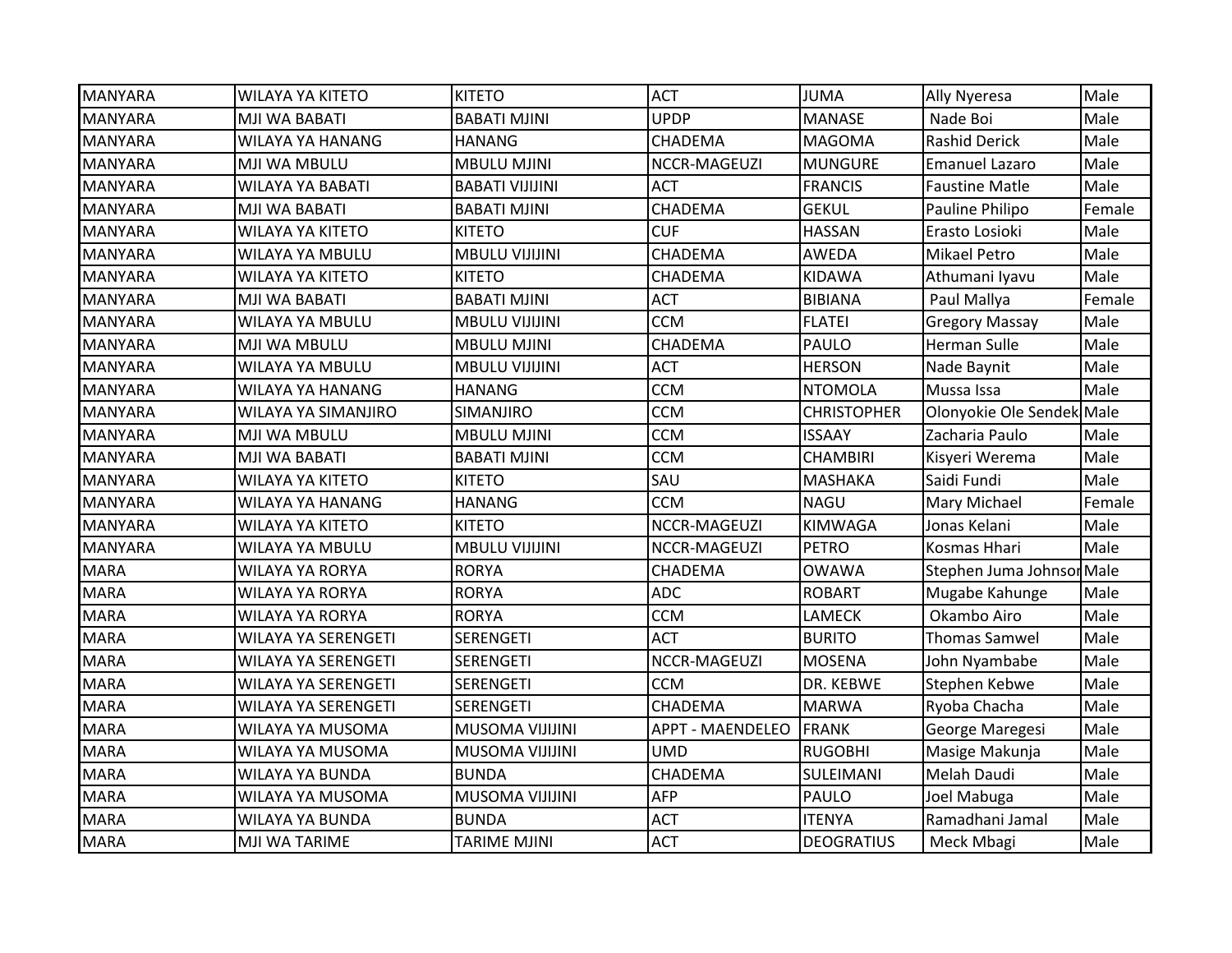| <b>MARA</b> | WILAYA YA BUTIAMA          | <b>BUTIAMA</b>         | APPT - MAENDELEO   MACHANCHU |                   | Nyanswi Machanchu Male   |        |
|-------------|----------------------------|------------------------|------------------------------|-------------------|--------------------------|--------|
| <b>MARA</b> | WILAYA YA MUSOMA           | <b>MUSOMA VIJIJINI</b> | CHADEMA                      | <b>MBURA</b>      | Zakaria Chiragwile       | Male   |
| <b>MARA</b> | MANISPAA YA MUSOMA         | <b>MUSOMA MJINI</b>    | AFP                          | <b>RUTTAGA</b>    | Sospeter Ruttaga         | Male   |
| <b>MARA</b> | <b>WILAYA YA TARIME</b>    | <b>TARIME VIJIJINI</b> | CHADEMA                      | <b>HECHE</b>      | John Wegesa              | Male   |
| <b>MARA</b> | MANISPAA YA MUSOMA         | <b>MUSOMA MJINI</b>    | <b>UMD</b>                   | <b>MAKONGORO</b>  | Jumanne Mohamed          | Male   |
| <b>MARA</b> | MJI WA BUNDA               | <b>BUNDA MJINI</b>     | CHADEMA                      | <b>BULAYA</b>     | Amos Ester               | Female |
| <b>MARA</b> | MJI WA TARIME              | <b>TARIME MJINI</b>    | <b>CCM</b>                   | <b>KEMBAKI</b>    | Michael Mwita            | Male   |
| <b>MARA</b> | MJI WA TARIME              | <b>TARIME MJINI</b>    | <b>CHADEMA</b>               | <b>ESTHER</b>     | Nicholas Matiko          | Female |
| <b>MARA</b> | WILAYA YA BUTIAMA          | <b>BUTIAMA</b>         | UMD                          | <b>WIGINA</b>     | Josephat Ismail          | Male   |
| <b>MARA</b> | MANISPAA YA MUSOMA         | <b>MUSOMA MJINI</b>    | CHADEMA                      | <b>NYERERE</b>    | Vincent Josephat         | Male   |
| <b>MARA</b> | WILAYA YA BUTIAMA          | <b>BUTIAMA</b>         | CHADEMA                      | YUSUPH            | Rashid Kazi              | Male   |
| <b>MARA</b> | MJI WA BUNDA               | <b>BUNDA MJINI</b>     | <b>DP</b>                    | <b>MALAGILA</b>   | Ascetic Ng'wanamagu Male |        |
| <b>MARA</b> | WILAYA YA BUTIAMA          | <b>BUTIAMA</b>         | <b>UDP</b>                   | <b>CHRISTINA</b>  | Ndengo Nyahurya          | Female |
| <b>MARA</b> | <b>MANISPAA YA MUSOMA</b>  | <b>MUSOMA MJINI</b>    | <b>DP</b>                    | <b>NYAKITITA</b>  | <b>Chrisant Ndege</b>    | Male   |
| <b>MARA</b> | WILAYA YA BUTIAMA          | <b>BUTIAMA</b>         | <b>ADC</b>                   | <b>SHEM</b>       | Koren Togoro             | Male   |
| <b>MARA</b> | MANISPAA YA MUSOMA         | <b>MUSOMA MJINI</b>    | <b>ACT</b>                   | <b>TONGOLA</b>    | Eliud Esseko (Dr.)       | Male   |
| <b>MARA</b> | <b>WILAYA YA TARIME</b>    | <b>TARIME VIJIJINI</b> | <b>CHAUSTA</b>               | CHING'WA          | Migera Chacha            | Male   |
| <b>MARA</b> | MANISPAA YA MUSOMA         | <b>MUSOMA MJINI</b>    | <b>CUF</b>                   | <b>GABRIEL</b>    | Ocharo Aenda             | Male   |
| <b>MARA</b> | MANISPAA YA MUSOMA         | <b>MUSOMA MJINI</b>    | <b>CCM</b>                   | <b>VEDASTUS</b>   | Mathayo Manyinyi         | Male   |
| <b>MARA</b> | MJI WA BUNDA               | <b>BUNDA MJINI</b>     | <b>ACT</b>                   | MAGANJA           | Yeremia Kulwa            | Male   |
| <b>MARA</b> | MJI WA BUNDA               | <b>BUNDA MJINI</b>     | <b>TLP</b>                   | DKT. LUCAS        | Kilayenga Webiro         | Male   |
| <b>MARA</b> | <b>WILAYA YA BUNDA</b>     | <b>MWIBARA</b>         | <b>ACT</b>                   | <b>MUTTAMWEGA</b> | <b>BHATT MGAYWA</b>      | Male   |
| <b>MARA</b> | <b>WILAYA YA BUNDA</b>     | <b>MWIBARA</b>         | <b>ACT</b>                   | <b>MUTTAMWEGA</b> | <b>Bhatt Mgaywa</b>      | Male   |
| <b>MARA</b> | <b>MANISPAA YA MUSOMA</b>  | <b>MUSOMA MJINI</b>    | <b>ADC</b>                   | <b>MAIMUNA</b>    | Matolah Hassan           | Female |
| <b>MARA</b> | WILAYA YA BUNDA            | <b>MWIBARA</b>         | CHADEMA                      | <b>CHIRIKO</b>    | <b>HARUNI DAVID</b>      | Male   |
| <b>MARA</b> | WILAYA YA BUNDA            | <b>MWIBARA</b>         | CHADEMA                      | <b>CHIRIKO</b>    | Haruni David             | Male   |
| <b>MARA</b> | WILAYA YA BUNDA            | <b>BUNDA</b>           | <b>CCM</b>                   | <b>BONIPHACE</b>  | <b>Mwita Getere</b>      | Male   |
| <b>MARA</b> | <b>WILAYA YA BUNDA</b>     | <b>MWIBARA</b>         | <b>CCM</b>                   | <b>KANGI</b>      | Alphaxard Lugola         | Male   |
| <b>MARA</b> | WILAYA YA BUTIAMA          | <b>BUTIAMA</b>         | <b>ACT</b>                   | <b>CHOGE</b>      | Richard Magori           | Male   |
| <b>MARA</b> | WILAYA YA MUSOMA           | <b>MUSOMA VIJIJINI</b> | <b>ADC</b>                   | <b>BENARD</b>     | <b>Buchafwe Mafwimbo</b> | Male   |
| <b>MARA</b> | <b>WILAYA YA BUNDA</b>     | <b>BUNDA</b>           | <b>DP</b>                    | MAXMILLIAN        | <b>Emmanuel Madoro</b>   | Male   |
| <b>MARA</b> | <b>WILAYA YA SERENGETI</b> | <b>SERENGETI</b>       | <b>CUF</b>                   | <b>MUNIKO</b>     | Imaculata Severini       | Male   |
| <b>MARA</b> | <b>WILAYA YA TARIME</b>    | <b>TARIME VIJIJINI</b> | <b>ACT</b>                   | <b>CHARLES</b>    | Mwera Nyanguru           | Male   |
| <b>MARA</b> | MANISPAA YA MUSOMA         | <b>MUSOMA MJINI</b>    | <b>ADA - TADEA</b>           | <b>IBRAHIM</b>    | Selemani Majubu          | Male   |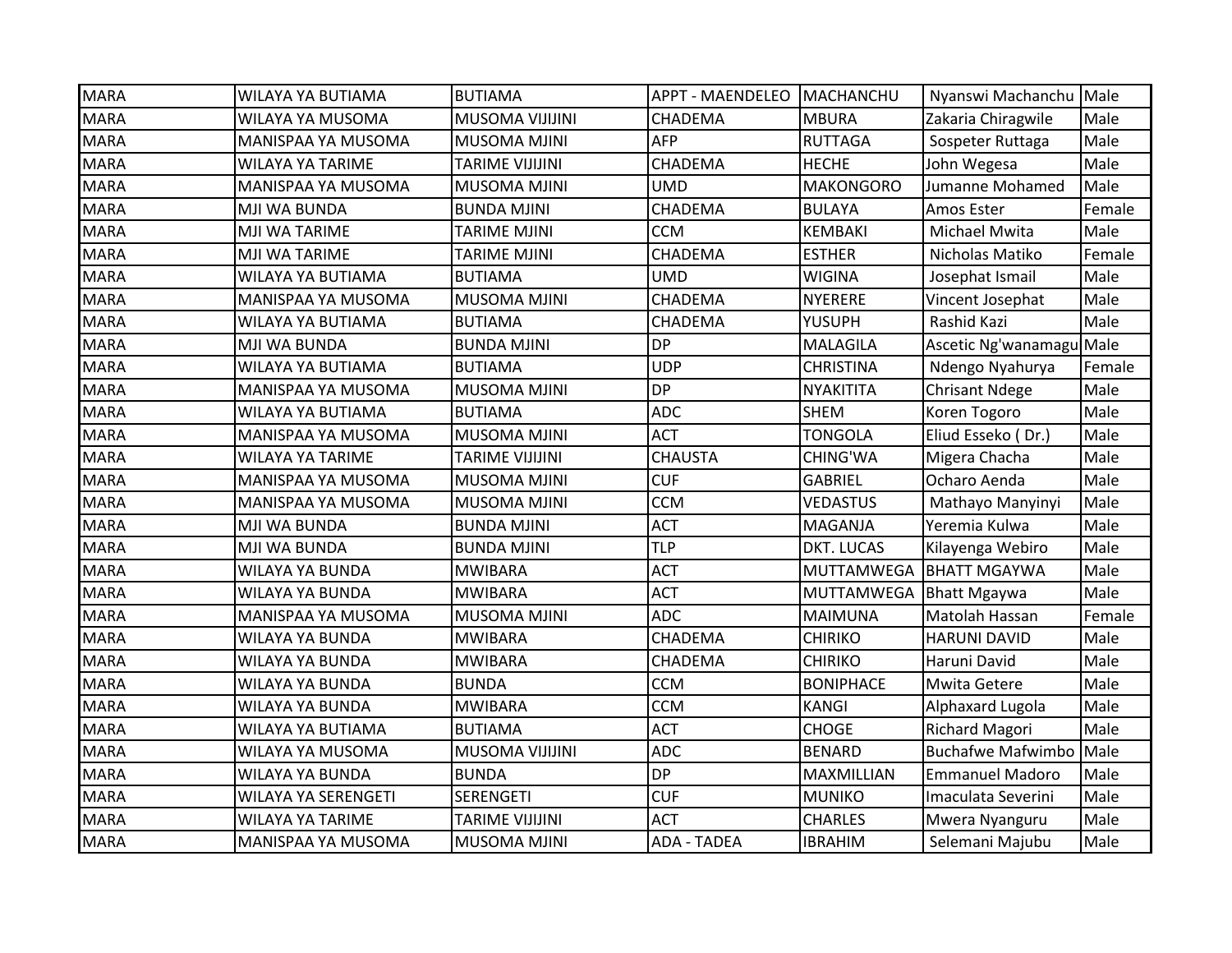| <b>MARA</b>  | <b>WILAYA YA TARIME</b>   | <b>TARIME VIJIJINI</b> | <b>CCM</b>     | <b>KANGOYE</b>    | Christopher Ryoba              | Male   |
|--------------|---------------------------|------------------------|----------------|-------------------|--------------------------------|--------|
| <b>MARA</b>  | WILAYA YA MUSOMA          | <b>MUSOMA VIJIJINI</b> | <b>ACT</b>     | <b>HAIOL</b>      | Kureba Bwire                   | Male   |
| <b>MARA</b>  | WILAYA YA MUSOMA          | <b>MUSOMA VIJIJINI</b> | <b>CCM</b>     |                   | PROF MUHONGOSospeter Mwijarubi | Male   |
| <b>MARA</b>  | MJI WA BUNDA              | <b>BUNDA MJINI</b>     | <b>CCM</b>     | <b>WASIRA</b>     | Stephen Masato                 | Male   |
| <b>MARA</b>  | <b>WILAYA YA BUTIAMA</b>  | <b>BUTIAMA</b>         | <b>CCM</b>     | <b>MKONO</b>      | Nimrod Elirehemah              | Male   |
| <b>MBEYA</b> | MJI WA TUNDUMA            | TUNDUMA                | <b>ACT</b>     | <b>REDDY</b>      | Julius Makuba                  | Male   |
| <b>MBEYA</b> | MJI WA TUNDUMA            | <b>TUNDUMA</b>         | CHADEMA        | MWAKAJOKA         | Frank George                   | Male   |
| <b>MBEYA</b> | <b>WILAYA YA ILEJE</b>    | <b>ILEJE</b>           | <b>CCM</b>     | <b>MBENE</b>      | Janet Zebedayo                 | Female |
| <b>MBEYA</b> | <b>WILAYA YA ILEJE</b>    | <b>ILEJE</b>           | NCCR-MAGEUZI   | <b>MBUBA</b>      | <b>Emmanuel Amanyisye Male</b> |        |
| <b>MBEYA</b> | <b>WILAYA YA RUNGWE</b>   | <b>RUNGWE</b>          | <b>ACT</b>     | <b>FRANK</b>      | George Maghoba                 | Male   |
| <b>MBEYA</b> | WILAYA YA RUNGWE          | <b>RUNGWE</b>          | <b>DP</b>      | <b>NICODEMUS</b>  | Atuswege Ngwala                | Male   |
| <b>MBEYA</b> | WILAYA YA RUNGWE          | <b>RUNGWE</b>          | <b>UDP</b>     | <b>FRED</b>       | Osiah Mwandemele               | Male   |
| <b>MBEYA</b> | WILAYA YA RUNGWE          | <b>RUNGWE</b>          | <b>CHADEMA</b> | <b>MWAMBIGIJA</b> | John David                     | Male   |
| <b>MBEYA</b> | <b>MJI WA TUNDUMA</b>     | <b>TUNDUMA</b>         | <b>TLP</b>     | <b>JAMES</b>      | Admin Mwakalonge               | Male   |
| <b>MBEYA</b> | <b>JIJI LA MBEYA</b>      | <b>MBEYA MJINI</b>     | <b>ACT</b>     | LUSEKELO          | Amimu Asheli                   | Male   |
| <b>MBEYA</b> | WILAYA YA MBEYA           | MBEYA VIJIJINI         | <b>MAKIN</b>   | <b>BARIKI</b>     | Osward Mwanyalu                | Male   |
| <b>MBEYA</b> | WILAYA YA KYELA           | <b>KYELA</b>           | <b>DP</b>      | ZAMOYONI          | Peter Mayuka                   | Male   |
| <b>MBEYA</b> | <b>WILAYA YA CHUNYA</b>   | <b>LUPA</b>            | <b>ACT</b>     | <b>MOHAMED</b>    | Miraji Hussein                 | Male   |
| <b>MBEYA</b> | <b>WILAYA YA BUSOKELO</b> | <b>BUSOKELO</b>        | <b>CCM</b>     | <b>MWAKIBETE</b>  | Atupele Fredy                  | Male   |
| <b>MBEYA</b> | <b>WILAYA YA ILEJE</b>    | <b>ILEJE</b>           | <b>ACT</b>     | <b>NURU</b>       | Mlenjela Mwaji                 | Male   |
| <b>MBEYA</b> | WILAYA YA MOMBA           | <b>MOMBA</b>           | CHADEMA        | <b>SILINDE</b>    | <b>David Ernest</b>            | Male   |
| <b>MBEYA</b> | <b>JIJI LA MBEYA</b>      | <b>MBEYA MJINI</b>     | <b>MAKIN</b>   | TUMAIN            | Osward Mwanyalu                | Male   |
| <b>MBEYA</b> | MJI WA TUNDUMA            | <b>TUNDUMA</b>         | <b>CCM</b>     | <b>SICHALWE</b>   | Frank Mastara                  | Male   |
| <b>MBEYA</b> | <b>WILAYA YA MBOZI</b>    | <b>VWAWA</b>           | <b>ACT</b>     | <b>ROSE</b>       | Elasto Mwashambwa              | Female |
| <b>MBEYA</b> | <b>WILAYA YA MBOZI</b>    | <b>MBOZI</b>           | CHADEMA        | <b>HAONGA</b>     | Pascal Yohana                  | Male   |
| <b>MBEYA</b> | WILAYA YA KYELA           | <b>KYELA</b>           | <b>ACT</b>     | <b>MOTTO</b>      | Samwel Andrea                  | Male   |
| <b>MBEYA</b> | WILAYA YA MBARALI         | <b>MBARALI</b>         | CHADEMA        | MWANG'OMBE        | Liberatus Laurent              | Male   |
| <b>MBEYA</b> | WILAYA YA CHUNYA          | SONGWE                 | CHADEMA        | <b>MPOKI</b>      | <b>Richard Mwankusye</b>       | Male   |
| <b>MBEYA</b> | <b>WILAYA YA MBOZI</b>    | <b>VWAWA</b>           | CHADEMA        | <b>MKISI</b>      | <b>Fanuel Elias</b>            | Male   |
| <b>MBEYA</b> | <b>WILAYA YA CHUNYA</b>   | SONGWE                 | <b>ACT</b>     | <b>MICHAEL</b>    | <b>Bolgias Nyilawila</b>       | Male   |
| <b>MBEYA</b> | <b>WILAYA YA MBARALI</b>  | <b>MBARALI</b>         | <b>UPDP</b>    | <b>NURDIN</b>     | Ahmed Dadkarim                 | Male   |
| <b>MBEYA</b> | WILAYA YA BUSOKELO        | <b>BUSOKELO</b>        | CHADEMA        | <b>MWABUKUSI</b>  | <b>Boniface Anyisile</b>       | Male   |
| <b>MBEYA</b> | WILAYA YA KYELA           | <b>KYELA</b>           | CHADEMA        | <b>MWANYAMAKI</b> | Abraham Hebel                  | Male   |
| <b>MBEYA</b> | <b>WILAYA YA MBEYA</b>    | <b>MBEYA VIJIJINI</b>  | CHADEMA        | ZELLA             | Adam Abraham                   | Male   |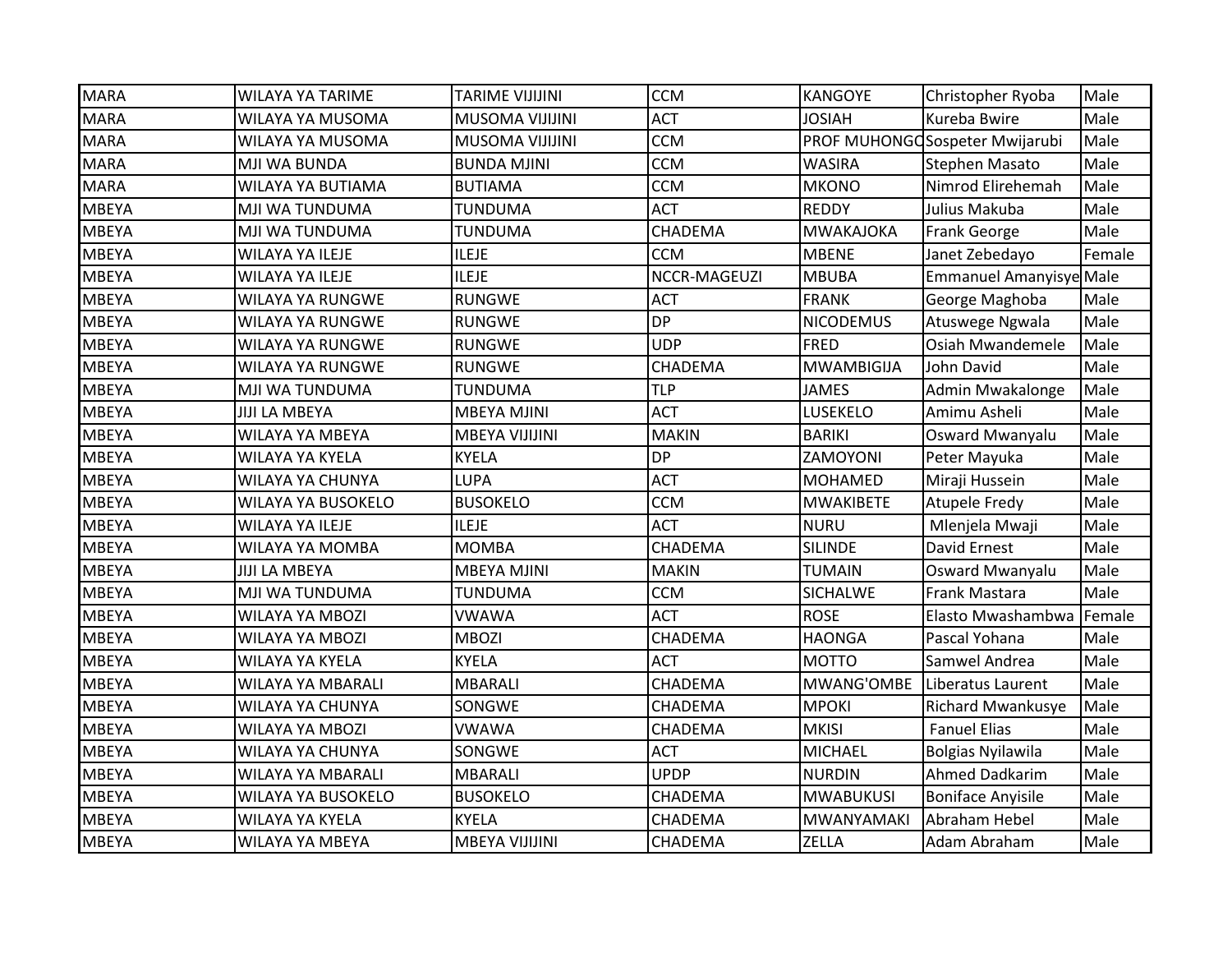| <b>MBEYA</b>           | MJI WA TUNDUMA               | <b>TUNDUMA</b>      | <b>CCM</b>     | <b>MWAKASALA</b>           | Mwakasala Patiriki          | Male   |
|------------------------|------------------------------|---------------------|----------------|----------------------------|-----------------------------|--------|
| <b>MBEYA</b>           | <b>JIJI LA MBEYA</b>         | <b>MBEYA MJINI</b>  | CHADEMA        | <b>MBILINYI</b>            | Osmund Joseph               | Male   |
| <b>MBEYA</b>           | <b>JIJI LA MBEYA</b>         | <b>MBEYA MJINI</b>  | <b>CHAUSTA</b> | <b>MARY</b>                | Michael Komba               | Female |
| <b>MBEYA</b>           | <b>WILAYA YA CHUNYA</b>      | SONGWE              | <b>CCM</b>     | <b>MULUGO</b>              | Philipo Augustino           | Male   |
| <b>MBEYA</b>           | WILAYA YA MBOZI              | <b>MBOZI</b>        | <b>ACT</b>     | <b>MWANITEGA</b>           | Julius Philipo              | Male   |
| <b>MBEYA</b>           | <b>JIJI LA MBEYA</b>         | <b>MBEYA MJINI</b>  | <b>CCM</b>     | SAMBWEE                    | Mwalyego Shitambala Male    |        |
| <b>MBEYA</b>           | WILAYA YA MBARALI            | <b>MBARALI</b>      | <b>CUF</b>     | <b>GAMDUST</b>             | Juma Haji                   | Male   |
| <b>MBEYA</b>           | WILAYA YA BUSOKELO           | <b>BUSOKELO</b>     | <b>ACT</b>     | <b>MWAKATOBE</b>           | Gwandumi Gwappo Al Male     |        |
| <b>MBEYA</b>           | <b>WILAYA YA MBOZI</b>       | <b>VWAWA</b>        | <b>CCM</b>     | <b>HASUNGA</b>             | Japhet Ngailonga            | Male   |
| <b>MBEYA</b>           | WILAYA YA MBARALI            | <b>MBARALI</b>      | NCCR-MAGEUZI   | <b>PWILLAH</b>             | Getruda Jacobo              | Female |
| <b>MBEYA</b>           | WILAYA YA MBOZI              | <b>MBOZI</b>        | <b>CCM</b>     | ZAMBI                      | Godfrey Weston              | Male   |
| <b>MBEYA</b>           | WILAYA YA BUSOKELO           | <b>BUSOKELO</b>     | <b>TLP</b>     |                            | MWAKIFWANGE Ambakisye Simon | Male   |
| <b>MBEYA</b>           | WILAYA YA BUSOKELO           | <b>BUSOKELO</b>     | <b>TLP</b>     |                            | MWAKIFWANGE Ambakisye Simon | Male   |
| <b>MBEYA</b>           | WILAYA YA MOMBA              | <b>MOMBA</b>        | <b>ACT</b>     | SIMWELU                    | <b>Weston Allam</b>         | Male   |
| <b>MBEYA</b>           | WILAYA YA RUNGWE             | <b>RUNGWE</b>       | <b>CCM</b>     | SAUL                       | <b>Henry Amon</b>           | Male   |
| <b>MBEYA</b>           | WILAYA YA MBARALI            | <b>MBARALI</b>      | <b>ACT</b>     | <b>KILUFI</b>              | Modestus Dickson            | Male   |
| <b>MBEYA</b>           | WILAYA YA MBARALI            | <b>MBARALI</b>      | <b>CCM</b>     | <b>HAROON</b>              | Mulla Pirmohamed            | Male   |
| <b>MBEYA</b>           | WILAYA YA MBEYA              | MBEYA VIJIJINI      | <b>CCM</b>     | <b>ORAN</b>                | Manase Njeza                | Male   |
| <b>MBEYA</b>           | WILAYA YA KYELA              | <b>KYELA</b>        | <b>CCM</b>     | <b>MWAKYEMBE</b>           | <b>Harrison George</b>      | Male   |
| <b>MBEYA</b>           | WILAYA YA CHUNYA             | <b>LUPA</b>         | <b>CCM</b>     | MWAMBALASWAVictor Kilasile |                             | Male   |
| <b>MBEYA</b>           | WILAYA YA MOMBA              | <b>MOMBA</b>        | <b>CCM</b>     | DR. SIYAME                 | Luka Jelas                  | Male   |
| <b>MBEYA</b>           | WILAYA YA CHUNYA             | <b>LUPA</b>         | CHADEMA        | KASAKA                     | Njelu Mulugala              | Male   |
| <b>MJINI MAGHARIBI</b> | WILAYA YA MAGHARIBI A        | WELEZO              | <b>ACT</b>     | HAJI                       | Omar Salim                  | Male   |
| <b>MJINI MAGHARIBI</b> | <b>WILAYA YA MAGHARIBI B</b> | <b>KIJITO UPELE</b> | <b>CUF</b>     | <b>MUHAMED</b>             | Juma Aminie                 | Male   |
| <b>MJINI MAGHARIBI</b> | WILAYA YA MJINI              | JANG'OMBE           | <b>CUF</b>     | MOH'D                      | <b>Yussuf Maalim</b>        | Male   |
| <b>MJINI MAGHARIBI</b> | WILAYA YA MJINI              | <b>MALINDI</b>      | <b>CUF</b>     | <b>ALLY</b>                | Abdullah Allysaleh          | Male   |
| <b>MJINI MAGHARIBI</b> | WILAYA YA MAGHARIBI A        | <b>BUBUBU</b>       | <b>UPDP</b>    | <b>ZULEKHA</b>             | Said Moh'd                  | Female |
| <b>MJINI MAGHARIBI</b> | WILAYA YA MJINI              | <b>CHUMBUNI</b>     | <b>UPDP</b>    | PILI                       | Ameir Mussa                 | Female |
| <b>MJINI MAGHARIBI</b> | <b>WILAYA YA MJINI</b>       | <b>CHUMBUNI</b>     | CHAUMMA        | ZUHURA                     | Mussa Haji                  | Female |
| <b>MJINI MAGHARIBI</b> | <b>WILAYA YA MJINI</b>       | <b>MPENDAE</b>      | <b>CCK</b>     | <b>RUKIA</b>               | Abdi Khamis                 | Female |
| <b>MJINI MAGHARIBI</b> | <b>WILAYA YA MJINI</b>       | SHAURIMOYO          | <b>UPDP</b>    | <b>MARIAM</b>              | Omar Said                   | Female |
| <b>MJINI MAGHARIBI</b> | WILAYA YA MAGHARIBI A        | <b>WELEZO</b>       | <b>UPDP</b>    | <b>AMINA</b>               | Ali Seya                    | Female |
| <b>MJINI MAGHARIBI</b> | WILAYA YA MAGHARIBI A        | <b>BUBUBU</b>       | <b>ADC</b>     | ABASS                      | Mohammed Abdulrah Male      |        |
| <b>MJINI MAGHARIBI</b> | <b>WILAYA YA MJINI</b>       | <b>MALINDI</b>      | <b>MAKIN</b>   | <b>MAIMUNA</b>             | <b>Omar Mselem</b>          | Female |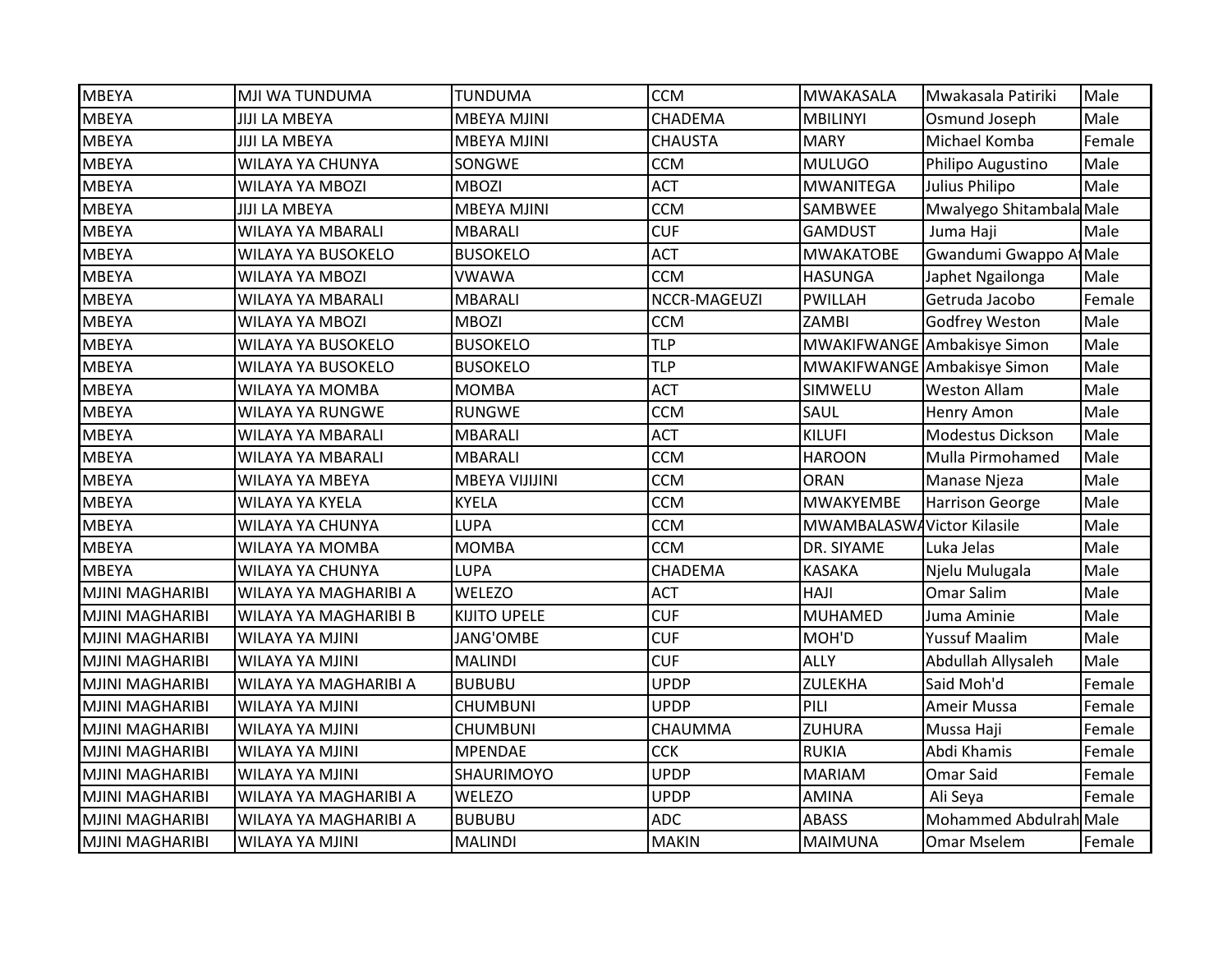| <b>MJINI MAGHARIBI</b> | WILAYA YA MJINI              | <b>KIKWAJUNI</b>    | APPT - MAENDELEO THABIT |                 | Said Saluni               | Male   |
|------------------------|------------------------------|---------------------|-------------------------|-----------------|---------------------------|--------|
| <b>MJINI MAGHARIBI</b> | WILAYA YA MJINI              | <b>MPENDAE</b>      | <b>UMD</b>              | RAYUU           | Said Kassim               | Female |
| <b>MJINI MAGHARIBI</b> | WILAYA YA MAGHARIBI B        | <b>DIMANI</b>       | CHAUMMA                 | <b>FATMA</b>    | Omar Salum                | Female |
| MJINI MAGHARIBI        | <b>WILAYA YA MAGHARIBI B</b> | <b>FUONI</b>        | <b>UPDP</b>             |                 | MWANAKOMBO Hamad Mohammed | Female |
| <b>MJINI MAGHARIBI</b> | WILAYA YA MJINI              | <b>AMANI</b>        | CHAUMMA                 | SALAMUU         | Abdalla Juma              | Female |
| IMJINI MAGHARIBI       | WILAYA YA MJINI              | KWAHANI             | CHAUMMA                 | GHANIMA         | Said Suleiman             | Female |
| <b>MJINI MAGHARIBI</b> | WILAYA YA MJINI              | <b>MPENDAE</b>      | <b>APPT - MAENDELEO</b> | <b>REHEMA</b>   | <b>Edward Mwaimu</b>      | Female |
| <b>MJINI MAGHARIBI</b> | <b>WILAYA YA MJINI</b>       | <b>MAGOMENI</b>     | <b>ADC</b>              | <b>AZIZA</b>    | Khalfan Iddy              | Female |
| <b>MJINI MAGHARIBI</b> | WILAYA YA MAGHARIBI A        | <b>BUBUBU</b>       | <b>ACT</b>              | <b>HALUA</b>    | Ali Hamad                 | Female |
| <b>MJINI MAGHARIBI</b> | <b>WILAYA YA MJINI</b>       | <b>MPENDAE</b>      | <b>TLP</b>              | SITI            | Yahya Muhammed            | Female |
| MJINI MAGHARIBI        | WILAYA YA MAGHARIBI B        | MWANAKWEREKWE       | <b>UPDP</b>             | <b>WASTARA</b>  | Abdallah Ndumbikwa Female |        |
| <b>MJINI MAGHARIBI</b> | WILAYA YA MJINI              | <b>MAGOMENI</b>     | <b>CCM</b>              | <b>JAMAL</b>    | Kassim Ali                | Male   |
| <b>MJINI MAGHARIBI</b> | WILAYA YA MAGHARIBI A        | <b>BUBUBU</b>       | CHAUMMA                 | <b>FATMA</b>    | Othman Said               | Female |
| <b>MJINI MAGHARIBI</b> | WILAYA YA MAGHARIBI A        | <b>BUBUBU</b>       | <b>DP</b>               | SALUM           | Ali Abdalla               | Male   |
| IMJINI MAGHARIBI       | WILAYA YA MAGHARIBI A        | <b>MWERA</b>        | <b>ADA - TADEA</b>      | <b>HAMAD</b>    | Rashid Kombo              | Male   |
| MJINI MAGHARIBI        | WILAYA YA MAGHARIBI A        | <b>WELEZO</b>       | <b>CUF</b>              | <b>SALEH</b>    | <b>Mohammed Saleh</b>     | Male   |
| IMJINI MAGHARIBI       | WILAYA YA MAGHARIBI B        | <b>FUONI</b>        | <b>CCK</b>              | <b>ZAKIA</b>    | Saleh Salum               | Female |
| <b>MJINI MAGHARIBI</b> | WILAYA YA MAGHARIBI B        | <b>FUONI</b>        | <b>ADC</b>              | ALI             | Mussa Juma                | Male   |
| <b>MJINI MAGHARIBI</b> | WILAYA YA MJINI              | JANG'OMBE           | <b>UPDP</b>             | <b>FATMA</b>    | Faki Mgau                 | Female |
| <b>MJINI MAGHARIBI</b> | WILAYA YA MAGHARIBI B        | <b>DIMANI</b>       | <b>ACT</b>              | <b>CHUMU</b>    | Juma Makame               | Male   |
| <b>MJINI MAGHARIBI</b> | WILAYA YA MAGHARIBI B        | <b>KIJITO UPELE</b> | <b>MAKIN</b>            | <b>AMEIR</b>    | Hassan Ameir              | Male   |
| <b>MJINI MAGHARIBI</b> | WILAYA YA MAGHARIBI A        | <b>MWERA</b>        | <b>CCK</b>              | <b>SUBIRA</b>   | Jaffar Almas              | Female |
| <b>MJINI MAGHARIBI</b> | WILAYA YA MAGHARIBI B        | <b>KIJITO UPELE</b> | <b>ACT</b>              | ZAITUNI         | Ali Khamis                | Female |
| <b>MJINI MAGHARIBI</b> | WILAYA YA MJINI              | <b>CHUMBUNI</b>     | <b>ADC</b>              | <b>FATMA</b>    | Ramadhani Mussa           | Female |
| <b>MJINI MAGHARIBI</b> | WILAYA YA MAGHARIBI B        | KIEMBESAMAKI        | <b>CUF</b>              | <b>KHALID</b>   | Said Suleiman             | Male   |
| IMJINI MAGHARIBI       | WILAYA YA MJINI              | <b>AMANI</b>        | <b>MAKIN</b>            | <b>TEACHER</b>  | Mwalim Khamis Mwal Male   |        |
| <b>MJINI MAGHARIBI</b> | WILAYA YA MJINI              | AMANI               | UMD                     | ABDULSAMAD      | Salum Ali                 | Male   |
| <b>MJINI MAGHARIBI</b> | <b>WILAYA YA MJINI</b>       | KIKWAJUNI           | CHADEMA                 | <b>MWALIM</b>   | Salum Juma                | Male   |
| <b>MJINI MAGHARIBI</b> | WILAYA YA MAGHARIBI B        | MWANAKWEREKWE       | <b>DP</b>               | RAMLA           | <b>Muhdhar Daud</b>       | Female |
| <b>MJINI MAGHARIBI</b> | WILAYA YA MJINI              | <b>KWAHANI</b>      | <b>ACT</b>              | <b>KOMBO</b>    | Bakari Kombo              | Male   |
| <b>MJINI MAGHARIBI</b> | WILAYA YA MJINI              | <b>KWAHANI</b>      | <b>UPDP</b>             | <b>ASHURA</b>   | Abdalla Ali               | Female |
| <b>MJINI MAGHARIBI</b> | WILAYA YA MJINI              | <b>MPENDAE</b>      | <b>ACT</b>              | <b>KHAMIS</b>   | Said Ali                  | Male   |
| <b>MJINI MAGHARIBI</b> | <b>WILAYA YA MJINI</b>       | <b>SHAURIMOYO</b>   | <b>CCM</b>              | <b>MATTAR</b>   | Ali Salum                 | Male   |
| <b>MJINI MAGHARIBI</b> | WILAYA YA MAGHARIBI B        | <b>KIJITO UPELE</b> | <b>UPDP</b>             | <b>MUZDALFA</b> | Faki Mgau                 | Female |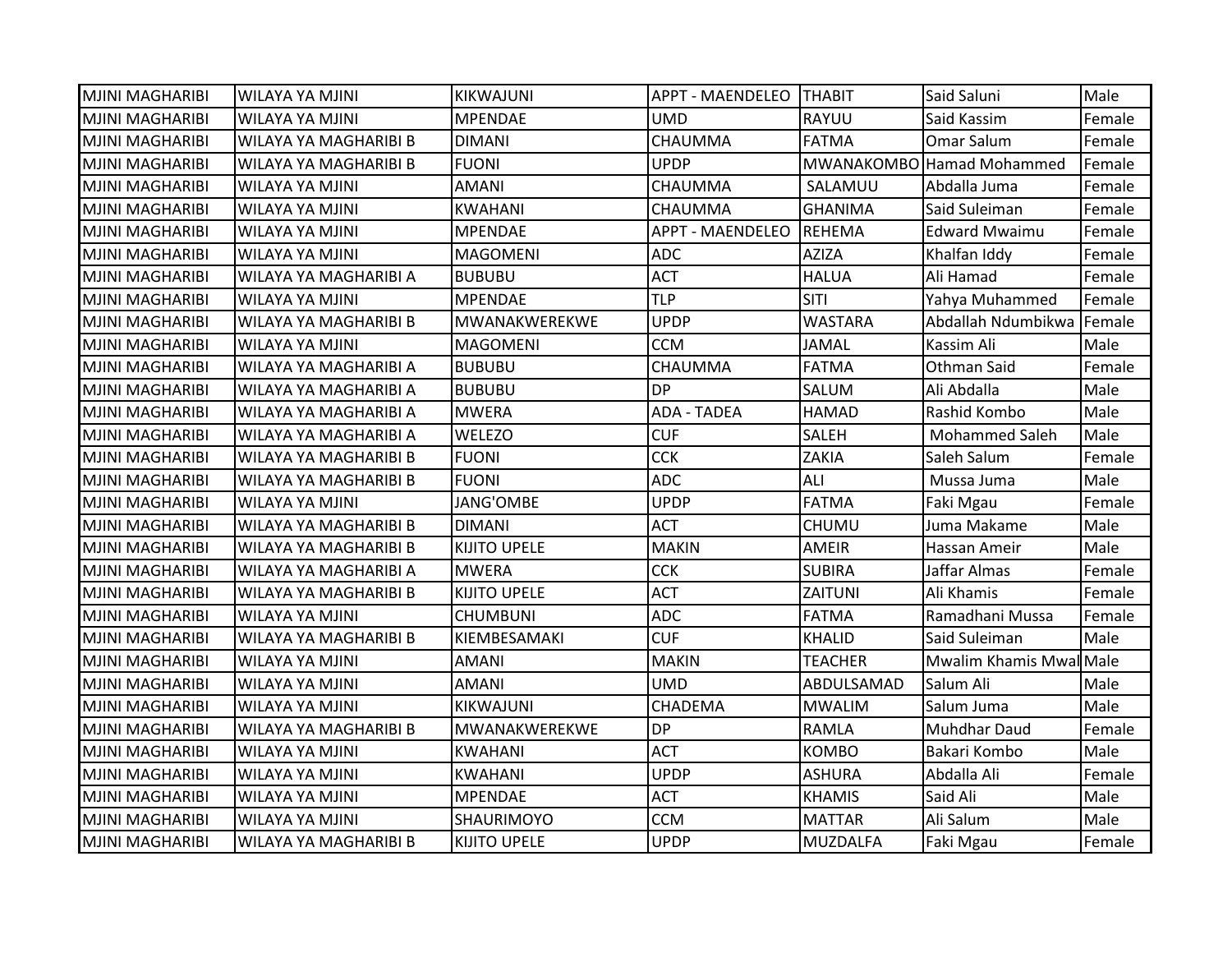| <b>MJINI MAGHARIBI</b> | WILAYA YA MAGHARIBI B        | MWANAKWEREKWE       | <b>CHAUMMA</b>          | <b>FAKI</b>       | Salum Abdalla        | Male   |
|------------------------|------------------------------|---------------------|-------------------------|-------------------|----------------------|--------|
| <b>MJINI MAGHARIBI</b> | WILAYA YA MJINI              | JANG'OMBE           | <b>ADC</b>              | <b>BIMKUBWA</b>   | Haroub Ali           | Female |
| <b>MJINI MAGHARIBI</b> | <b>WILAYA YA MJINI</b>       | <b>MALINDI</b>      | <b>ACT</b>              | SULEIMAN          | Simai Maalim         | Male   |
| IMJINI MAGHARIBI       | WILAYA YA MAGHARIBI B        | <b>FUONI</b>        | <b>UMD</b>              | <b>MWANAISHA</b>  | Mussa Said           | Female |
| <b>MJINI MAGHARIBI</b> | WILAYA YA MAGHARIBI B        | <b>KIJITO UPELE</b> | <b>CCK</b>              | <b>SALIM</b>      | Ali Omar             | Male   |
| <b>MJINI MAGHARIBI</b> | WILAYA YA MAGHARIBI B        | MWANAKWEREKWE       | <b>CUF</b>              | ALI               | Salim Khamis         | Male   |
| MJINI MAGHARIBI        | WILAYA YA MJINI              | MALINDI             | <b>APPT - MAENDELEO</b> | MOHAMED           | Suleiman Khamis      | Male   |
| <b>MJINI MAGHARIBI</b> | <b>WILAYA YA MJINI</b>       | <b>MPENDAE</b>      | <b>NRA</b>              | ABBAS             | Shaha Bakar          | Male   |
| <b>MJINI MAGHARIBI</b> | <b>WILAYA YA MAGHARIBI B</b> | <b>DIMANI</b>       | <b>UPDP</b>             | <b>BARIK</b>      | Ali Omar             | Male   |
| MJINI MAGHARIBI        | WILAYA YA MAGHARIBI B        | KIEMBESAMAKI        | <b>ACT</b>              | YAHYA             | Juma Hamadi          | Male   |
| <b>MJINI MAGHARIBI</b> | WILAYA YA MJINI              | <b>MALINDI</b>      | <b>UMD</b>              | <b>RAHMA</b>      | Khamis Juma          | Female |
| <b>MJINI MAGHARIBI</b> | WILAYA YA MJINI              | MALINDI             | <b>ADA - TADEA</b>      | <b>RASHID</b>     | Said Suleimani       | Male   |
| <b>MJINI MAGHARIBI</b> | WILAYA YA MAGHARIBI B        | MWANAKWEREKWE       | <b>ACT</b>              | <b>MUSSA</b>      | <b>Khalfan Mussa</b> | Male   |
| IMJINI MAGHARIBI       | WILAYA YA MJINI              | SHAURIMOYO          | <b>CUF</b>              | <b>ABDI</b>       | Seif Hamad           | Male   |
| <b>MJINI MAGHARIBI</b> | <b>WILAYA YA MJINI</b>       | SHAURIMOYO          | <b>JAHAZI ASILIA</b>    | SAUMU             | Khamis Juma          | Female |
| <b>MJINI MAGHARIBI</b> | WILAYA YA MAGHARIBI A        | <b>BUBUBU</b>       | <b>ADA - TADEA</b>      | <b>ASYA</b>       | Hamza Khamis         | Female |
| <b>MJINI MAGHARIBI</b> | WILAYA YA MAGHARIBI A        | WELEZO              | <b>CCM</b>              | SAADA             | Mkuya Salum          | Female |
| <b>MJINI MAGHARIBI</b> | <b>WILAYA YA MJINI</b>       | <b>AMANI</b>        | <b>TLP</b>              | SALMA             | Daudi Khamis         | Female |
| <b>MJINI MAGHARIBI</b> | WILAYA YA MJINI              | KIKWAJUNI           | <b>CCM</b>              | <b>MASAUNI</b>    | Hamad Yussuf         | Male   |
| <b>MJINI MAGHARIBI</b> | WILAYA YA MAGHARIBI A        | <b>BUBUBU</b>       | <b>CUF</b>              | <b>JUMA</b>       | Khamis Juma          | Male   |
| <b>MJINI MAGHARIBI</b> | WILAYA YA MAGHARIBI A        | <b>MWERA</b>        | <b>DP</b>               | HAJI              | Ali Nuhu             | Male   |
| MJINI MAGHARIBI        | WILAYA YA MJINI              | CHUMBUNI            | <b>CCM</b>              | <b>AMJADI</b>     | Ussi Salum Pondeza   | Male   |
| <b>MJINI MAGHARIBI</b> | WILAYA YA MJINI              | JANG'OMBE           | <b>CCM</b>              | <b>KINGI</b>      | Ali Hassan Omar      | Male   |
| IMJINI MAGHARIBI       | WILAYA YA MJINI              | <b>KWAHANI</b>      | <b>UMD</b>              | SALMA             | Abdu Ibrahim         | Female |
| <b>MJINI MAGHARIBI</b> | <b>WILAYA YA MJINI</b>       | <b>KWAHANI</b>      | <b>ADC</b>              | <b>RAJABU</b>     | Said Sisemi          | Male   |
| <b>MJINI MAGHARIBI</b> | <b>WILAYA YA MJINI</b>       | <b>MAGOMENI</b>     | <b>UMD</b>              | <b>MARIAM</b>     | Saleiman Bakar       | Female |
| <b>MJINI MAGHARIBI</b> | WILAYA YA MJINI              | SHAURIMOYO          | <b>UMD</b>              | FATMA             | Said Moh'd           | Female |
| <b>MJINI MAGHARIBI</b> | WILAYA YA MAGHARIBI A        | <b>MFENESINI</b>    | <b>ADC</b>              | <b>MTUMWA</b>     | Faizi Sadiki         | Female |
| <b>MJINI MAGHARIBI</b> | <b>WILAYA YA MAGHARIBI B</b> | <b>DIMANI</b>       | <b>CUF</b>              | ABDULRAZAK        | Khatib Ramadhan      | Male   |
| <b>MJINI MAGHARIBI</b> | <b>WILAYA YA MJINI</b>       | <b>CHUMBUNI</b>     | <b>UMD</b>              | ALI               | Haruon Hamad         | Male   |
| <b>MJINI MAGHARIBI</b> | WILAYA YA MJINI              | <b>MAGOMENI</b>     | <b>UPDP</b>             | <b>ALAWI</b>      | Ali Alawi            | Male   |
| <b>MJINI MAGHARIBI</b> | WILAYA YA MAGHARIBI A        | <b>BUBUBU</b>       | <b>CCM</b>              | <b>MWANTAKAJE</b> | Haji Juma            | Female |
| <b>MJINI MAGHARIBI</b> | WILAYA YA MAGHARIBI A        | <b>MWERA</b>        | <b>CHAUMMA</b>          | <b>JUMA</b>       | Mkindwi Dunia        | Male   |
| <b>MJINI MAGHARIBI</b> | WILAYA YA MAGHARIBI A        | <b>MWERA</b>        | <b>ADC</b>              | <b>AZIZI</b>      | Hamadi Kombo         | Male   |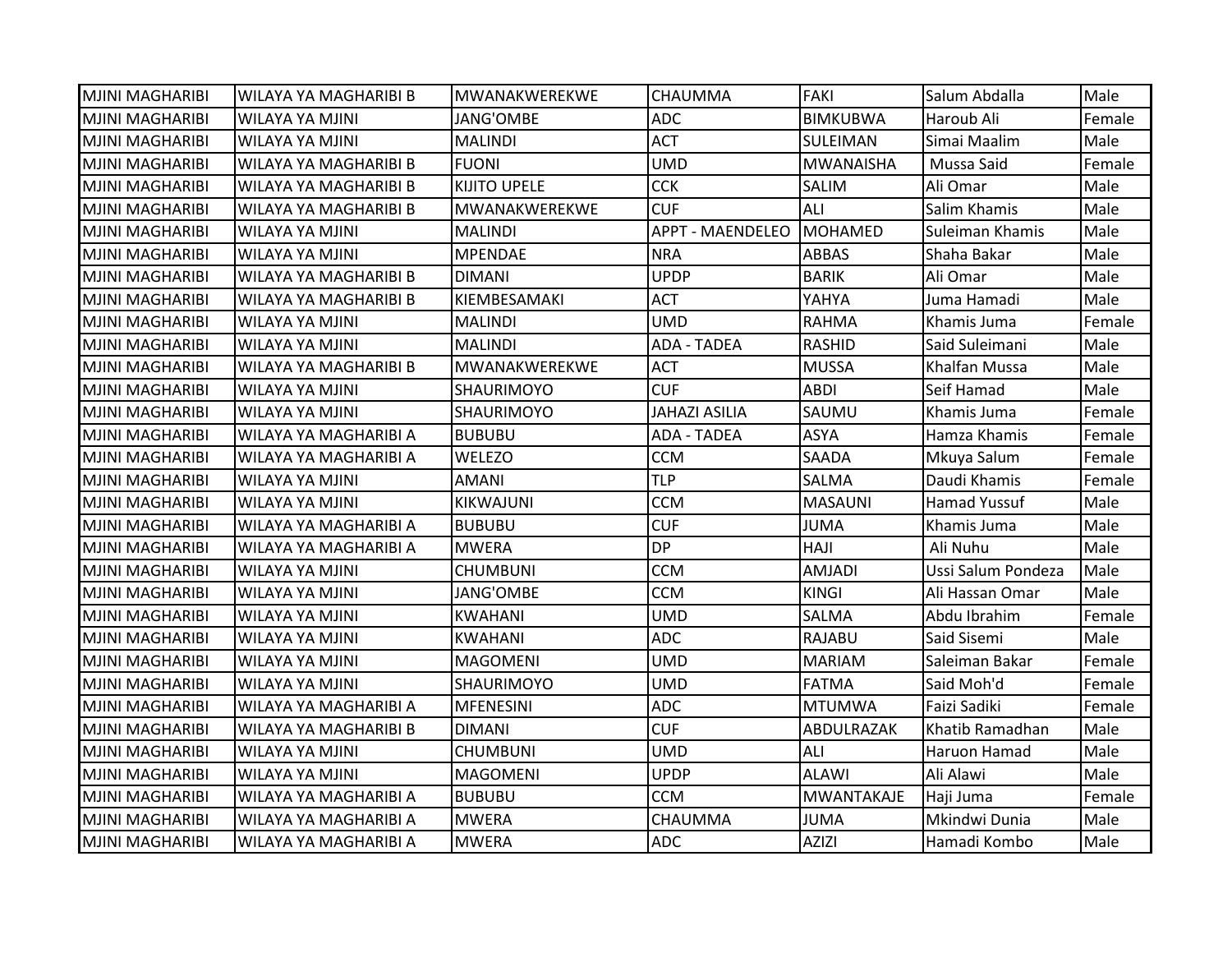| <b>MJINI MAGHARIBI</b> | WILAYA YA MAGHARIBI B        | <b>FUONI</b>         | <b>CUF</b>         | <b>HAMID</b>          | Rashid Haroub            | Male   |
|------------------------|------------------------------|----------------------|--------------------|-----------------------|--------------------------|--------|
| <b>MJINI MAGHARIBI</b> | WILAYA YA MAGHARIBI B        | KIEMBESAMAKI         | <b>ADA - TADEA</b> | SONARA                | Ali Maulid Ngwali        | Male   |
| <b>MJINI MAGHARIBI</b> | <b>WILAYA YA MJINI</b>       | <b>KWAHANI</b>       | <b>NRA</b>         | ALI                   | Khamis Abdallah          | Male   |
| <b>MJINI MAGHARIBI</b> | WILAYA YA MAGHARIBI A        | <b>WELEZO</b>        | <b>NRA</b>         | SULEIMAN              | Juma Hamad               | Male   |
| <b>MJINI MAGHARIBI</b> | <b>WILAYA YA MJINI</b>       | <b>AMANI</b>         | <b>ACT</b>         | DR MOHAMMEDOthman Ali |                          | Male   |
| <b>MJINI MAGHARIBI</b> | WILAYA YA MJINI              | SHAURIMOYO           | CHAUMMA            | SALMA                 | Muhammed Juma            | Female |
| <b>MJINI MAGHARIBI</b> | WILAYA YA MAGHARIBI B        | <b>FUONI</b>         | <b>TLP</b>         | PANDU                 | Haji Pandu               | Male   |
| <b>MJINI MAGHARIBI</b> | WILAYA YA MAGHARIBI B        | <b>MWANAKWEREKWE</b> | <b>MAKIN</b>       | <b>KHADIJA</b>        | Suleiman Hamad           | Female |
| <b>MJINI MAGHARIBI</b> | <b>WILAYA YA MJINI</b>       | <b>CHUMBUNI</b>      | <b>CUF</b>         | <b>OMAR</b>           | Ali Khamis               | Male   |
| <b>MJINI MAGHARIBI</b> | WILAYA YA MJINI              | MAGOMENI             | <b>MAKIN</b>       | <b>MGENI</b>          | Hamadi Khamis            | Female |
| <b>MJINI MAGHARIBI</b> | WILAYA YA MJINI              | <b>MALINDI</b>       | <b>UPDP</b>        | <b>SALMA</b>          | Saidi Rajab              | Female |
| <b>MJINI MAGHARIBI</b> | WILAYA YA MAGHARIBI A        | WELEZO               | CHAUMMA            | <b>MWASHAMBA</b>      | Ali Mohamed              | Female |
| <b>MJINI MAGHARIBI</b> | <b>WILAYA YA MJINI</b>       | <b>MAGOMENI</b>      | <b>ADA - TADEA</b> | <b>MBONGO</b>         | Ali Moh'd Ali            | Male   |
| <b>MJINI MAGHARIBI</b> | <b>WILAYA YA MJINI</b>       | <b>MAGOMENI</b>      | <b>CUF</b>         | AHMED                 | Khamis Hamad             | Male   |
| <b>MJINI MAGHARIBI</b> | WILAYA YA MJINI              | JANG'OMBE            | <b>UMD</b>         | <b>ASHA</b>           | Kasim Ali                | Female |
| <b>MJINI MAGHARIBI</b> | WILAYA YA MJINI              | <b>KWAHANI</b>       | <b>CCM</b>         | <b>MWINYI</b>         | Hussein Ali              | Male   |
| <b>MJINI MAGHARIBI</b> | WILAYA YA MAGHARIBI A        | MFENESINI            | <b>ACT</b>         | <b>ZUHURA</b>         | <b>Bakar Mohammed</b>    | Female |
| <b>MJINI MAGHARIBI</b> | WILAYA YA MAGHARIBI A        | WELEZO               | <b>UMD</b>         | <b>BAHARIA</b>        | Moh'd Omar Shaame        | Male   |
| <b>MJINI MAGHARIBI</b> | <b>WILAYA YA MAGHARIBI B</b> | <b>FUONI</b>         | <b>CCM</b>         | <b>ABBAS</b>          | Ali Hassan               | Male   |
| <b>MJINI MAGHARIBI</b> | WILAYA YA MAGHARIBI B        | KIEMBESAMAKI         | <b>CCM</b>         | <b>IBRAHIM</b>        | Hassanali Mohamedal Male |        |
| <b>MJINI MAGHARIBI</b> | WILAYA YA MAGHARIBI A        | <b>MWERA</b>         | <b>CUF</b>         | ALI                   | Ame Ali                  | Male   |
| <b>MJINI MAGHARIBI</b> | <b>WILAYA YA MJINI</b>       | <b>MALINDI</b>       | <b>NRA</b>         | <b>GADAFI</b>         | Suleiman Moh'd Abda Male |        |
| <b>MJINI MAGHARIBI</b> | <b>WILAYA YA MJINI</b>       | <b>MALINDI</b>       | <b>CCM</b>         | DR. MABODI            | Abdulla Juma Sadalla     | Male   |
| <b>MJINI MAGHARIBI</b> | <b>WILAYA YA MJINI</b>       | <b>MPENDAE</b>       | <b>CCM</b>         | <b>TURKY</b>          | Salim Hassan Turky       | Male   |
| IMJINI MAGHARIBI       | WILAYA YA MAGHARIBI A        | <b>MFENESINI</b>     | <b>CUF</b>         | <b>HASSAN</b>         | Othman Makame            | Male   |
| <b>MJINI MAGHARIBI</b> | WILAYA YA MAGHARIBI A        | <b>MWERA</b>         | <b>CCM</b>         | <b>MAKAME</b>         | Kassim Makame            | Male   |
| <b>MJINI MAGHARIBI</b> | WILAYA YA MAGHARIBI B        | KIJITO UPELE         | <b>CCM</b>         | <b>NAHODHA</b>        | Shamsi Vuai              | Male   |
| <b>MJINI MAGHARIBI</b> | <b>WILAYA YA MJINI</b>       | <b>AMANI</b>         | <b>CUF</b>         | <b>KHAMIS</b>         | Silima Ame               | Male   |
| <b>MJINI MAGHARIBI</b> | WILAYA YA MAGHARIBI A        | <b>MFENESINI</b>     | <b>UPDP</b>        | <b>ISSA</b>           | Salum Ali                | Male   |
| <b>MJINI MAGHARIBI</b> | <b>WILAYA YA MJINI</b>       | <b>AMANI</b>         | <b>CCM</b>         | <b>MUSSA</b>          | Hassan Mussa             | Male   |
| <b>MJINI MAGHARIBI</b> | WILAYA YA MJINI              | <b>KWAHANI</b>       | <b>CUF</b>         | <b>KHALID</b>         | Rajabu Mnganah           | Male   |
| IMJINI MAGHARIBI       | WILAYA YA MJINI              | SHAURIMOYO           | <b>ACT</b>         | <b>OMARI</b>          | Makame Hamadi            | Male   |
| <b>MJINI MAGHARIBI</b> | <b>WILAYA YA MAGHARIBI B</b> | MWANAKWEREKWE        | <b>CCM</b>         | <b>AHMADA</b>         | Yahya Abdulwakil         | Male   |
| <b>MJINI MAGHARIBI</b> | <b>WILAYA YA MJINI</b>       | <b>MPENDAE</b>       | <b>CUF</b>         | <b>OMAR</b>           | <b>Mohammed Omar</b>     | Male   |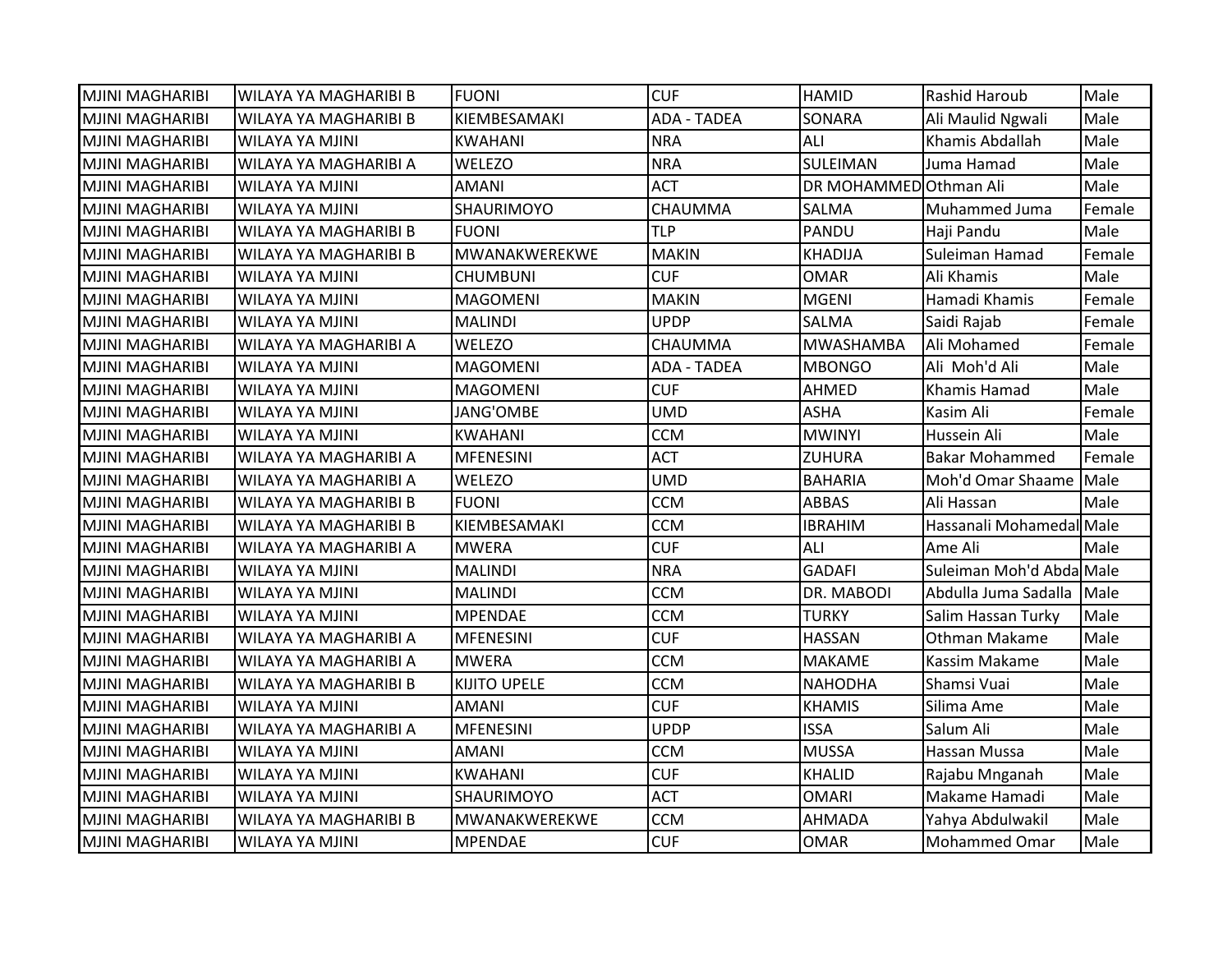| <b>MJINI MAGHARIBI</b> | <b>WILAYA YA MAGHARIBI A</b> | <b>MFENESINI</b>                   | <b>CCM</b>   | KANAL(MST); MAAli Khamis |                           | Male   |
|------------------------|------------------------------|------------------------------------|--------------|--------------------------|---------------------------|--------|
| <b>MJINI MAGHARIBI</b> | WILAYA YA MAGHARIBI B        | <b>DIMANI</b>                      | <b>CCM</b>   | <b>HAFIDH</b>            | Ali Tahir                 | Male   |
| <b>MOROGORO</b>        | <b>WILAYA YA MOROGORO</b>    | <b>MOROGORO KUSINI</b>             | CHADEMA      | <b>CHANZI</b>            | Suleiman Zuberi           | Male   |
| <b>MOROGORO</b>        | WILAYA YA ULANGA             | <b>ULANGA</b>                      | <b>ACT</b>   | <b>ISAYA</b>             | Isaya Maputa              | Male   |
| <b>MOROGORO</b>        | WILAYA YA ULANGA             | <b>ULANGA</b>                      | <b>ACT</b>   | <b>ISAYA</b>             | Isaya Maputa              | Male   |
| <b>MOROGORO</b>        | WILAYA YA KILOSA             | <b>KILOSA</b>                      | <b>UPDP</b>  | ZINDUNA                  | Omary Saidi               | Female |
| <b>MOROGORO</b>        | WILAYA YA KILOSA             | <b>KILOSA</b>                      | <b>ACT</b>   | MBARUKU                  | Hassan Thabiti            | Male   |
| <b>MOROGORO</b>        | WILAYA YA MOROGORO           | MOROGORO KUSINI MASHACUF           |              | SALAMA                   | Omary Awadh               | Female |
| <b>MOROGORO</b>        | WILAYA YA KILOMBERO          | KILOMBERO                          | NCCR-MAGEUZI | <b>NELSON</b>            | Kepha Mazengo             | Male   |
| <b>MOROGORO</b>        | <b>WILAYA YA GAIRO</b>       | <b>GAIRO</b>                       | CHADEMA      | <b>MPANDA</b>            | Salim Yusuph              | Male   |
| <b>MOROGORO</b>        | WILAYA YA KILOSA             | <b>MIKUMI</b>                      | <b>UPDP</b>  | <b>TUMAINI</b>           | Elisha Matimbwi           | Female |
| <b>MOROGORO</b>        | WILAYA YA MVOMERO            | <b>MVOMERO</b>                     | <b>ACT</b>   | <b>ATHUMANI</b>          | Adam Mogela               | Male   |
| <b>MOROGORO</b>        | WILAYA YA KILOMBERO          | <b>KILOMBERO</b>                   | CHADEMA      | LIJUALIKALI              | Peter Ambrose Pacien Male |        |
| <b>MOROGORO</b>        | WILAYA YA KILOMBERO          | <b>MLIMBA</b>                      | <b>CCM</b>   | <b>KUNAMBI</b>           | <b>Godwin Emmanuel</b>    | Male   |
| <b>MOROGORO</b>        | WILAYA YA MOROGORO           | MOROGORO KUSINI MASHAJAHAZI ASILIA |              | SALAMA                   | Ramadhani Magamba Female  |        |
| <b>MOROGORO</b>        | WILAYA YA KILOSA             | <b>KILOSA</b>                      | <b>DP</b>    | <b>HEMED</b>             | Limamu Hemed              | Male   |
| <b>MOROGORO</b>        | WILAYA YA KILOMBERO          | <b>KILOMBERO</b>                   | <b>CCM</b>   | <b>ASENGA</b>            | Abubakar Damian           | Male   |
| <b>MOROGORO</b>        | WILAYA YA MOROGORO           | MOROGORO KUSINI MASHACHADEMA       |              | <b>DAVID</b>             | Joseph Lugakingira        | Male   |
| <b>MOROGORO</b>        | <b>WILAYA YA MVOMERO</b>     | <b>MVOMERO</b>                     | <b>ADC</b>   | <b>MSIGWA</b>            | Christian John            | Male   |
| <b>MOROGORO</b>        | WILAYA YA KILOMBERO          | <b>MLIMBA</b>                      | <b>AFP</b>   | <b>MAGRETI</b>           | Atanasi Mtenga            | Female |
| <b>MOROGORO</b>        | WILAYA YA KILOSA             | <b>MIKUMI</b>                      | <b>CCM</b>   | <b>NKYA</b>              | Jonas Estomih             | Male   |
| <b>MOROGORO</b>        | WILAYA YA MALINYI            | <b>MALINYI</b>                     | CHADEMA      | <b>MBASSA</b>            | Alphonce Benedict         | Male   |
| <b>MOROGORO</b>        | WILAYA YA MALINYI            | <b>MALINYI</b>                     | <b>ACT</b>   | <b>HIDAYA</b>            | Adam Usanga               | Female |
| <b>MOROGORO</b>        | <b>MANISPAA YA MOROGORO</b>  | <b>MOROGORO MJINI</b>              | <b>ACT</b>   | SELEMANI                 | Abdallah Msindi           | Male   |
| <b>MOROGORO</b>        | WILAYA YA MOROGORO           | MOROGORO KUSINI MASHACCM           |              | <b>MGUMBA</b>            | Tebweta Omary             | Male   |
| <b>MOROGORO</b>        | MANISPAA YA MOROGORO         | <b>MOROGORO MJINI</b>              | <b>AFP</b>   | <b>MARK</b>              | <b>Isdory Mhemera</b>     | Male   |
| <b>MOROGORO</b>        | WILAYA YA KILOMBERO          | <b>MLIMBA</b>                      | <b>ACT</b>   | LONGINO                  | Laurian Lumbaga           | Male   |
| <b>MOROGORO</b>        | <b>WILAYA YA KILOSA</b>      | <b>MIKUMI</b>                      | CHADEMA      | <b>HAULE</b>             | Joseph Leonard            | Male   |
| <b>MOROGORO</b>        | WILAYA YA KILOMBERO          | <b>KILOMBERO</b>                   | AFP          | <b>HADIJA</b>            | Yusuphu Nusura            | Female |
| <b>MOROGORO</b>        | MANISPAA YA MOROGORO         | <b>MOROGORO MJINI</b>              | CHADEMA      | <b>MARCOSSY</b>          | <b>Albanie Mathew</b>     | Male   |
| <b>MOROGORO</b>        | WILAYA YA KILOMBERO          | <b>KILOMBERO</b>                   | <b>ACT</b>   | <b>FRED</b>              | Laison Mwasakilale        | Male   |
| <b>MOROGORO</b>        | WILAYA YA MOROGORO           | <b>MOROGORO KUSINI</b>             | <b>TLP</b>   | <b>NOGE</b>              | P S Mwegallawa            | Female |
| <b>MOROGORO</b>        | WILAYA YA MVOMERO            | <b>MVOMERO</b>                     | <b>UPDP</b>  | LUNDENGA                 | Mohamed Ramadhani Male    |        |
| <b>MOROGORO</b>        | WILAYA YA MOROGORO           | MOROGORO KUSINI MASHATLP           |              | <b>AMIRI</b>             | Mohamedi Saidi            | Male   |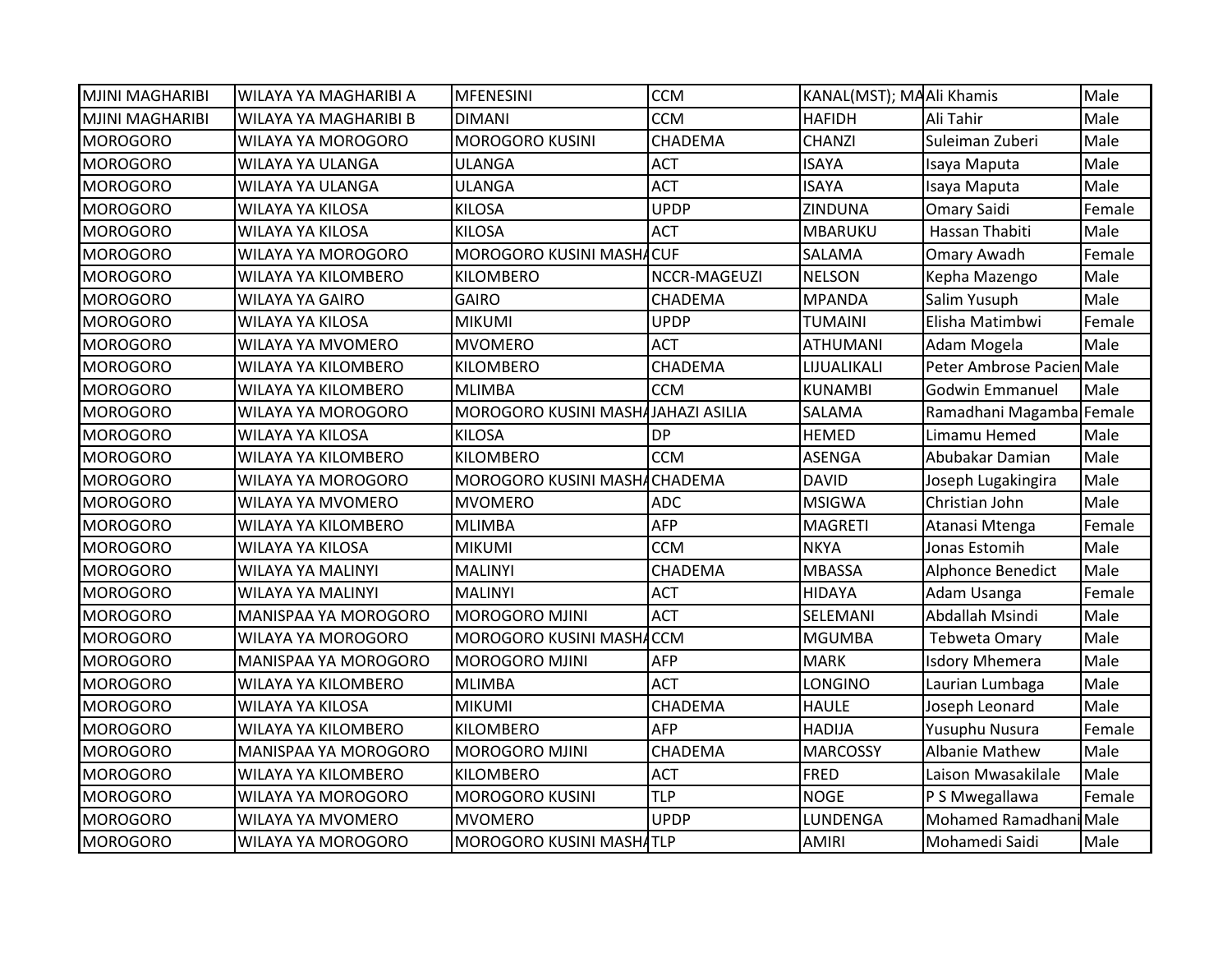| <b>MOROGORO</b> | <b>WILAYA YA MVOMERO</b>             | <b>MVOMERO</b>           | CHADEMA              | <b>OSWARD</b>    | Herman Mlay             | Male   |
|-----------------|--------------------------------------|--------------------------|----------------------|------------------|-------------------------|--------|
| <b>MOROGORO</b> | WILAYA YA GAIRO                      | <b>GAIRO</b>             | <b>CCM</b>           | <b>SHABIBY</b>   | Ahmed Mabkhut           | Male   |
| <b>MOROGORO</b> | WILAYA YA MVOMERO                    | <b>MVOMERO</b>           | <b>DP</b>            | <b>BEREGE</b>    | <b>David Francis</b>    | Male   |
| <b>MOROGORO</b> | <b>WILAYA YA KILOSA</b>              | <b>KILOSA</b>            | <b>CUF</b>           | <b>MLAPAKOLO</b> | Abeid Haroub            | Male   |
| <b>MOROGORO</b> | <b>WILAYA YA MOROGORO</b>            | MOROGORO KUSINI MASHAACT |                      | DR.MOLLEL        | Daudi Ng'ida            | Male   |
| <b>MOROGORO</b> | WILAYA YA ULANGA                     | <b>ULANGA</b>            | CHADEMA              | <b>IKONGOLI</b>  | Pancras Michael         | Male   |
| <b>MOROGORO</b> | WILAYA YA ULANGA                     | <b>ULANGA</b>            | CHADEMA              | <b>IKONGOLI</b>  | Pancras Michael         | Male   |
| <b>MOROGORO</b> | <b>WILAYA YA KILOSA</b>              | <b>KILOSA</b>            | CHADEMA              | <b>MSABAHA</b>   | Rajabu Mohamed          | Male   |
| <b>MOROGORO</b> | <b>WILAYA YA MVOMERO</b>             | <b>MVOMERO</b>           | <b>CCM</b>           | <b>SULEIMAN</b>  | Ahmed Saddig            | Male   |
| <b>MOROGORO</b> | MANISPAA YA MOROGORO                 | <b>MOROGORO MJINI</b>    | <b>JAHAZI ASILIA</b> | <b>ISMAIL</b>    | Rashidi Ismail          | Male   |
| <b>MOROGORO</b> | WILAYA YA KILOMBERO                  | <b>MLIMBA</b>            | CHADEMA              | <b>KIWANGA</b>   | Susan Limbweni          | Female |
| <b>MOROGORO</b> | <b>MANISPAA YA MOROGORO</b>          | <b>MOROGORO MJINI</b>    | <b>CCM</b>           | <b>ABOOD</b>     | Abdul-Aziz Mohamed Male |        |
| <b>MOROGORO</b> | WILAYA YA ULANGA                     | <b>ULANGA</b>            | <b>CCM</b>           | <b>CELINA</b>    | Ompeshi Kombani         | Female |
| <b>MOROGORO</b> | WILAYA YA ULANGA                     | <b>ULANGA</b>            | <b>CCM</b>           | <b>CELINA</b>    | Ompeshi Kombani         | Female |
| <b>MOROGORO</b> | WILAYA YA MALINYI                    | <b>MALINYI</b>           | <b>CCM</b>           | DKT. MPONDA      | Hadji Hussein           | Male   |
| <b>MOROGORO</b> | WILAYA YA KILOSA                     | <b>KILOSA</b>            | <b>CCM</b>           | <b>BAWAZIR</b>   | Salim Mbarak            | Male   |
| <b>MOROGORO</b> | WILAYA YA KILOSA                     | <b>MIKUMI</b>            | <b>ACT</b>           | <b>MWAKYAMBO</b> | Onesmo Sambo            | Male   |
| <b>MOROGORO</b> | WILAYA YA MOROGORO                   | <b>MOROGORO KUSINI</b>   | <b>ACT</b>           | DR. HONGO        | Hamimu Saidi            | Male   |
| <b>MOROGORO</b> | <b>WILAYA YA MOROGORO</b>            | <b>MOROGORO KUSINI</b>   | <b>CCM</b>           | <b>MBENA</b>     | Prosper Joseph          | Male   |
| <b>MOROGORO</b> | WILAYA YA KILOMBERO                  | <b>KILOMBERO</b>         | CHADEMA              | <b>MAKOTI</b>    | William Mfupa           | Male   |
| <b>MOROGORO</b> | WILAYA YA KILOMBERO                  | KILOMBERO                | <b>CUF</b>           | <b>MTEKETA</b>   | Abdul Rajab             | Male   |
| <b>MOROGORO</b> | WILAYA YA KILOMBERO                  | <b>MLIMBA</b>            | <b>UPDP</b>          | <b>HAJI</b>      | Ally Mnola              | Male   |
| <b>MTWARA</b>   | WILAYA YA NEWALA                     | <b>NEWALA VIJIJINI</b>   | CHADEMA              | <b>RAYSON</b>    | Mathayo Hassan          | Male   |
| <b>MTWARA</b>   | WILAYA YA NEWALA                     | <b>NEWALA VIJIJINI</b>   | <b>CUF</b>           | <b>MNEKE</b>     | Jafar Said              | Male   |
| <b>MTWARA</b>   | MANISPAA YA MTWARA MIKINMTWARA MJINI |                          | <b>CUF</b>           | <b>MAFTAHA</b>   | Abdallah Nachuma        | Male   |
| <b>MTWARA</b>   | MANISPAA YA MTWARA MIKINMTWARA MJINI |                          | CHADEMA              | <b>JOEL</b>      | Arthur Nanauka          | Male   |
| <b>MTWARA</b>   | WILAYA YA NANYUMBU                   | NANYUMBU                 | <b>CUF</b>           | MAJARIBU         | Hassan Lupeto           | Male   |
| <b>MTWARA</b>   | WILAYA YA MTWARA                     | MTWARA VIJIJINI          | CHADEMA              | <b>FADHILI</b>   | Suleiman Unyayo         | Male   |
| <b>MTWARA</b>   | WILAYA YA TANDAHIMBA                 | <b>TANDAHIMBA</b>        | <b>CUF</b>           | KATANI           | Ahmad Katani            | Male   |
| <b>MTWARA</b>   | WILAYA YA TANDAHIMBA                 | TANDAHIMBA               | <b>ADC</b>           | <b>HAMISI</b>    | Chibwana Hasan          | Male   |
| <b>MTWARA</b>   | MANISPAA YA MTWARA MIKINMTWARA MJINI |                          | NCCR-MAGEUZI         | <b>ULEDI</b>     | Hassan Abdallah         | Male   |
| <b>MTWARA</b>   | MJI WA NEWALA                        | NEWALA MJINI             | CHADEMA              | <b>NAKALE</b>    | Ambrose Nkwabi          | Male   |
| <b>MTWARA</b>   | MJI WA MASASI                        | <b>MASASI MJINI</b>      | <b>CCM</b>           | <b>CHUACHUA</b>  | <b>Mohamed Rashid</b>   | Male   |
| <b>MTWARA</b>   | MJI WA MASASI                        | <b>MASASI MJINI</b>      | CHADEMA              | <b>SWALEHE</b>   | Mustapha Ahmad          | Male   |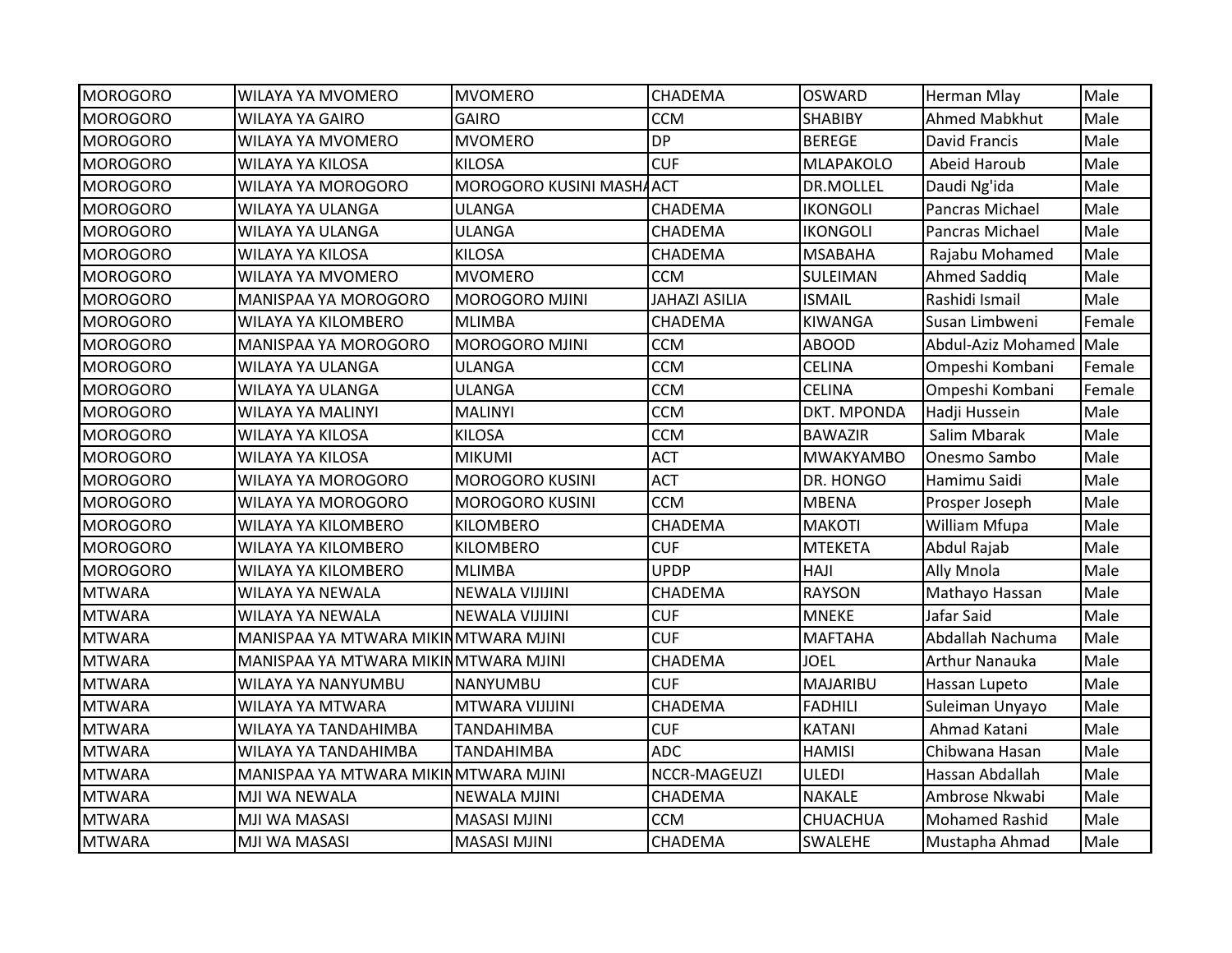| <b>MTWARA</b> | MJI WA NEWALA                        | <b>NEWALA MJINI</b>    | <b>CUF</b>     | <b>MANGUYA</b>  | Juma Sadick                     | Male   |
|---------------|--------------------------------------|------------------------|----------------|-----------------|---------------------------------|--------|
| <b>MTWARA</b> | WILAYA YA MASASI                     | <b>NDANDA</b>          | <b>ACT</b>     | <b>EDWARD</b>   | Stephen Jirani                  | Male   |
| <b>MTWARA</b> | <b>WILAYA YA MASASI</b>              | <b>NDANDA</b>          | CHADEMA        | <b>MWAMBE</b>   | <b>Cecil David</b>              | Male   |
| <b>MTWARA</b> | WILAYA YA MASASI                     | <b>NDANDA</b>          | <b>NLD</b>     | <b>ANGELOUS</b> | <b>Gabriel Thomas</b>           | Male   |
| <b>MTWARA</b> | WILAYA YA TANDAHIMBA                 | <b>TANDAHIMBA</b>      | <b>ADC</b>     | <b>HAMISI</b>   | Chibwana Hasan                  | Male   |
| <b>MTWARA</b> | MJI WA MASASI                        | <b>MASASI MJINI</b>    | <b>CUF</b>     |                 | KUNDAMBANDA Ismail Issa Makombe | Male   |
| <b>MTWARA</b> | WILAYA YA NANYUMBU                   | <b>NANYUMBU</b>        | CHADEMA        | <b>NYUCHI</b>   | <b>Mansa Alfred</b>             | Male   |
| <b>MTWARA</b> | MANISPAA YA MTWARA MIKINMTWARA MJINI |                        | <b>ACT</b>     | <b>MCHIRA</b>   | Bakari Rashid                   | Male   |
| <b>MTWARA</b> | WILAYA YA NANYUMBU                   | <b>NANYUMBU</b>        | <b>CCM</b>     | DUA             | William Nkurua                  | Male   |
| <b>MTWARA</b> | MANISPAA YA MTWARA MIKINMTWARA MJINI |                        | <b>CCM</b>     | <b>HASNAIN</b>  | Mohamed Murji                   | Male   |
| <b>MTWARA</b> | MJI WA NANYAMBA                      | <b>NANYAMBA</b>        | <b>CCM</b>     | <b>CHIKOTA</b>  | Abdallah Dadi                   | Male   |
| <b>MTWARA</b> | WILAYA YA MTWARA                     | MTWARA VIJIJINI        | <b>CCM</b>     | <b>GHASIA</b>   | Hawa Abdulrahman                | Female |
| <b>MTWARA</b> | WILAYA YA MASASI                     | <b>LULINDI</b>         | <b>NLD</b>     | <b>MODESTA</b>  | Ponera Makaidi                  | Female |
| <b>MTWARA</b> | WILAYA YA NEWALA                     | <b>NEWALA VIJIJINI</b> | <b>ACT</b>     | PILILLA         | Lawi Sijaona                    | Female |
| <b>MTWARA</b> | WILAYA YA MASASI                     | <b>LULINDI</b>         | <b>CUF</b>     | <b>AMINA</b>    | Tomasi Mshamu                   | Female |
| <b>MTWARA</b> | WILAYA YA NEWALA                     | <b>NEWALA VIJIJINI</b> | <b>CCM</b>     | AKBAR           | Rashidi Ajali                   | Male   |
| <b>MTWARA</b> | WILAYA YA MASASI                     | <b>LULINDI</b>         | <b>CCM</b>     | <b>BWANAUSI</b> | Jerome Dismas                   | Male   |
| <b>MTWARA</b> | <b>WILAYA YA MASASI</b>              | <b>NDANDA</b>          | <b>CCM</b>     | <b>KASEMBE</b>  | Reuben Mariam                   | Female |
| <b>MTWARA</b> | WILAYA YA MTWARA                     | MTWARA VIJIJINI        | <b>CUF</b>     | <b>NANDONDE</b> | Rashid Abdallah                 | Male   |
| <b>MTWARA</b> | WILAYA YA TANDAHIMBA                 | <b>TANDAHIMBA</b>      | <b>CCM</b>     | <b>LIKUMBO</b>  | Shaibu Salimu                   | Male   |
| <b>MTWARA</b> | MJI WA MASASI                        | <b>MASASI MJINI</b>    | <b>ACT</b>     | <b>OMARI</b>    | Peter Timothy                   | Male   |
| <b>MTWARA</b> | WILAYA YA MASASI                     | <b>LULINDI</b>         | <b>ACT</b>     | <b>FRANCIS</b>  | Alexander Ngaweje               | Male   |
| <b>MTWARA</b> | MJI WA NEWALA                        | <b>NEWALA MJINI</b>    | <b>CCM</b>     | <b>MKUCHIKA</b> | George Huruma                   | Male   |
| <b>MTWARA</b> | MJI WA MASASI                        | <b>MASASI MJINI</b>    | <b>NLD</b>     | MAKAIDI, DR.    | Emmanuel John                   | Male   |
| <b>MWANZA</b> | <b>JIJI LA MWANZA</b>                | NYAMAGANA              | <b>CCM</b>     | <b>MABULA</b>   | Stanslaus Shing'oma             | Male   |
| <b>MWANZA</b> | <b>JIJI LA MWANZA</b>                | NYAMAGANA              | <b>NRA</b>     | AHMAD           | Muhamad Mkangwa                 | Male   |
| <b>MWANZA</b> | <b>JIJI LA MWANZA</b>                | NYAMAGANA              | <b>UDP</b>     | RAMADHANI       | Uhadi Mtoro                     | Male   |
| <b>MWANZA</b> | <b>JIJI LA MWANZA</b>                | NYAMAGANA              | <b>ACT</b>     | <b>CHACHA</b>   | Daniel Okong'o                  | Male   |
| <b>MWANZA</b> | <b>WILAYA YA MAGU</b>                | MAGU                   | <b>ACT</b>     | LUGANGE         | Andrew Nkumbi                   | Male   |
| <b>MWANZA</b> | MANISPAA YA ILEMELA                  | <b>ILEMELA</b>         | <b>DP</b>      | <b>CLEMENT</b>  | Pancras Peter Masony Male       |        |
| <b>MWANZA</b> | WILAYA YA BUCHOSA                    | <b>BUCHOSA</b>         | <b>ACT</b>     | <b>MARCO</b>    | Lazaro Manyilizu                | Male   |
| <b>MWANZA</b> | WILAYA YA MISUNGWI                   | <b>MISUNGWI</b>        | <b>ACT</b>     | <b>JANE</b>     | Deogratias Kajoki               | Female |
| <b>MWANZA</b> | WILAYA YA KWIMBA                     | <b>KWIMBA</b>          | <b>CUF</b>     | <b>NTIGA</b>    | Julius Otto                     | Male   |
| <b>MWANZA</b> | WILAYA YA MISUNGWI                   | <b>MISUNGWI</b>        | <b>CHADEMA</b> | <b>KONDELA</b>  | Leonidas John                   | Male   |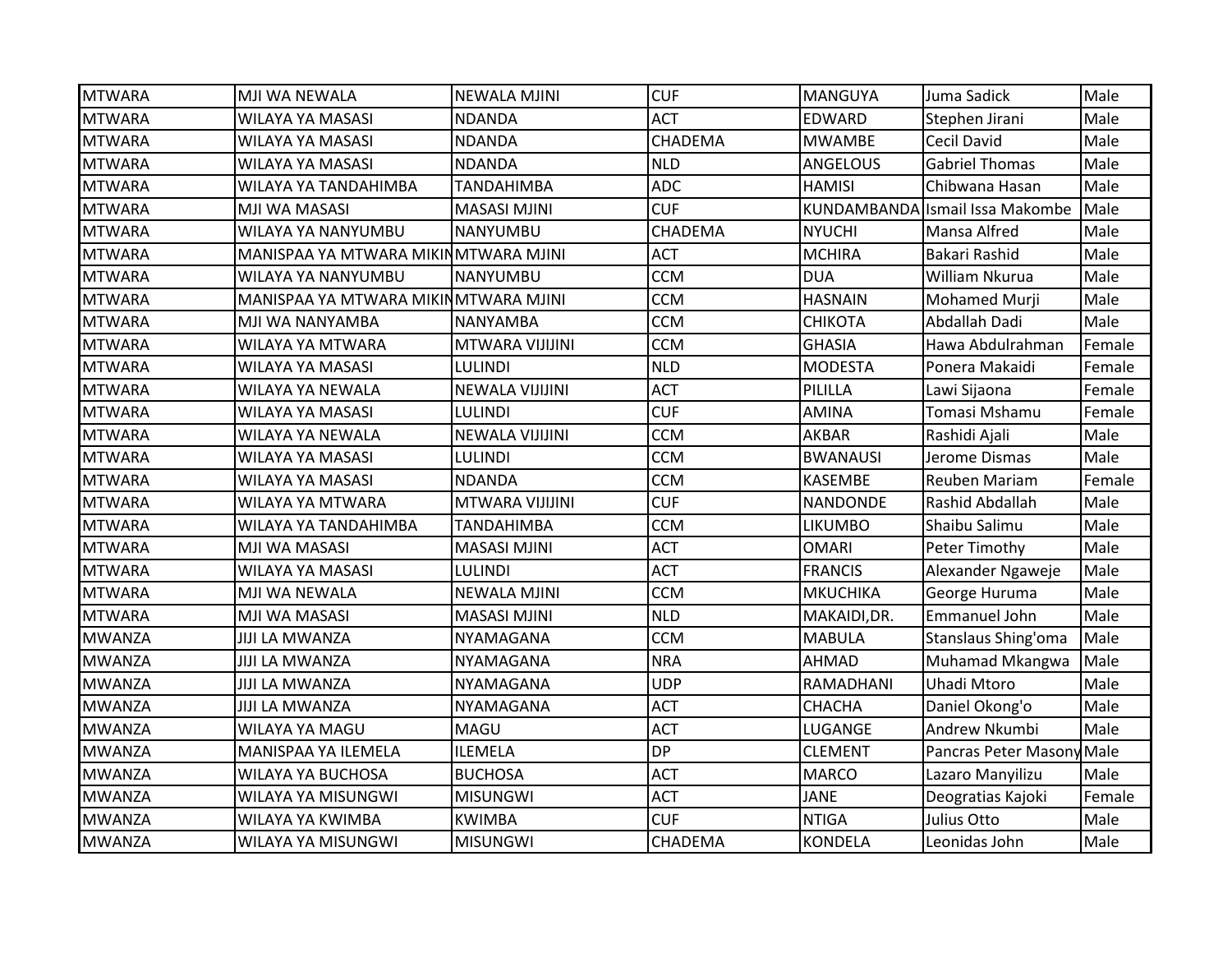| <b>MWANZA</b> | WILAYA YA SENGEREMA      | SENGEREMA        | NCCR-MAGEUZI         | <b>TUMAINI</b>   | Munale Kabusinja             | Male   |
|---------------|--------------------------|------------------|----------------------|------------------|------------------------------|--------|
| <b>MWANZA</b> | WILAYA YA MAGU           | MAGU             | <b>CUF</b>           | LUSHANGA         | Esau Sospeter                | Male   |
| <b>MWANZA</b> | WILAYA YA KWIMBA         | <b>KWIMBA</b>    | CHADEMA              | SHILOGELA        | Babila Nganga                | Male   |
| <b>MWANZA</b> | MANISPAA YA ILEMELA      | <b>ILEMELA</b>   | <b>JAHAZI ASILIA</b> | <b>KELVIN</b>    | <b>Francis Mtui</b>          | Male   |
| <b>MWANZA</b> | WILAYA YA KWIMBA         | <b>SUMVE</b>     | CHADEMA              | NG'HOLO          | Malimi Lubatula              | Male   |
| <b>MWANZA</b> | WILAYA YA MISUNGWI       | <b>MISUNGWI</b>  | <b>CCM</b>           | <b>KIGANGA</b>   | Simon Kiganga                | Male   |
| <b>MWANZA</b> | WILAYA YA KWIMBA         | <b>SUMVE</b>     | <b>ADA - TADEA</b>   | <b>SHADRACK</b>  | <b>Boniphas Gwegwe</b>       | Male   |
| <b>MWANZA</b> | <b>JIJI LA MWANZA</b>    | <b>NYAMAGANA</b> | CHADEMA              | <b>WENJE</b>     | Ezekia Dibogo                | Male   |
| <b>MWANZA</b> | MANISPAA YA ILEMELA      | <b>ILEMELA</b>   | <b>ADC</b>           | <b>ITUTU</b>     | Haji Shabani                 | Male   |
| <b>MWANZA</b> | MANISPAA YA ILEMELA      | <b>ILEMELA</b>   | <b>UDP</b>           | <b>BENARD</b>    | Benedicto Masanja            | Male   |
| <b>MWANZA</b> | MANISPAA YA ILEMELA      | <b>ILEMELA</b>   | <b>UPDP</b>          | <b>BOSCO</b>     | Clemence Rukaiga             | Male   |
| <b>MWANZA</b> | MANISPAA YA ILEMELA      | <b>ILEMELA</b>   | CHADEMA              | <b>HIGHNESS</b>  | Samson Kiwia                 | Male   |
| <b>MWANZA</b> | MANISPAA YA ILEMELA      | <b>ILEMELA</b>   | <b>CUF</b>           | <b>GEORGE</b>    | Massabu Kabambo              | Male   |
| <b>MWANZA</b> | WILAYA YA MAGU           | <b>MAGU</b>      | <b>CCM</b>           | <b>KISWAGA</b>   | <b>Boniventura Destery</b>   | Male   |
| <b>MWANZA</b> | WILAYA YA SENGEREMA      | SENGEREMA        | <b>ACT</b>           | ZAKKARIA         | Ndongo Lukandikija           | Male   |
| <b>MWANZA</b> | JIJI LA MWANZA           | NYAMAGANA        | <b>JAHAZI ASILIA</b> | <b>MOHAMED</b>   | Juma Msanya                  | Male   |
| <b>MWANZA</b> | WILAYA YA UKEREWE        | <b>UKEREWE</b>   | NCCR-MAGEUZI         | PAUL             | Majinge Mabagala             | Male   |
| <b>MWANZA</b> | WILAYA YA UKEREWE        | <b>UKEREWE</b>   | <b>ACT</b>           | <b>MACHEMLI</b>  | Naluyaga Salvatory           | Male   |
| <b>MWANZA</b> | <b>WILAYA YA UKEREWE</b> | <b>UKEREWE</b>   | CHADEMA              | <b>MKUNDI</b>    | Joseph Michael               | Male   |
| <b>MWANZA</b> | <b>JIJI LA MWANZA</b>    | <b>NYAMAGANA</b> | <b>CUF</b>           | <b>FAIDA</b>     | Hassan Potea                 | Male   |
| <b>MWANZA</b> | WILAYA YA SENGEREMA      | SENGEREMA        | <b>UDP</b>           | <b>FRANCISCO</b> | Kimasa Shejamabu             | Male   |
| <b>MWANZA</b> | WILAYA YA BUCHOSA        | <b>BUCHOSA</b>   | CHADEMA              | <b>KASWAHILI</b> | <b>Martin Michael</b>        | Male   |
| <b>MWANZA</b> | WILAYA YA KWIMBA         | <b>KWIMBA</b>    | <b>CCM</b>           | <b>MANSOOR</b>   | Shanif Hirani                | Male   |
| <b>MWANZA</b> | WILAYA YA SENGEREMA      | <b>SENGEREMA</b> | <b>CCM</b>           | <b>NGELEJA</b>   | William Mganga               | Male   |
| <b>MWANZA</b> | <b>JIJI LA MWANZA</b>    | NYAMAGANA        | <b>ACT</b>           | <b>ELIAS</b>     | Francis Banku                | Male   |
| <b>MWANZA</b> | WILAYA YA KWIMBA         | <b>SUMVE</b>     | <b>CUF</b>           | <b>MCHELE</b>    | Richard Ntunduru             | Male   |
| <b>MWANZA</b> | WILAYA YA SENGEREMA      | SENGEREMA        | CHADEMA              | <b>TABASAM</b>   | Hamis Mwagao                 | Male   |
| <b>MWANZA</b> | MANISPAA YA ILEMELA      | <b>ILEMELA</b>   | <b>ACT</b>           | <b>MKIWA</b>     | Adam Kimwanga                | Female |
| <b>MWANZA</b> | WILAYA YA KWIMBA         | <b>KWIMBA</b>    | <b>ACT</b>           | MCH. YONAH       | Mark Kiyuga                  | Male   |
| <b>MWANZA</b> | MANISPAA YA ILEMELA      | <b>ILEMELA</b>   | <b>CCM</b>           | ANGELINE         | Sylvester Lubala Mabu Female |        |
| <b>MWANZA</b> | WILAYA YA BUCHOSA        | <b>BUCHOSA</b>   | <b>CCM</b>           | <b>TIZEBA</b>    | Charles John                 | Male   |
| <b>MWANZA</b> | WILAYA YA MISUNGWI       | <b>MISUNGWI</b>  | <b>CCM</b>           | <b>KITWANGA</b>  | Charles Muhangwa             | Male   |
| <b>MWANZA</b> | WILAYA YA UKEREWE        | <b>UKEREWE</b>   | <b>CCM</b>           | <b>NYANDIGA</b>  | Christopher Msafiri          | Male   |
| <b>MWANZA</b> | WILAYA YA KWIMBA         | <b>SUMVE</b>     | <b>CCM</b>           | <b>NDASSA</b>    | <b>Richard Mganga</b>        | Male   |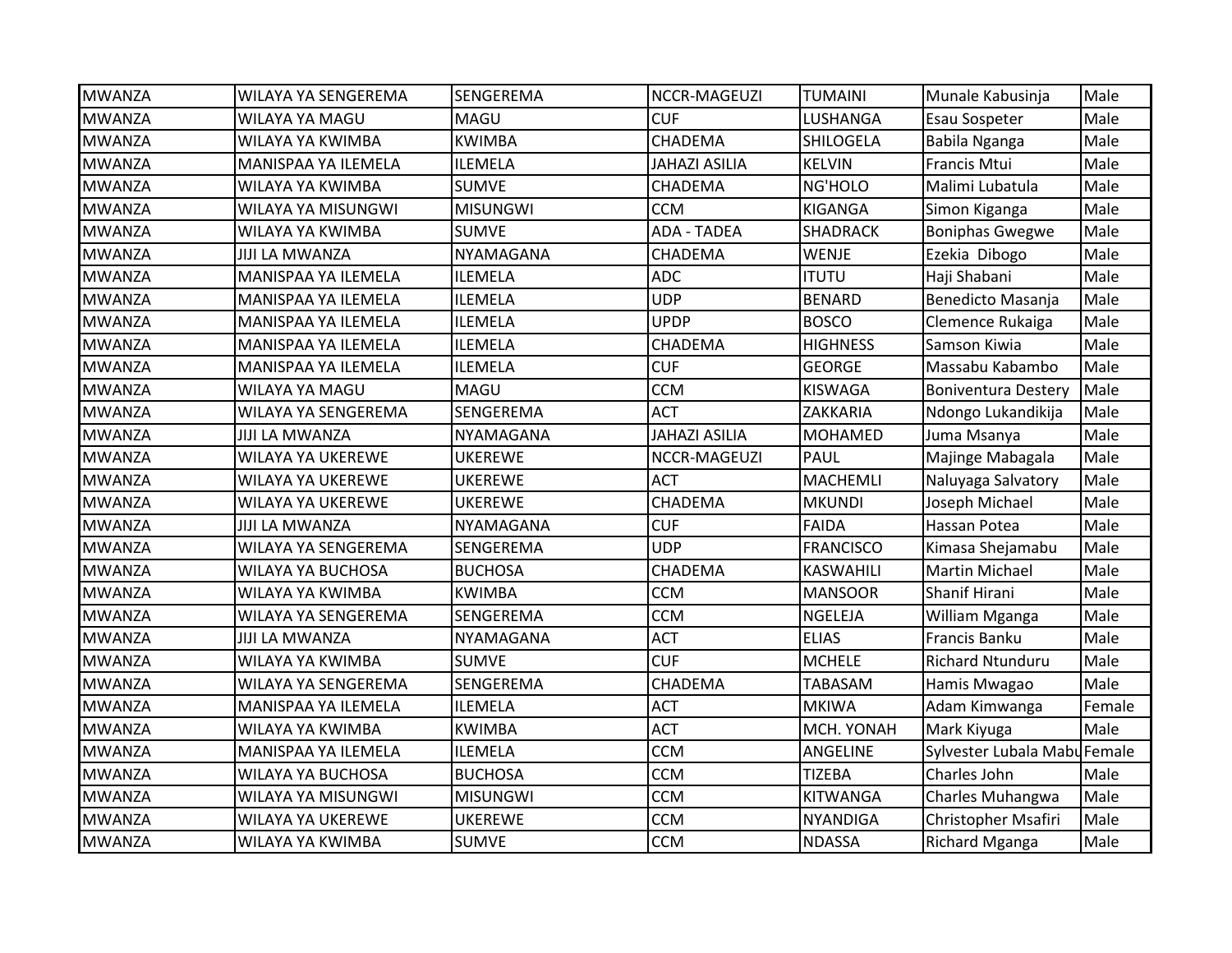| <b>MWANZA</b> | <b>WILAYA YA MAGU</b>   | MAGU                   | <b>CHADEMA</b>          | NGONGOSEKE                        | Julius Kalwinzi           | Male   |
|---------------|-------------------------|------------------------|-------------------------|-----------------------------------|---------------------------|--------|
| <b>MWANZA</b> | WILAYA YA MISUNGWI      | <b>MISUNGWI</b>        | <b>CHADEMA</b>          | <b>ISWAGA</b>                     | Deogratias Simoni         | Male   |
| <b>MWANZA</b> | WILAYA YA KWIMBA        | <b>KWIMBA</b>          | <b>UDP</b>              | <b>ALOYCE</b>                     | Iswalala Isanzu           | Male   |
| <b>NJOMBE</b> | <b>WILAYA YA NJOMBE</b> | <b>LUPEMBE</b>         | CHADEMA                 | SWALLE                            | <b>Edwin Enosy</b>        | Male   |
| <b>NJOMBE</b> | MJI WA NJOMBE           | NJOMBE MJINI           | CHADEMA                 | <b>MASONGA</b>                    | <b>Godfrey Emmanuel</b>   | Male   |
| <b>NJOMBE</b> | MJI WA NJOMBE           | NJOMBE MJINI           | CHADEMA                 | <b>MASONGA</b>                    | <b>Godfrey Emmanuel</b>   | Male   |
| <b>NJOMBE</b> | MJI WA MAKAMBAKO        | MAKAMBAKO              | <b>CHADEMA</b>          | <b>MHEMA</b>                      | Oraph Stanley             | Male   |
| <b>NJOMBE</b> | MJI WA NJOMBE           | NJOMBE MJINI           | <b>ACT</b>              | <b>MSIGWA</b>                     | John Emilian              | Male   |
| <b>NJOMBE</b> | MJI WA NJOMBE           | NJOMBE MJINI           | <b>ACT</b>              | <b>MSIGWA</b>                     | John Emilian              | Male   |
| <b>NJOMBE</b> | <b>WILAYA YA MAKETE</b> | <b>MAKETE</b>          | <b>ACT</b>              | <b>JOMA</b>                       | Amos Mwakisutu            | Male   |
| <b>NJOMBE</b> | MJI WA NJOMBE           | NJOMBE MJINI           | <b>DP</b>               | <b>WILLIAM</b>                    | <b>Edward Myegeta</b>     | Male   |
| <b>NJOMBE</b> | MJI WA NJOMBE           | NJOMBE MJINI           | <b>DP</b>               | <b>WILLIAM</b>                    | <b>Edward Myegeta</b>     | Male   |
| <b>NJOMBE</b> | <b>WILAYA YA NJOMBE</b> | LUPEMBE                | <b>CCM</b>              | <b>HONGOLI</b>                    | Joram Ismael              | Male   |
| <b>NJOMBE</b> | WILAYA YA WANGING'OMBE  | <b>WANGING'OMBE</b>    | CHADEMA                 | <b>DISMAS</b>                     | Andrea Luhwago            | Male   |
| <b>NJOMBE</b> | WILAYA YA MAKETE        | <b>MAKETE</b>          | CHADEMA                 | <b>MBOGELA</b>                    | Jackson Taifa             | Male   |
| <b>NJOMBE</b> | WILAYA YA LUDEWA        | LUDEWA                 | <b>CCM</b>              | <b>FILIKUNJOMBE</b>               | Deo Haule                 | Male   |
| <b>NJOMBE</b> | WILAYA YA MAKETE        | <b>MAKETE</b>          | <b>CCM</b>              | <b>NORMAN</b>                     | Adamson Sigalla King      | Male   |
| <b>NJOMBE</b> | MJI WA NJOMBE           | NJOMBE MJINI           | <b>CCM</b>              | <b>MWALONGO</b>                   | Franz Edward              | Male   |
| <b>NJOMBE</b> | MJI WA NJOMBE           | <b>NJOMBE MJINI</b>    | <b>CCM</b>              | <b>MWALONGO</b>                   | Franz Edward              | Male   |
| <b>NJOMBE</b> | WILAYA YA LUDEWA        | LUDEWA                 | <b>CHADEMA</b>          | <b>MSAMBICHAKA</b>                | Bartholomeo A. Mking Male |        |
| <b>NJOMBE</b> | MJI WA MAKAMBAKO        | MAKAMBAKO              | <b>TLP</b>              | <b>EMMANUEL</b>                   | <b>Edward Semindu</b>     | Male   |
| <b>NJOMBE</b> | MJI WA MAKAMBAKO        | MAKAMBAKO              | <b>ACT</b>              | YONA                              | <b>Israel Mwenda</b>      | Male   |
| <b>NJOMBE</b> | MJI WA MAKAMBAKO        | MAKAMBAKO              | <b>CCM</b>              | <b>DEO</b>                        | Kasenyenda Sanga          | Male   |
| <b>NJOMBE</b> | WILAYA YA WANGING'OMBE  | WANGING'OMBE           | <b>CCM</b>              | LWENGE                            | <b>Gerson Hosea</b>       | Male   |
| <b>PWANI</b>  | MJI WA KIBAHA           | <b>KIBAHA MJINI</b>    | <b>APPT - MAENDELEO</b> | <b>BERTHA</b>                     | Nkango Mpata              | Female |
| <b>PWANI</b>  | MJI WA KIBAHA           | <b>KIBAHA MJINI</b>    | <b>CCK</b>              | <b>GOMBATI</b>                    | Ali Waziri                | Male   |
| <b>PWANI</b>  | MJI WA KIBAHA           | KIBAHA MJINI           | <b>CCM</b>              | <b>KOKA</b>                       | <b>Silyvestry Francis</b> | Male   |
| <b>PWANI</b>  | MJI WA KIBAHA           | KIBAHA MJINI           | <b>ACT</b>              | <b>MCHANGE</b>                    | Habibu Mchange            | Male   |
| <b>PWANI</b>  | WILAYA YA BAGAMOYO      | <b>BAGAMOYO</b>        | <b>UMD</b>              | <b>MWAMINI</b>                    | Saidi Ngamanji            | Female |
| <b>PWANI</b>  | WILAYA YA KIBAHA        | KIBAHA VIJIJINI        | <b>CUF</b>              | <b>HUSSEIN</b>                    | Ramadhani Chuma           | Male   |
| <b>PWANI</b>  | WILAYA YA KIBAHA        | <b>KIBAHA VIJIJINI</b> | <b>AFP</b>              | <b>ADVOCATE MUT</b> Joseph Bugeza |                           | Male   |
| <b>PWANI</b>  | WILAYA YA KIBAHA        | KIBAHA VIJIJINI        | <b>UPDP</b>             | <b>MWAZANI</b>                    | Mrisho Mkopi              | Female |
| <b>PWANI</b>  | WILAYA YA KIBAHA        | KIBAHA VIJIJINI        | <b>JAHAZI ASILIA</b>    | <b>ABASI</b>                      | Ramadhani Mtego           | Male   |
| <b>PWANI</b>  | WILAYA YA KIBAHA        | <b>KIBAHA VIJIJINI</b> | <b>CCK</b>              | SALAMA                            | Juma Hussein              | Female |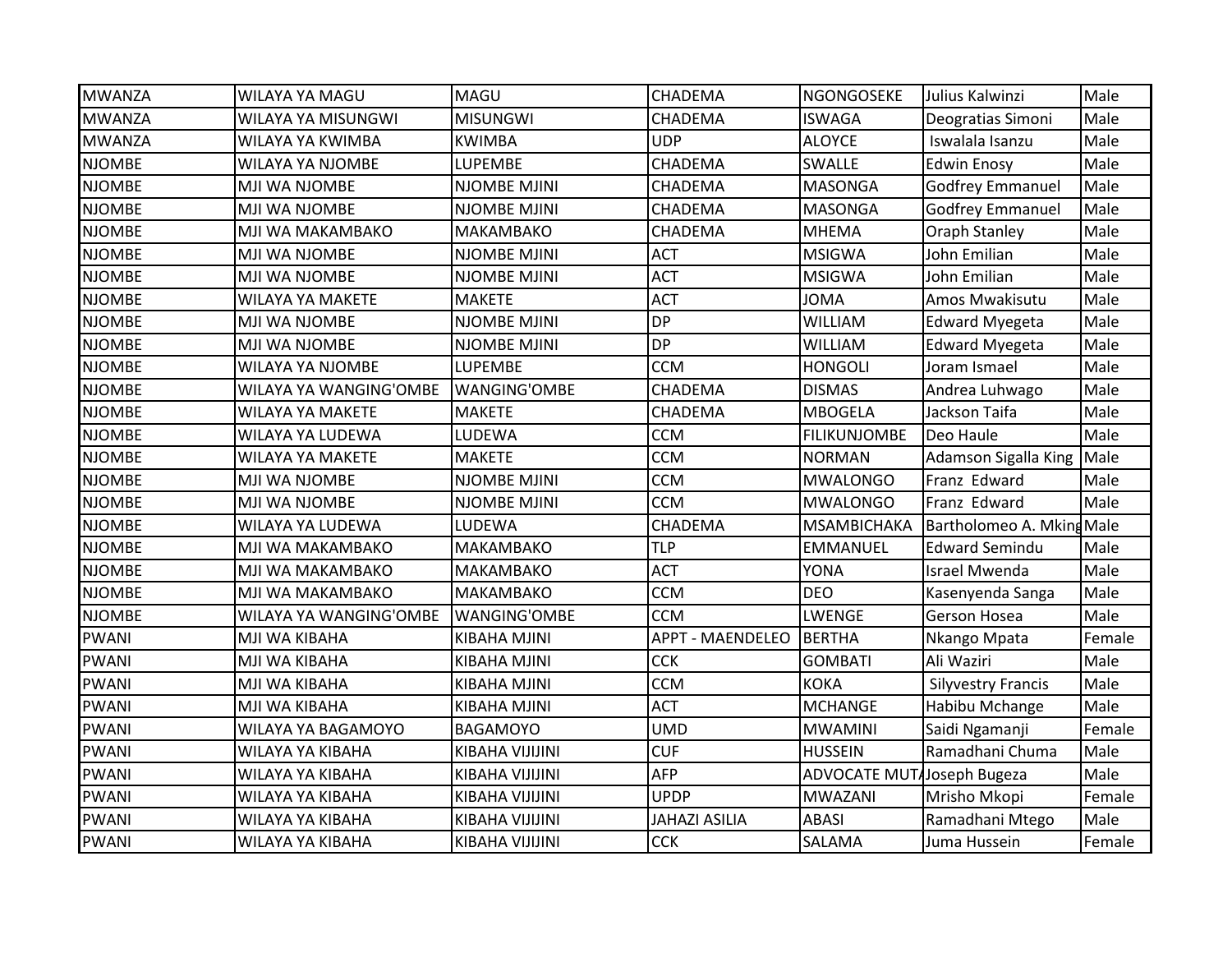| WILAYA YA KIBAHA          | KIBAHA VIJIJINI     | <b>DP</b>      | SHUKURU           | Juma Mangare        | Male                      |
|---------------------------|---------------------|----------------|-------------------|---------------------|---------------------------|
| WILAYA YA KISARAWE        | KISARAWE            | <b>CCM</b>     | <b>JAFO</b>       | Selemani Saidi      | Male                      |
| WILAYA YA KISARAWE        | KISARAWE            | <b>ACT</b>     | MOHAMMED          | Massaga Massaga     | Male                      |
| WILAYA YA MKURANGA        | <b>MKURANGA</b>     | <b>DP</b>      | <b>BURULA</b>     | Ally Ally           | Male                      |
| <b>WILAYA YA RUFIJI</b>   | KIBITI              | <b>ACT</b>     | LUTH              | Kitentya Shaban     | Male                      |
| WILAYA YA RUFIJI          | <b>RUFIJI</b>       | <b>ACT</b>     | <b>HABIBU</b>     | Masewele Amiri      | Male                      |
| WILAYA YA BAGAMOYO        | <b>BAGAMOYO</b>     | <b>ACT</b>     | SAIDI             | Saidi Athumani      | Male                      |
| <b>WILAYA YA RUFIJI</b>   | KIBITI              | <b>CUF</b>     | ABDALLAH          | Mohamed Ismail      | Male                      |
| <b>WILAYA YA CHALINZE</b> | <b>CHALINZE</b>     | <b>CCM</b>     | <b>KIKWETE</b>    | Ridhiwani Jakaya    | Male                      |
| WILAYA YA MKURANGA        | <b>MKURANGA</b>     | <b>CCM</b>     | <b>ULEGA</b>      | Abdallah Hamis      | Male                      |
| WILAYA YA RUFIJI          | <b>RUFIJI</b>       | <b>CCM</b>     | <b>MCHENGERWA</b> | Mohamed Omary       | Male                      |
| WILAYA YA RUFIJI          | <b>RUFIJI</b>       | <b>CUF</b>     | <b>MCHUCHULI</b>  | Kuruthum Jumanne    | Female                    |
| WILAYA YA MKURANGA        | <b>MKURANGA</b>     | <b>ACT</b>     | <b>KUNJE</b>      | Ngombale Mwiru      | Male                      |
| <b>WILAYA YA CHALINZE</b> | <b>CHALINZE</b>     | <b>ACT</b>     | <b>SHOO</b>       | Gasper Aikaeli      | Male                      |
| WILAYA YA MKURANGA        | <b>MKURANGA</b>     | <b>CUF</b>     | <b>UBUGUYU</b>    | Ally Athuman        | Male                      |
| MJI WA KIBAHA             | KIBAHA MJINI        | CHADEMA        | <b>MTALLY</b>     | <b>Michael Paul</b> | Male                      |
| WILAYA YA BAGAMOYO        | <b>BAGAMOYO</b>     | <b>CUF</b>     | KASAMBALA         | Andrew Eugene       | Male                      |
| WILAYA YA CHALINZE        | CHALINZE            | CHADEMA        | <b>TORONGEY</b>   | Mang'unda Mathayo   | Male                      |
| WILAYA YA RUFIJI          | KIBITI              | <b>CCM</b>     | <b>ALLY</b>       | Seif Ungando        | Male                      |
| WILAYA YA KIBAHA          | KIBAHA VIJIJINI     | CHADEMA        | <b>EDITHA</b>     | Ernest Babeiya      | Female                    |
| WILAYA YA MAFIA           | <b>MAFIA</b>        | <b>CUF</b>     | KIMBAU            | Omary Ayoub         | Male                      |
| WILAYA YA RUFIJI          | KIBITI              | <b>AFP</b>     | <b>RAYA</b>       | Suleiman Makungu    | Female                    |
| WILAYA YA KIBAHA          | KIBAHA VIJIJINI     | <b>CCM</b>     | <b>HAMOUD</b>     | Abuu Jumaa          | Male                      |
| WILAYA YA MAFIA           | <b>MAFIA</b>        | <b>CCM</b>     | DAU               | Mbaraka Kitwana     | Male                      |
| MJI WA KIBAHA             | <b>KIBAHA MJINI</b> | <b>AFP</b>     | <b>KIBONA</b>     | Shamim Ally         | Male                      |
| WILAYA YA KISARAWE        | KISARAWE            | <b>CUF</b>     | KINGWENDU         |                     |                           |
| WILAYA YA MAFIA           | MAFIA               | <b>ACT</b>     | <b>KIGOMBA</b>    | Ahamada Said        | Male                      |
| WILAYA YA KIBAHA          | KIBAHA VIJIJINI     | <b>ACT</b>     | <b>ROSE</b>       | Japhet Mkonyi       | Female                    |
| WILAYA YA KISARAWE        | KISARAWE            | <b>UPDP</b>    | <b>ASHA</b>       | Athumani Chuma      | Female                    |
| WILAYA YA BAGAMOYO        | <b>BAGAMOYO</b>     | <b>CCM</b>     | <b>KAWAMBWA</b>   | Shukuru Jumanne     | Male                      |
| WILAYA YA KIBAHA          | KIBAHA VIJIJINI     | <b>TLP</b>     | ZAINA             | Mussa Bongi         | Female                    |
| WILAYA YA KIBAHA          | KIBAHA VIJIJINI     | <b>CCM</b>     | <b>CHUMA</b>      | Chuma Riziki        | Male                      |
| WILAYA YA KALAMBO         | <b>KALAMBO</b>      | <b>CHADEMA</b> | <b>SICHONE</b>    | Victor Mateni       | Male                      |
| WILAYA YA SUMBAWANGA      | <b>KWELA</b>        | <b>ACT</b>     | <b>MADARAKA</b>   | Haroub Khamis       | Male                      |
|                           |                     |                |                   |                     | Rashidi Mwishehe Mzi Male |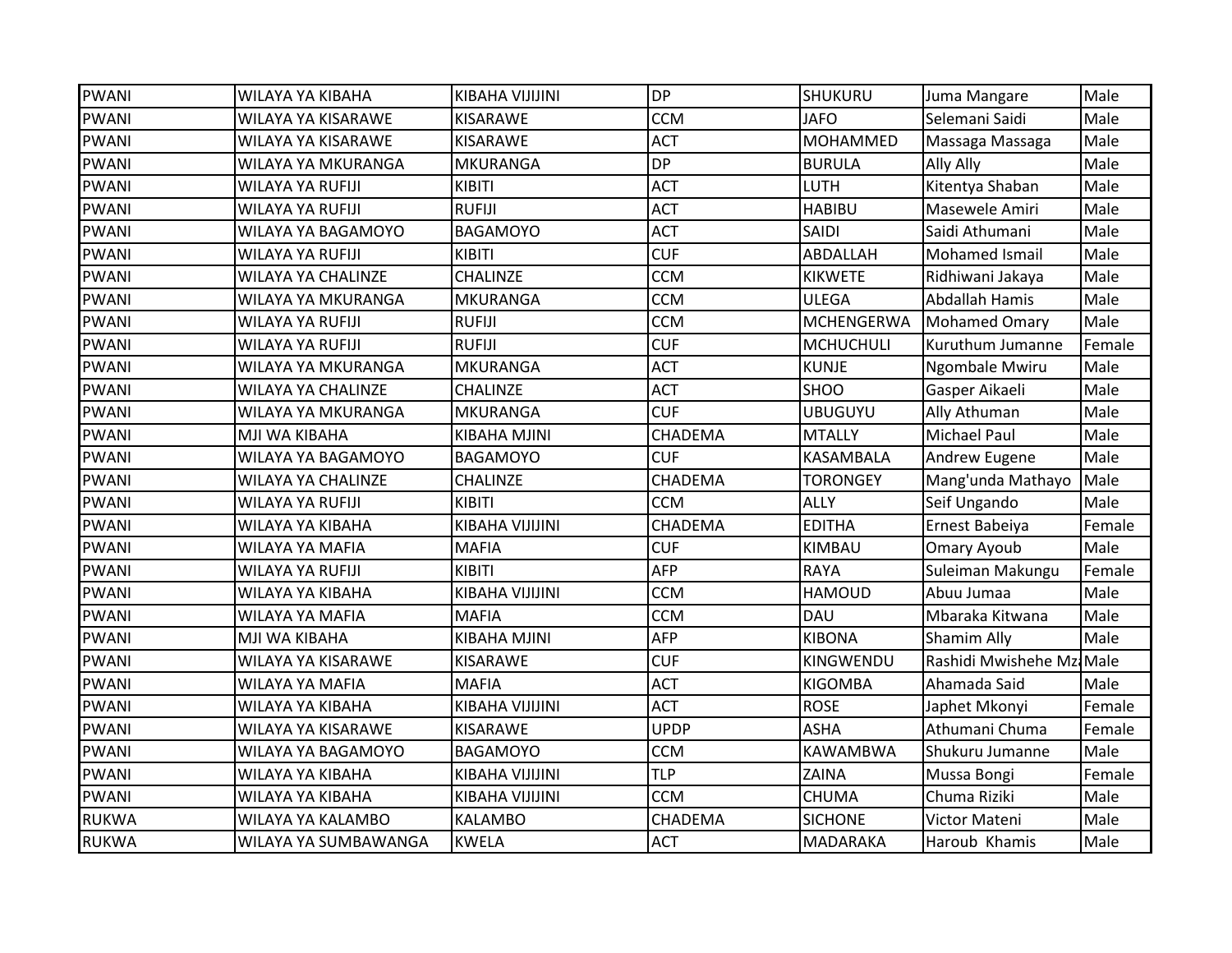| <b>RUKWA</b>  | WILAYA YA SUMBAWANGA                    | <b>KWELA</b>           | CHADEMA      | <b>DANIEL</b>     | Naftal Ngogo                   | Male   |
|---------------|-----------------------------------------|------------------------|--------------|-------------------|--------------------------------|--------|
| <b>RUKWA</b>  | <b>WILAYA YA NKASI</b>                  | <b>NKASI KUSINI</b>    | CHADEMA      | <b>SOTOKA</b>     | <b>Alfred Daniel</b>           | Male   |
| <b>RUKWA</b>  | WILAYA YA KALAMBO                       | <b>KALAMBO</b>         | <b>ACT</b>   | SALUM             | Rashid Timanywa                | Male   |
| <b>RUKWA</b>  | MANISPAA YA SUMBAWANGA SUMBAWANGA MJINI |                        | <b>ACT</b>   | EMMANUEL          | Joachim Msengezi               | Male   |
| <b>RUKWA</b>  | MANISPAA YA SUMBAWANGA SUMBAWANGA MJINI |                        | <b>CCM</b>   | <b>AESHI</b>      | Khalfan Hilaly                 | Male   |
| <b>RUKWA</b>  | WILAYA YA NKASI                         | NKASI KASKAZINI        | CHADEMA      | <b>KEISSY</b>     | Salum Sood                     | Male   |
| <b>RUKWA</b>  | WILAYA YA KALAMBO                       | KALAMBO                | <b>CCM</b>   | <b>KANDEGE</b>    | Josephat Sinkamba              | Male   |
| <b>RUKWA</b>  | <b>WILAYA YA NKASI</b>                  | NKASI KASKAZINI        | NCCR-MAGEUZI | <b>KONGA</b>      | Vickson Amon                   | Male   |
| <b>RUKWA</b>  | <b>WILAYA YA NKASI</b>                  | NKASI KASKAZINI        | <b>ACT</b>   | <b>MBWILO</b>     | Bazilio Kapunda                | Male   |
| <b>RUKWA</b>  | WILAYA YA SUMBAWANGA                    | <b>KWELA</b>           | <b>CCM</b>   | <b>MALOCHA</b>    | Aloyce Ignas                   | Male   |
| <b>RUKWA</b>  | WILAYA YA NKASI                         | <b>NKASI KUSINI</b>    | <b>CCM</b>   | <b>MIPATA</b>     | John Desderius                 | Male   |
| <b>RUKWA</b>  | MANISPAA YA SUMBAWANGA SUMBAWANGA MJINI |                        | CHADEMA      | <b>IKUWO</b>      | Sadrick Malila                 | Male   |
| <b>RUKWA</b>  | MANISPAA YA SUMBAWANGA SUMBAWANGA MJINI |                        | TLP          | CASSIANO          | Lucas Kaegele                  | Male   |
| <b>RUKWA</b>  | WILAYA YA NKASI                         | NKASI KASKAZINI        | <b>CCM</b>   | <b>ALLYMABODI</b> | <b>Ally Mohamed Keissy</b>     | Male   |
| <b>RUVUMA</b> | MJI WA MBINGA                           | <b>MBINGA MJINI</b>    | NCCR-MAGEUZI | <b>MARIO</b>      | <b>Efrem Millinga</b>          | Male   |
| <b>RUVUMA</b> | WILAYA YA MBINGA                        | <b>MBINGA VIJIJINI</b> | CHADEMA      | AKITANDA          | Edwin Benjamin                 | Male   |
| <b>RUVUMA</b> | WILAYA YA MBINGA                        | <b>MBINGA VIJIJINI</b> | <b>CCM</b>   | <b>MSUHA</b>      | <b>Martin Mtonda</b>           | Male   |
| <b>RUVUMA</b> | WILAYA YA SONGEA                        | PERAMIHO               | CHADEMA      | <b>MWINGIRA</b>   | Erasmo Nathan                  | Male   |
| RUVUMA        | <b>WILAYA YA TUNDURU</b>                | TUNDURU KASKAZINI      | <b>ACT</b>   | <b>MOHAMEDI</b>   | Abdallah Halifa                | Male   |
| <b>RUVUMA</b> | <b>WILAYA YA TUNDURU</b>                | TUNDURU KASKAZINI      | <b>CUF</b>   | <b>MANJOLO</b>    | Dunstan Kambili                | Male   |
| <b>RUVUMA</b> | <b>WILAYA YA TUNDURU</b>                | TUNDURU KASKAZINI      | <b>CCM</b>   | ENG. RAMO         | Matala Makani                  | Male   |
| <b>RUVUMA</b> | <b>WILAYA YA TUNDURU</b>                | TUNDURU KUSINI         | <b>CCM</b>   | MPAKATE           | Daimu Iddi                     | Male   |
| <b>RUVUMA</b> | <b>WILAYA YA TUNDURU</b>                | TUNDURU KUSINI         | <b>ACT</b>   | <b>DAIMU</b>      | Ally Abdala                    | Male   |
| <b>RUVUMA</b> | MJI WA MBINGA                           | <b>MBINGA MJINI</b>    | NCCR-MAGEUZI | <b>MARIO</b>      | <b>Efrem Millinga</b>          | Male   |
| <b>RUVUMA</b> | WILAYA YA NAMTUMBO                      | <b>NAMTUMBO</b>        | <b>CUF</b>   | <b>BONIFASIA</b>  | Aidan Mapunda                  | Female |
| <b>RUVUMA</b> | WILAYA YA NYASA                         | <b>NYASA</b>           | CHADEMA      | <b>NGWATA</b>     | <b>Cuthbert Saulo</b>          | Male   |
| <b>RUVUMA</b> | MJI WA MBINGA                           | <b>MBINGA MJINI</b>    | <b>CCM</b>   | <b>SIXTUS</b>     | Raphael Mapunda                | Male   |
| <b>RUVUMA</b> | MJI WA MBINGA                           | <b>MBINGA MJINI</b>    | <b>CCM</b>   | <b>SIXTUS</b>     | Raphael Mapunda                | Male   |
| <b>RUVUMA</b> | <b>WILAYA YA NYASA</b>                  | <b>NYASA</b>           | <b>ACT</b>   | <b>RAYMOND</b>    | Martin Ndomba                  | Male   |
| <b>RUVUMA</b> | WILAYA YA NAMTUMBO                      | <b>NAMTUMBO</b>        | CHADEMA      | <b>NJOVU</b>      | Henry Kenneth                  | Male   |
| <b>RUVUMA</b> | <b>WILAYA YA TUNDURU</b>                | <b>TUNDURU KUSINI</b>  | <b>CUF</b>   | <b>SADICK</b>     | Bakiri Songoni                 | Male   |
| <b>RUVUMA</b> | WILAYA YA NAMTUMBO                      | <b>NAMTUMBO</b>        | <b>ACT</b>   | <b>HAROUN</b>     | Joseph Mpangala                | Male   |
| <b>RUVUMA</b> | WILAYA YA MADABA                        | <b>MADABA</b>          | <b>CCM</b>   | <b>JOSEPH</b>     | Kizito Mhagama                 | Male   |
| <b>RUVUMA</b> | <b>MANISPAA YA SONGEA</b>               | SONGEA MJINI           | <b>ACT</b>   | <b>MSABILA</b>    | <b>Emmanuel Sosthenes Male</b> |        |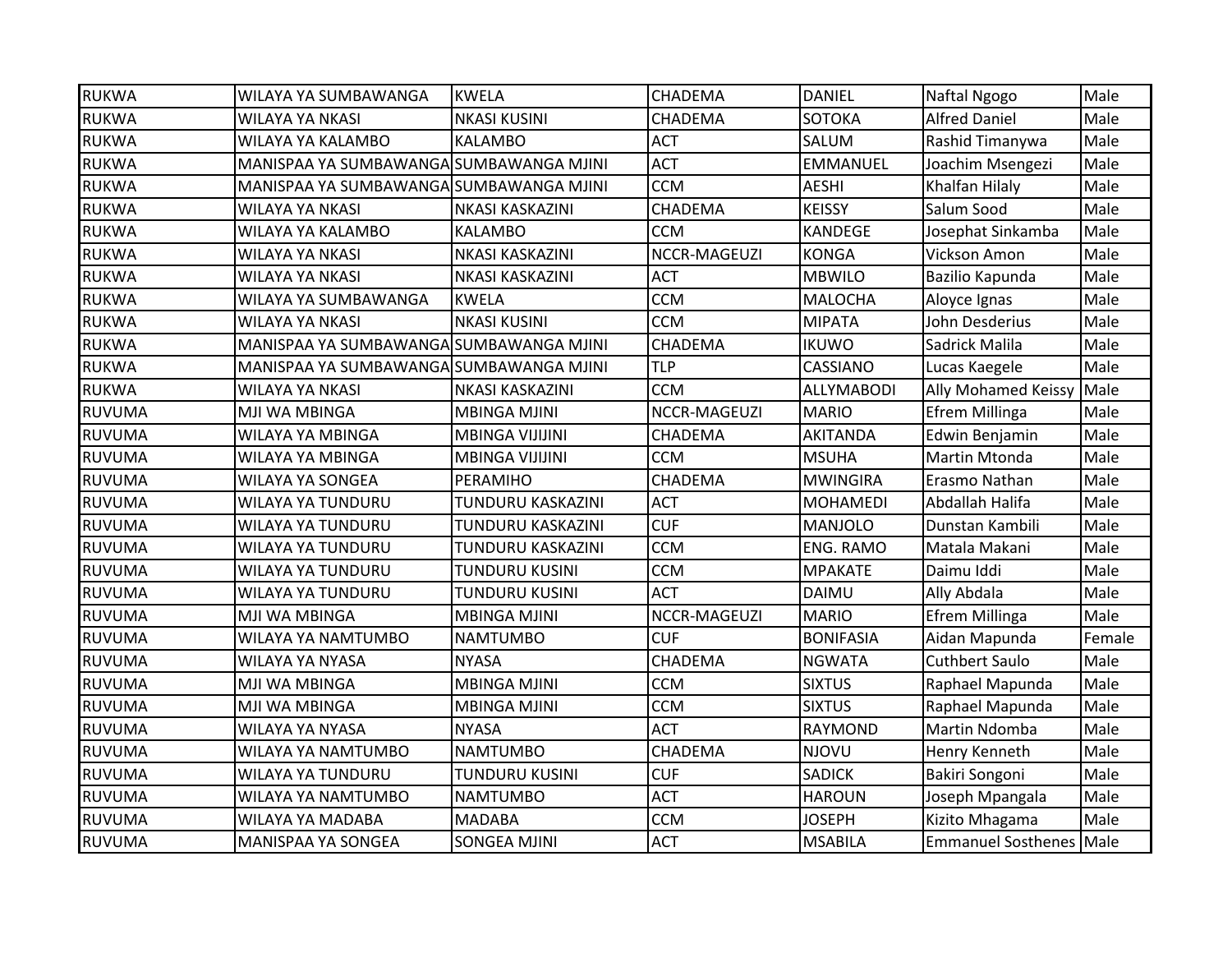| <b>RUVUMA</b>    | MANISPAA YA SONGEA    | SONGEA MJINI           | <b>ACT</b>              | <b>MSABILA</b>                     | <b>Emanuel Sosthenes</b>      | Male   |
|------------------|-----------------------|------------------------|-------------------------|------------------------------------|-------------------------------|--------|
| <b>RUVUMA</b>    | WILAYA YA SONGEA      | PERAMIHO               | <b>CCM</b>              | <b>JENISTA</b>                     | Joakim Mhagama                | Female |
| <b>RUVUMA</b>    | WILAYA YA SONGEA      | PERAMIHO               | <b>DP</b>               | <b>CLAUDIUS</b>                    | <b>Haule Cladius</b>          | Male   |
| <b>RUVUMA</b>    | MANISPAA YA SONGEA    | <b>SONGEA MJINI</b>    | CHADEMA                 | <b>FUIME</b>                       | Joseph Lusius                 | Male   |
| <b>RUVUMA</b>    | WILAYA YA MADABA      | <b>MADABA</b>          | <b>ACT</b>              | <b>BUSARA</b>                      | Loston Kaisari                | Male   |
| <b>RUVUMA</b>    | WILAYA YA NYASA       | <b>NYASA</b>           | <b>CCM</b>              | <b>ENG. MANYANYA Stella Martin</b> |                               | Female |
| <b>RUVUMA</b>    | MANISPAA YA SONGEA    | <b>SONGEA MJINI</b>    | <b>CCM</b>              | <b>GAMA</b>                        | Leonidas Tutubert             | Male   |
| <b>RUVUMA</b>    | WILAYA YA MADABA      | <b>MADABA</b>          | CHADEMA                 | <b>EDSON</b>                       | Oswald Mbogoro                | Male   |
| <b>RUVUMA</b>    | WILAYA YA NAMTUMBO    | <b>NAMTUMBO</b>        | <b>CCM</b>              | <b>EDWIN</b>                       | Amandus Ngonyani              | Male   |
| <b>SHINYANGA</b> | WILAYA YA MSALALA     | <b>MSALALA</b>         | <b>UDP</b>              | <b>ABEID</b>                       | Khaji Ibeshi                  | Male   |
| <b>SHINYANGA</b> | WILAYA YA MSALALA     | <b>MSALALA</b>         | <b>ACT</b>              | <b>MICHAEL</b>                     | Kwimanija Suwa                | Male   |
| <b>SHINYANGA</b> | WILAYA YA USHETU      | <b>USHETU</b>          | <b>CCM</b>              | <b>KWANDIKWA</b>                   | Elias John                    | Male   |
| <b>SHINYANGA</b> | MANISPAA YA SHINYANGA | SHINYANGA MJINI        | CHADEMA                 | <b>KATAMBI</b>                     | <b>Paschal Patrobas</b>       | Male   |
| <b>SHINYANGA</b> | WILAYA YA MSALALA     | <b>MSALALA</b>         | CHADEMA                 | PAUL                               | Ndundi Malaika                | Male   |
| <b>SHINYANGA</b> | WILAYA YA SHINYANGA   | <b>SOLWA</b>           | <b>ACT</b>              | MCH: BUDAGA                        | Costantine Joseph             | Male   |
| <b>SHINYANGA</b> | MANISPAA YA SHINYANGA | SHINYANGA MJINI        | <b>CCM</b>              | MASELE                             | <b>Stephen Julius</b>         | Male   |
| <b>SHINYANGA</b> | WILAYA YA KISHAPU     | KISHAPU                | <b>CCM</b>              | <b>NCHAMBI</b>                     | Suleiman Masoud               | Male   |
| <b>SHINYANGA</b> | MJI WA KAHAMA         | <b>KAHAMA MJINI</b>    | <b>ACT</b>              | <b>BOBSON</b>                      | Shabani Wambura               | Male   |
| <b>SHINYANGA</b> | WILAYA YA SHINYANGA   | <b>SOLWA</b>           | CHADEMA                 | <b>MSHANDETE</b>                   | Jeremiah Richard              | Male   |
| <b>SHINYANGA</b> | WILAYA YA SHINYANGA   | SOLWA                  | <b>CUF</b>              | <b>KISENHA</b>                     | Hangaya Hamrabi               | Male   |
| <b>SHINYANGA</b> | WILAYA YA USHETU      | <b>USHETU</b>          | CHADEMA                 | <b>ISAYA</b>                       | Simon Bukakiye                | Male   |
| <b>SHINYANGA</b> | WILAYA YA USHETU      | <b>USHETU</b>          | NCCR-MAGEUZI            | <b>KITIBU</b>                      | John Emmanuel                 | Male   |
| SHINYANGA        | WILAYA YA MSALALA     | <b>MSALALA</b>         | <b>CCM</b>              | <b>MAIGE</b>                       | Ezekiel Magolyo               | Male   |
| <b>SHINYANGA</b> | WILAYA YA SHINYANGA   | <b>SOLWA</b>           | <b>CCM</b>              | <b>AHMED</b>                       | Ally Salum                    | Male   |
| <b>SHINYANGA</b> | WILAYA YA KISHAPU     | <b>KISHAPU</b>         | <b>ACT</b>              | <b>KAHEMA</b>                      | Sabo Donald                   | Male   |
| <b>SHINYANGA</b> | WILAYA YA USHETU      | <b>USHETU</b>          | <b>ACT</b>              | LUBALA                             | <b>Charles Dotto</b>          | Male   |
| <b>SHINYANGA</b> | WILAYA YA KISHAPU     | KISHAPU                | CHADEMA                 | <b>TUNGU</b>                       | Fred Mpendazoe                | Male   |
| <b>SHINYANGA</b> | MJI WA KAHAMA         | <b>KAHAMA MJINI</b>    | CHADEMA                 | LEMBELI                            | James Daudi                   | Male   |
| SHINYANGA        | MANISPAA YA SHINYANGA | <b>SHINYANGA MJINI</b> | <b>APPT - MAENDELEO</b> | <b>TAMBWE</b>                      | Elisiana George               | Female |
| <b>SHINYANGA</b> | MJI WA KAHAMA         | <b>KAHAMA MJINI</b>    | <b>CCM</b>              | <b>KISHIMBA</b>                    | Kibera Jumanne                | Male   |
| SHINYANGA        | MANISPAA YA SHINYANGA | SHINYANGA MJINI        | <b>ACT</b>              |                                    | SHILUNGUSHELA Kaheza Nyangaki | Male   |
| SIMIYU           | WILAYA YA ITILIMA     | ITILIMA                | <b>CUF</b>              | <b>MAKONDO</b>                     | Martin Kaunda                 | Male   |
| <b>SIMIYU</b>    | WILAYA YA ITILIMA     | <b>ITILIMA</b>         | <b>UDP</b>              | <b>CHEYO</b>                       | John Momose                   | Male   |
| SIMIYU           | WILAYA YA ITILIMA     | <b>ITILIMA</b>         | <b>ACT</b>              | <b>ISACK</b>                       | Shigela Nyasilu               | Male   |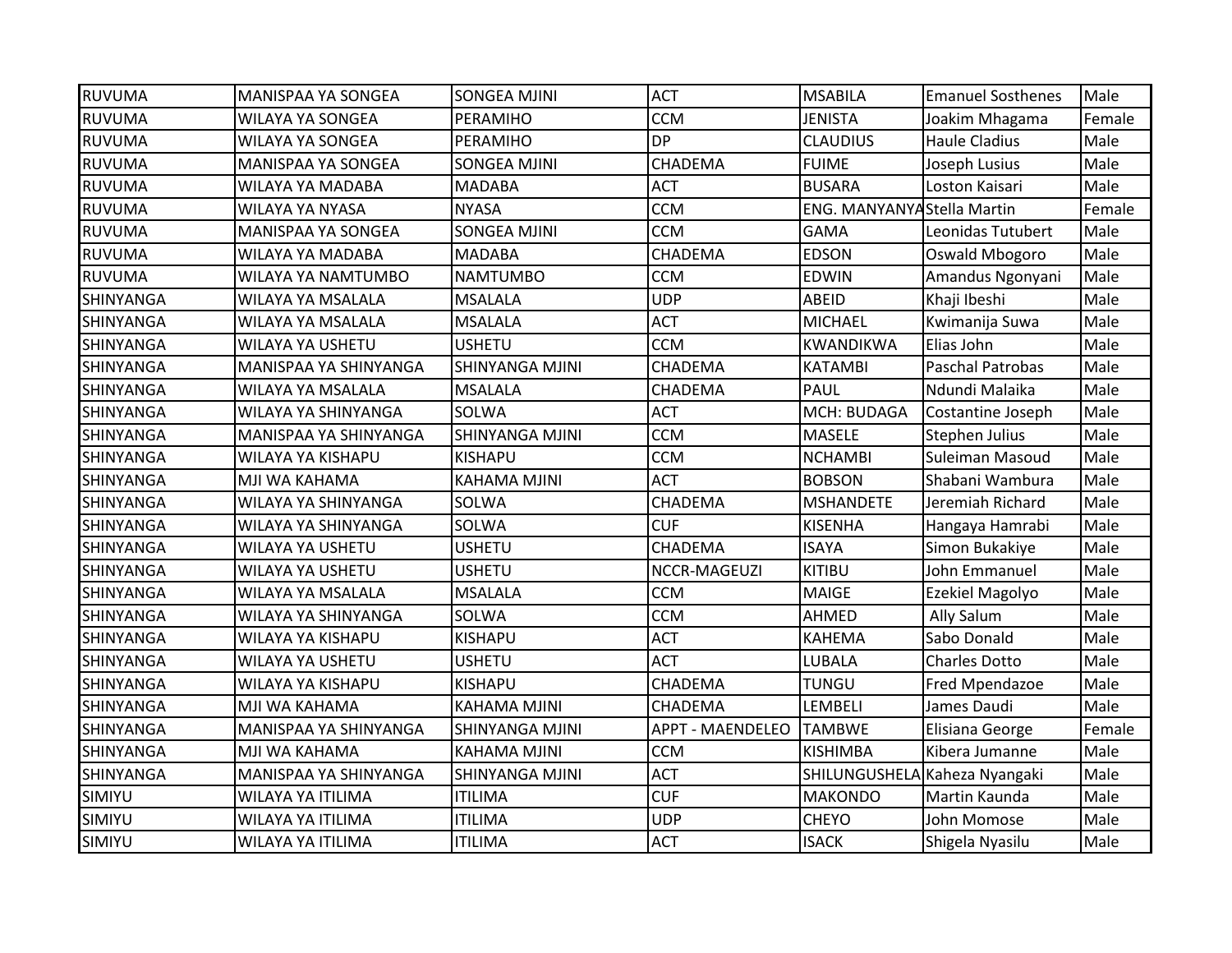| SIMIYU         | <b>WILAYA YA BARIADI</b> | <b>BARIADI</b>           | <b>ACT</b>         | <b>MASUNGA</b>  | Joseph Ng'honzo             | Male   |
|----------------|--------------------------|--------------------------|--------------------|-----------------|-----------------------------|--------|
| SIMIYU         | <b>WILAYA YA BARIADI</b> | <b>BARIADI</b>           | <b>DP</b>          | <b>JOSEPH</b>   | Maris Kilingo               | Male   |
| SIMIYU         | WILAYA YA MASWA          | <b>MASWA MASHARIKI</b>   | <b>ADA - TADEA</b> | <b>PETER</b>    | Joseph Gibalya              | Male   |
| SIMIYU         | WILAYA YA MASWA          | MASWA MASHARIKI          | <b>ACT</b>         | SAMUEL          | Salumu Guya                 | Male   |
| SIMIYU         | WILAYA YA BUSEGA         | <b>BUSEGA</b>            | CHADEMA            | <b>DAVID</b>    | <b>William Nicas</b>        | Male   |
| SIMIYU         | WILAYA YA BUSEGA         | <b>BUSEGA</b>            | <b>CUF</b>         | <b>MAGOMA</b>   | Juma Ally                   | Male   |
| SIMIYU         | WILAYA YA MASWA          | <b>MASWA MAGHARIBI</b>   | <b>ACT</b>         | <b>TUNGU</b>    | Benjamin Gassomi            | Male   |
| SIMIYU         | WILAYA YA ITILIMA        | <b>ITILIMA</b>           | <b>CCM</b>         | <b>NJALU</b>    | Njalu Daudi                 | Male   |
| SIMIYU         | WILAYA YA ITILIMA        | <b>ITILIMA</b>           | <b>CCM</b>         | <b>NJALU</b>    | Daudi Silanga               | Male   |
| SIMIYU         | WILAYA YA MEATU          | <b>KISESA</b>            | <b>CCM</b>         | <b>MPINA</b>    | Luhaga Joelson              | Male   |
| SIMIYU         | WILAYA YA ITILIMA        | <b>ITILIMA</b>           | CHADEMA            | <b>MAGILE</b>   | Martin Mlunja               | Male   |
| SIMIYU         | WILAYA YA ITILIMA        | ITILIMA                  | CHADEMA            | <b>MAGILE</b>   | <b>Magile Martin</b>        | Male   |
| SIMIYU         | WILAYA YA MASWA          | <b>MASWA MASHARIKI</b>   | <b>CCM</b>         | <b>NYONGO</b>   | <b>Stanslaus Haroon</b>     | Male   |
| SIMIYU         | WILAYA YA MEATU          | <b>MEATU</b>             | <b>CCM</b>         | SALUM           | <b>Khamis Salum</b>         | Male   |
| SIMIYU         | WILAYA YA BARIADI        | <b>BARIADI</b>           | CHADEMA            | <b>SIMBA</b>    | Godwin Ngwilimi             | Male   |
| SIMIYU         | WILAYA YA MASWA          | <b>MASWA MAGHARIBI</b>   | CHADEMA            | <b>PATEL</b>    | Abdallah Popat              | Male   |
| SIMIYU         | WILAYA YA MEATU          | <b>MEATU</b>             | CHADEMA            | <b>MESHACK</b>  | Jeremiah Opulukwa           | Male   |
| SIMIYU         | WILAYA YA BUSEGA         | <b>BUSEGA</b>            | <b>CCM</b>         | DR. CHEGENI     | Raphael Masunga             | Male   |
| SIMIYU         | WILAYA YA MASWA          | <b>MASWA MAGHARIBI</b>   | <b>CCM</b>         | <b>NDAKI</b>    | Mashimba Mashauri           | Male   |
| SIMIYU         | WILAYA YA MEATU          | <b>MEATU</b>             | <b>ACT</b>         | <b>KALEKWA</b>  | Deogratias William          | Male   |
| SIMIYU         | WILAYA YA BUSEGA         | <b>BUSEGA</b>            | <b>UDP</b>         | ZANGI           | Robert Masunga              | Male   |
| SIMIYU         | WILAYA YA MEATU          | <b>KISESA</b>            | CHADEMA            | <b>MASANJA</b>  | William Manani              | Male   |
| SIMIYU         | WILAYA YA BARIADI        | <b>BARIADI</b>           | <b>UDP</b>         | <b>CHEYO</b>    | Isaac Manjoba               | Male   |
| SIMIYU         | WILAYA YA MASWA          | <b>MASWA MAGHARIBI</b>   | <b>ADA - TADEA</b> | <b>SHIBUDA</b>  | John Paul                   | Male   |
| SIMIYU         | WILAYA YA MASWA          | <b>MASWA MASHARIKI</b>   | CHADEMA            | KASULUMBAYI     | Mhoja Sylvester             | Male   |
| SIMIYU         | WILAYA YA BARIADI        | <b>BARIADI</b>           | <b>CCM</b>         | <b>CHENGE</b>   | Andrew John                 | Male   |
| <b>SINGIDA</b> | WILAYA YA MKALAMA        | <b>IRAMBA MASHARIKI</b>  | <b>UPDP</b>        | <b>NEEMA</b>    | Stephano Mlau               | Female |
| <b>SINGIDA</b> | WILAYA YA MKALAMA        | <b>IRAMBA MASHARIKI</b>  | <b>CCM</b>         | <b>ALLAN</b>    | Joseph Kiula                | Male   |
| <b>SINGIDA</b> | WILAYA YA MKALAMA        | <b>IRAMBA MASHARIKI</b>  | <b>ACT</b>         |                 | MCHUNGAJI MO Henry Ramadhan | Male   |
| <b>SINGIDA</b> | WILAYA YA MKALAMA        | <b>IRAMBA MASHARIKI</b>  | CHADEMA            | <b>OSCAR</b>    | Alex Kapalale               | Male   |
| <b>SINGIDA</b> | WILAYA YA SINGIDA        | SINGIDA KASKAZINI        | <b>ACT</b>         | PAUL            | Isaya Nkungu Mbogho Male    |        |
| <b>SINGIDA</b> | WILAYA YA IRAMBA         | <b>IRAMBA MAGHARIBI</b>  | CHADEMA            | <b>JESCA</b>    | David Kishoa                | Female |
| <b>SINGIDA</b> | MANISPAA YA SINGIDA      | <b>SINGIDA MJINI</b>     | <b>ACT</b>         | <b>JEREMIAH</b> | Paul Wandili                | Male   |
| <b>SINGIDA</b> | WILAYA YA IKUNGI         | <b>SINGIDA MAGHARIBI</b> | <b>CUF</b>         | <b>ATHUMAN</b>  | Issah Henku                 | Male   |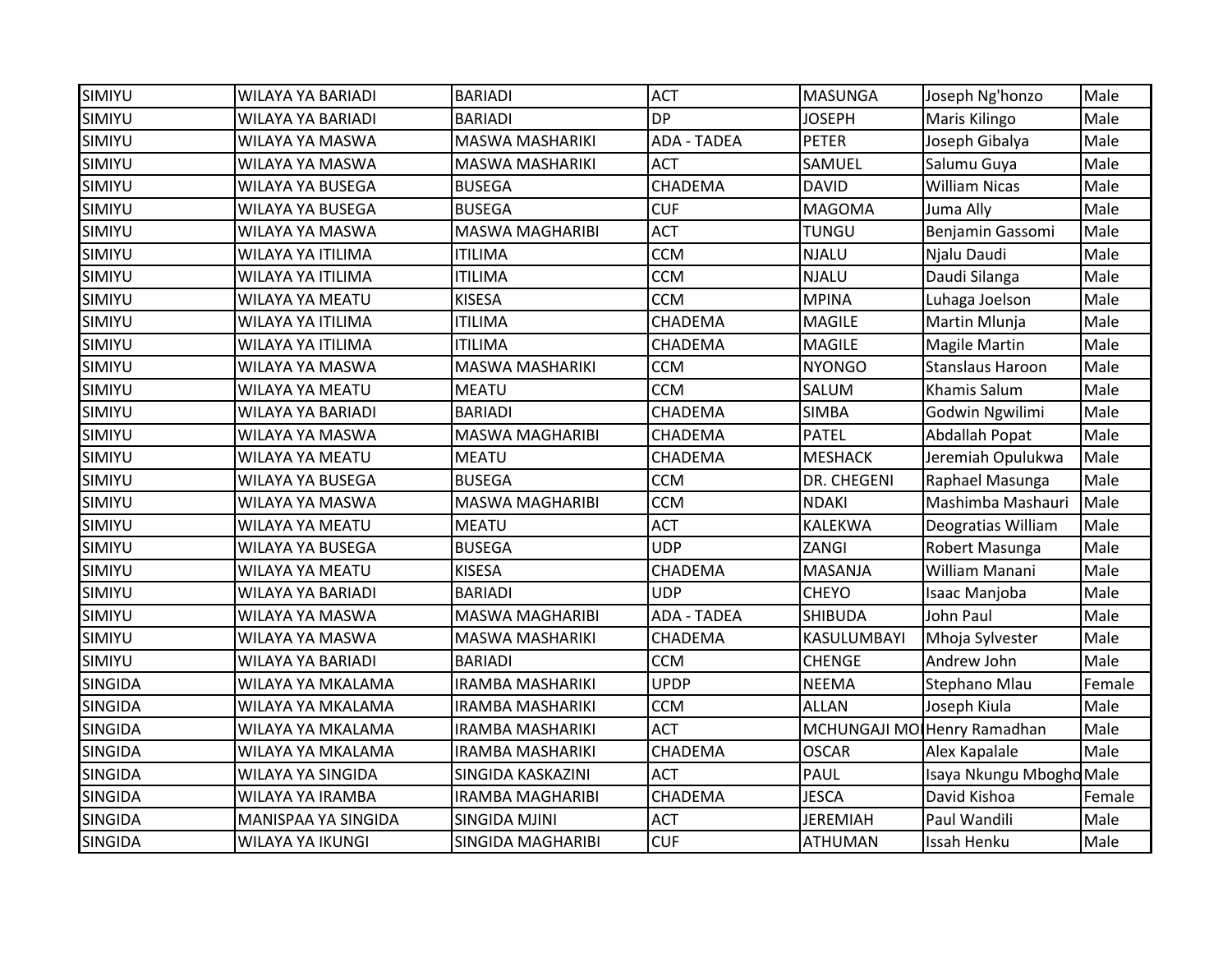| <b>SINGIDA</b> | <b>WILAYA YA MANYONI</b> | <b>MANYONI MAGHARIBI</b> | <b>ACT</b> | <b>KAPALATU</b>   | Hassan Salum              | Male   |
|----------------|--------------------------|--------------------------|------------|-------------------|---------------------------|--------|
| <b>SINGIDA</b> | <b>WILAYA YA MANYONI</b> | <b>MANYONI MASHARIKI</b> | CHADEMA    | <b>EMMANUEL</b>   | David Allute              | Male   |
| <b>SINGIDA</b> | <b>WILAYA YA MANYONI</b> | <b>MANYONI MASHARIKI</b> | <b>ACT</b> | <b>MOTTEE</b>     | John Henry                | Male   |
| <b>SINGIDA</b> | <b>WILAYA YA IKUNGI</b>  | SINGIDA MAGHARIBI        | <b>ACT</b> | <b>JORAM</b>      | Zakaria Ntandu            | Male   |
| <b>SINGIDA</b> | WILAYA YA IKUNGI         | <b>SINGIDA MAGHARIBI</b> | CHADEMA    | <b>MDINKA</b>     | Marco Allute              | Male   |
| <b>SINGIDA</b> | WILAYA YA IKUNGI         | SINGIDA MAGHARIBI        | <b>CCM</b> | KINGU             | Elibariki Immanuel        | Male   |
| <b>SINGIDA</b> | WILAYA YA SINGIDA        | SINGIDA KASKAZINI        | CHADEMA    | <b>DJUMBE</b>     | David Joseph Mghanja Male |        |
| <b>SINGIDA</b> | MANISPAA YA SINGIDA      | <b>SINGIDA MJINI</b>     | <b>CCM</b> | <b>MUSSA</b>      | Ramadhani Sima            | Male   |
| <b>SINGIDA</b> | <b>WILAYA YA IKUNGI</b>  | SINGIDA MASHARIKI        | <b>ACT</b> | <b>VEDASTUS</b>   | Saimon Muna               | Male   |
| <b>SINGIDA</b> | WILAYA YA IRAMBA         | <b>IRAMBA MAGHARIBI</b>  | <b>CCM</b> | <b>MWIGULU</b>    | Lameck Nchemba Mad Male   |        |
| <b>SINGIDA</b> | WILAYA YA SINGIDA        | SINGIDA KASKAZINI        | <b>CCM</b> | NYALANDU          | Lazaro Samuel             | Male   |
| <b>SINGIDA</b> | WILAYA YA IKUNGI         | SINGIDA MASHARIKI        | CHADEMA    | LISSU             | Tundu Antiphas Mugh Male  |        |
| <b>SINGIDA</b> | WILAYA YA SINGIDA        | SINGIDA KASKAZINI        | <b>CUF</b> | <b>MLEWA</b>      | Deliphina Patrick         | Female |
| <b>SINGIDA</b> | WILAYA YA MANYONI        | <b>MANYONI MASHARIKI</b> | <b>CCM</b> | <b>MTUKA</b>      | Daniel Edward             | Male   |
| <b>SINGIDA</b> | MANISPAA YA SINGIDA      | <b>SINGIDA MJINI</b>     | <b>CUF</b> | MWANAMVUA         | Abdallah Haji             | Female |
| <b>SINGIDA</b> | WILAYA YA IKUNGI         | SINGIDA MASHARIKI        | <b>CCM</b> | <b>NJAU</b>       | Jonathan Andrew           | Male   |
| <b>SINGIDA</b> | <b>WILAYA YA MANYONI</b> | <b>MANYONI MAGHARIBI</b> | CHADEMA    | LUPAA             | Donald Madeje             | Male   |
| <b>SINGIDA</b> | <b>WILAYA YA MANYONI</b> | <b>MANYONI MAGHARIBI</b> | <b>CCM</b> | MASSARE           | Yahaya Omary              | Male   |
| <b>SINGIDA</b> | <b>WILAYA YA IKUNGI</b>  | SINGIDA MASHARIKI        | <b>CUF</b> | <b>MSAFIRI</b>    | Patrick Siprian           | Male   |
| <b>SINGIDA</b> | MANISPAA YA SINGIDA      | <b>SINGIDA MJINI</b>     | CHADEMA    | <b>MSINDAI</b>    | Mgana Izumbe              | Male   |
| <b>TABORA</b>  | <b>WILAYA YA URAMBO</b>  | <b>URAMBO</b>            | <b>ACT</b> | <b>MTEMELWA</b>   | Msafiri Abdullahaman Male |        |
| <b>TABORA</b>  | <b>WILAYA YA NZEGA</b>   | <b>NZEGA VIJIJINI</b>    | <b>ACT</b> | <b>MBOZU</b>      | John Patrick              | Male   |
| <b>TABORA</b>  | MJI WA NZEGA             | <b>NZEGA MJINI</b>       | <b>CUF</b> | <b>MEZZA</b>      | Leonard John              | Male   |
| <b>TABORA</b>  | MJI WA NZEGA             | <b>NZEGA MJINI</b>       | <b>ACT</b> | <b>KITWANA</b>    | Abdallah Abdallah         | Male   |
| <b>TABORA</b>  | <b>WILAYA YA SIKONGE</b> | <b>SIKONGE</b>           | CHADEMA    | HIJJA             | <b>Mohamed Chambala</b>   | Male   |
| <b>TABORA</b>  | MANISPAA YA TABORA       | <b>TABORA MJINI</b>      | <b>ACT</b> | <b>MAPALALA</b>   | Mohamed Kuziwa            | Male   |
| <b>TABORA</b>  | WILAYA YA NZEGA          | NZEGA VIJIJINI           | CHADEMA    | MALONGO           | Joseph Kulwa              | Male   |
| <b>TABORA</b>  | WILAYA YA IGUNGA         | <b>MANONGA</b>           | <b>CCM</b> | <b>GULAMALI</b>   | Seif Khamis Said          | Male   |
| <b>TABORA</b>  | <b>WILAYA YA KALIUA</b>  | ULYANKULU                | <b>ACT</b> | KAYOKA            | <b>Godwin Nicholaus</b>   | Male   |
| <b>TABORA</b>  | <b>WILAYA YA IGUNGA</b>  | <b>MANONGA</b>           | <b>ACT</b> | <b>MAHONA</b>     | Leopold Lucas             | Male   |
| <b>TABORA</b>  | WILAYA YA KALIUA         | ULYANKULU                | CHADEMA    | <b>KITAPONDYA</b> | Deus Ngelela              | Male   |
| <b>TABORA</b>  | <b>WILAYA YA IGUNGA</b>  | <b>IGUNGA</b>            | CHADEMA    | <b>KUBE</b>       | Ng'wigulu Lugandya        | Male   |
| <b>TABORA</b>  | <b>WILAYA YA URAMBO</b>  | <b>URAMBO</b>            | CHADEMA    | SAMWEL            | Wilson Ntakamulenga Male  |        |
| <b>TABORA</b>  | <b>WILAYA YA SIKONGE</b> | <b>SIKONGE</b>           | <b>ACT</b> | <b>LUPIA</b>      | Abraham Augusto           | Male   |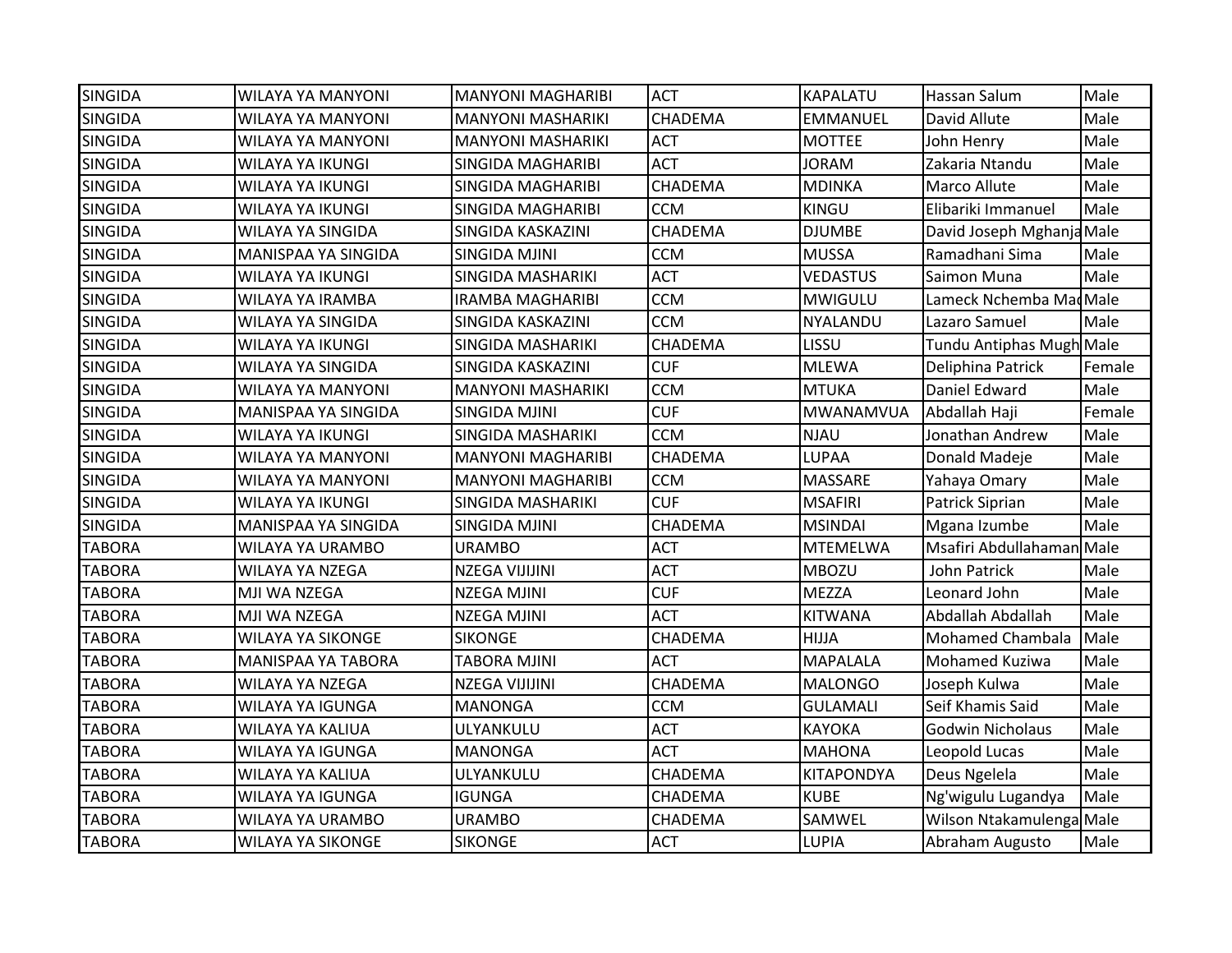| <b>TABORA</b> | WILAYA YA UYUI           | <b>IGALULA</b>          | CHADEMA            | <b>MAGANGA</b>              | Raymond William         | Male   |
|---------------|--------------------------|-------------------------|--------------------|-----------------------------|-------------------------|--------|
| <b>TABORA</b> | <b>WILAYA YA IGUNGA</b>  | <b>MANONGA</b>          | CHADEMA            | <b>NGUZO</b>                | Ally Khalfan            | Male   |
| <b>TABORA</b> | WILAYA YA NZEGA          | <b>BUKENE</b>           | CHADEMA            | <b>ELIAS</b>                | Michael Machibya        | Male   |
| <b>TABORA</b> | WILAYA YA UYUI           | <b>TABORA KASKAZINI</b> | CHADEMA            | <b>JOSEPH</b>               | Nhilili Kidaha          | Male   |
| <b>TABORA</b> | MANISPAA YA TABORA       | <b>TABORA MJINI</b>     | <b>CUF</b>         | <b>MKUFYA</b>               | Peter Stewart           | Male   |
| <b>TABORA</b> | WILAYA YA UYUI           | <b>IGALULA</b>          | <b>CCM</b>         | <b>MUSA</b>                 | Rashid Ntimizi          | Male   |
| <b>TABORA</b> | WILAYA YA UYUI           | <b>IGALULA</b>          | <b>ACT</b>         | <b>BAKARI</b>               | Haruna Mtongwa          | Male   |
| <b>TABORA</b> | WILAYA YA UYUI           | <b>TABORA KASKAZINI</b> | <b>CUF</b>         | <b>REHEMA</b>               | Hamisi Bushiri          | Female |
| <b>TABORA</b> | MJI WA NZEGA             | <b>NZEGA MJINI</b>      | <b>CCM</b>         | <b>BASHE</b>                | <b>Mohamed Hussein</b>  | Male   |
| <b>TABORA</b> | WILAYA YA KALIUA         | <b>KALIUA</b>           | <b>ADA - TADEA</b> | <b>SHILINDE</b>             | <b>Gudrack Jilinga</b>  | Male   |
| <b>TABORA</b> | WILAYA YA KALIUA         | <b>KALIUA</b>           | <b>ACT</b>         | <b>KIRUNGI</b>              | Amir Kirungi            | Male   |
| <b>TABORA</b> | <b>WILAYA YA NZEGA</b>   | <b>NZEGA VIJIJINI</b>   | <b>CCM</b>         | DKT. KIGWANGA Hamisi Andrea |                         | Male   |
| <b>TABORA</b> | <b>WILAYA YA SIKONGE</b> | <b>SIKONGE</b>          | <b>CUF</b>         | <b>KATALA</b>               | Abdallah Ibrahimu       | Male   |
| <b>TABORA</b> | <b>WILAYA YA IGUNGA</b>  | <b>IGUNGA</b>           | <b>AFP</b>         | <b>KASSITA</b>              | <b>Fredrick David</b>   | Male   |
| <b>TABORA</b> | WILAYA YA KALIUA         | <b>KALIUA</b>           | <b>CUF</b>         | SAKAYA                      | Magdalena Hamis         | Female |
| <b>TABORA</b> | WILAYA YA UYUI           | TABORA KASKAZINI        | <b>CCM</b>         | <b>LINSO</b>                | Linso Mohamed           | Male   |
| <b>TABORA</b> | <b>WILAYA YA SIKONGE</b> | <b>SIKONGE</b>          | <b>TLP</b>         | <b>DAVID</b>                | Henry Mwakanga          | Male   |
| <b>TABORA</b> | WILAYA YA KALIUA         | ULYANKULU               | <b>CUF</b>         | <b>MAGUPA</b>               | Lawi Damalice           | Female |
| <b>TABORA</b> | WILAYA YA NZEGA          | <b>BUKENE</b>           | <b>CUF</b>         | <b>SIMBI</b>                | Alex Mpugi              | Male   |
| <b>TABORA</b> | WILAYA YA NZEGA          | NZEGA VIJIJINI          | <b>CUF</b>         | <b>HILAL</b>                | Rashid Rashid salum     | Male   |
| <b>TABORA</b> | <b>WILAYA YA SIKONGE</b> | <b>SIKONGE</b>          | <b>CCM</b>         | KAKUNDA                     | Joseph George           | Male   |
| <b>TABORA</b> | <b>WILAYA YA SIKONGE</b> | <b>SIKONGE</b>          | <b>UPDP</b>        | SHUKURU                     | Hemedi Kiyinza          | Male   |
| <b>TABORA</b> | WILAYA YA UYUI           | <b>IGALULA</b>          | <b>CUF</b>         | <b>MAGOZI</b>               | Mohammed S. A. Mar Male |        |
| <b>TABORA</b> | MJI WA NZEGA             | <b>NZEGA MJINI</b>      | CHADEMA            | <b>CHARLES</b>              | Makangala Mabula        | Male   |
| <b>TABORA</b> | WILAYA YA IGUNGA         | <b>IGUNGA</b>           | <b>ACT</b>         | <b>ALEX</b>                 | <b>Tito Pancras</b>     | Male   |
| <b>TABORA</b> | MANISPAA YA TABORA       | <b>TABORA MJINI</b>     | <b>UDP</b>         | ZAMBIA                      | Mustafa Mulenga         | Male   |
| <b>TABORA</b> | WILAYA YA NZEGA          | <b>BUKENE</b>           | <b>CCM</b>         | <b>ZEDI</b>                 | Selemani Jumanne        | Male   |
| <b>TABORA</b> | WILAYA YA UYUI           | TABORA KASKAZINI        | <b>ACT</b>         | <b>KANSA</b>                | Mohamedi Mbaruku        | Male   |
| <b>TABORA</b> | MANISPAA YA TABORA       | TABORA MJINI            | <b>UMD</b>         | ABUBAKARI                   | Kamanya Nkumilwa        | Male   |
| <b>TABORA</b> | WILAYA YA KALIUA         | ULYANKULU               | <b>CCM</b>         | <b>KADUTU</b>               | John Peter              | Male   |
| <b>TABORA</b> | <b>WILAYA YA URAMBO</b>  | <b>URAMBO</b>           | <b>CUF</b>         | PASCHAL                     | John Koroti             | Male   |
| <b>TABORA</b> | <b>WILAYA YA URAMBO</b>  | <b>URAMBO</b>           | <b>NRA</b>         | <b>MWALIM</b>               | <b>Masud Said</b>       | Male   |
| <b>TABORA</b> | MANISPAA YA TABORA       | <b>TABORA MJINI</b>     | <b>CCM</b>         | MWAKASAKA                   | <b>Adamson Emmanuel</b> | Male   |
| <b>TABORA</b> | WILAYA YA IGUNGA         | <b>IGUNGA</b>           | <b>CCM</b>         | DR. KAFUMU                  | Dalaly Peter            | Male   |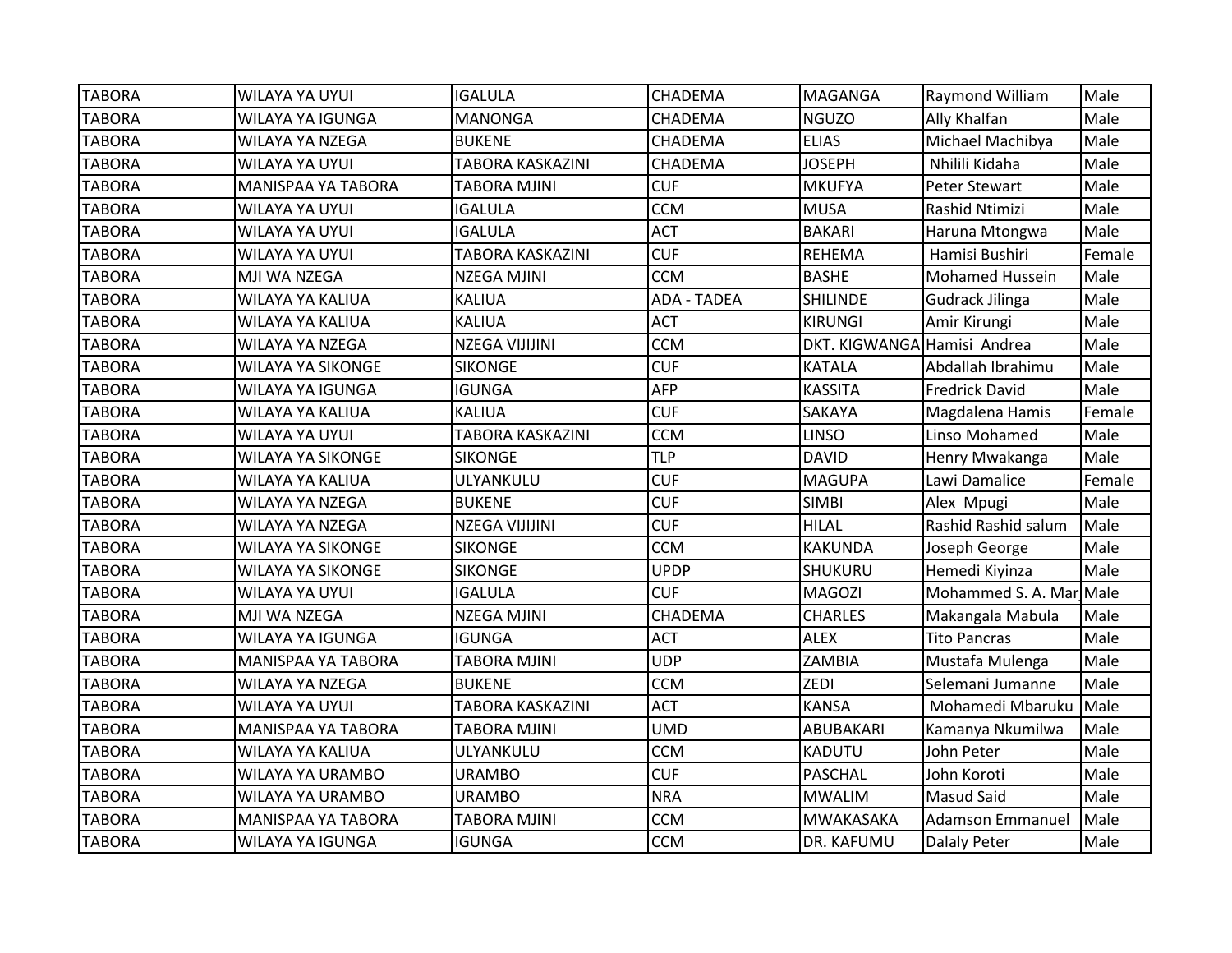| <b>TABORA</b> | <b>WILAYA YA NZEGA</b>    | NZEGA VIJIJINI          | <b>CUF</b>   | <b>KATUGA</b>   | Khamis Iddi              | Male   |
|---------------|---------------------------|-------------------------|--------------|-----------------|--------------------------|--------|
| <b>TABORA</b> | <b>MANISPAA YA TABORA</b> | <b>TABORA MJINI</b>     | <b>DP</b>    | <b>HARUNA</b>   | Saidi Magazi             | Male   |
| <b>TABORA</b> | <b>MANISPAA YA TABORA</b> | <b>TABORA MJINI</b>     | <b>MAKIN</b> | <b>IDDI</b>     | Mbaruku Katundu          | Male   |
| <b>TABORA</b> | <b>MANISPAA YA TABORA</b> | <b>TABORA MJINI</b>     | <b>ADC</b>   | <b>ISSA</b>     | Ramadhan Malengo         | Male   |
| <b>TABORA</b> | WILAYA YA IGUNGA          | <b>MANONGA</b>          | AFP          | <b>KASHASHA</b> | <b>Exuper Alfred</b>     | Male   |
| <b>TABORA</b> | WILAYA YA UYUI            | TABORA KASKAZINI        | <b>CCM</b>   | <b>ALMAS</b>    | Athuman Maige            | Male   |
| <b>TABORA</b> | WILAYA YA NZEGA           | <b>BUKENE</b>           | <b>ACT</b>   | <b>TEDDY</b>    | Louise Kasella-Bantu     | Female |
| <b>TABORA</b> | <b>WILAYA YA NZEGA</b>    | NZEGA VIJIJINI          | CHADEMA      | <b>MASANILO</b> | Peter Peter emmanue Male |        |
| <b>TABORA</b> | <b>WILAYA YA URAMBO</b>   | <b>URAMBO</b>           | <b>CCM</b>   | <b>SITTA</b>    | Margaret Simwanza        | Female |
| <b>TABORA</b> | WILAYA YA KALIUA          | <b>KALIUA</b>           | <b>CCM</b>   | PROF KAPUYA     | Juma Athumani            | Male   |
| <b>TABORA</b> | WILAYA YA URAMBO          | <b>URAMBO</b>           | <b>NLD</b>   | <b>KAFUKO</b>   | Kafuko Sulemani          | Male   |
| <b>TANGA</b>  | MJI WA HANDENI            | <b>HANDENI MJINI</b>    | CHADEMA      | <b>DAUDI</b>    | Killo Lusewa             | Male   |
| <b>TANGA</b>  | <b>WILAYA YA LUSHOTO</b>  | <b>LUSHOTO</b>          | <b>CUF</b>   | <b>KAONEKA</b>  | <b>Adam Salim</b>        | Male   |
| <b>TANGA</b>  | WILAYA YA MUHEZA          | <b>MUHEZA</b>           | <b>UDP</b>   | MHINA           | Peter Mhina              | Male   |
| <b>TANGA</b>  | <b>JIJI LA TANGA</b>      | <b>TANGA MJINI</b>      | CHAUMMA      | <b>MWANVITA</b> | Mashaka Shabani          | Female |
| <b>TANGA</b>  | <b>WILAYA YA KILINDI</b>  | <b>KILINDI</b>          | <b>ACT</b>   | <b>HABIBU</b>   | Rashidi Mbota            | Male   |
| <b>TANGA</b>  | <b>WILAYA YA LUSHOTO</b>  | <b>MLALO</b>            | CHADEMA      | <b>SHEMBOKO</b> | Calvin Clemence          | Male   |
| <b>TANGA</b>  | WILAYA YA PANGANI         | PANGANI                 | <b>CCM</b>   | <b>JUMAA</b>    | Hamidu Aweso             | Male   |
| <b>TANGA</b>  | <b>WILAYA YA HANDENI</b>  | <b>HANDENI VIJIJINI</b> | <b>CCM</b>   | <b>MBONI</b>    | <b>Mohamed Mhita</b>     | Female |
| <b>TANGA</b>  | <b>WILAYA YA HANDENI</b>  | <b>HANDENI VIJIJINI</b> | AFP          | <b>JANETH</b>   | <b>William Kikowe</b>    | Female |
| <b>TANGA</b>  | WILAYA YA MKINGA          | <b>MKINGA</b>           | CHADEMA      | <b>RACHEL</b>   | Sadick Kiogwe            | Female |
| <b>TANGA</b>  | <b>WILAYA YA MUHEZA</b>   | <b>MUHEZA</b>           | CHADEMA      | <b>ERNEST</b>   | Sekidia Msigwa           | Male   |
| <b>TANGA</b>  | <b>WILAYA YA HANDENI</b>  | <b>HANDENI VIJIJINI</b> | <b>ACT</b>   | MWELEKWA        | Ramadhani Ally           | Male   |
| <b>TANGA</b>  | <b>WILAYA YA LUSHOTO</b>  | <b>LUSHOTO</b>          | CHADEMA      | <b>MTOI</b>     | Mohamedi Shabani         | Male   |
| <b>TANGA</b>  | <b>JIJI LA TANGA</b>      | <b>TANGA MJINI</b>      | <b>ACT</b>   | <b>KIDEGE</b>   | Hamad Ayubu Moham Male   |        |
| <b>TANGA</b>  | WILAYA YA MKINGA          | <b>MKINGA</b>           | <b>ACT</b>   | ALI             | Tendeza Mwaita           | Male   |
| <b>TANGA</b>  | MJI WA KOROGWE            | KOROGWE MJINI           | <b>CUF</b>   | <b>MASOUD</b>   | Rashid Mohamed           | Male   |
| <b>TANGA</b>  | MJI WA HANDENI            | <b>HANDENI MJINI</b>    | AFP          | <b>MHINA</b>    | Juma Bakari              | Male   |
| <b>TANGA</b>  | <b>WILAYA YA LUSHOTO</b>  | <b>MLALO</b>            | <b>CCM</b>   | SHANGAZI        | Rashid Abdallah          | Male   |
| <b>TANGA</b>  | <b>WILAYA YA KOROGWE</b>  | <b>KOROGWE VIJIJINI</b> | CHADEMA      | <b>KIMEA</b>    | <b>Emmanuel Phares</b>   | Male   |
| <b>TANGA</b>  | MJI WA HANDENI            | <b>HANDENI MJINI</b>    | <b>ADC</b>   | <b>DOYO</b>     | Hassani Mohamedi         | Male   |
| <b>TANGA</b>  | <b>WILAYA YA BUMBULI</b>  | <b>BUMBULI</b>          | <b>CCM</b>   | <b>JANUARY</b>  | Yusuf Makamba            | Male   |
| <b>TANGA</b>  | <b>WILAYA YA HANDENI</b>  | <b>HANDENI VIJIJINI</b> | CHADEMA      | <b>HAJI</b>     | Sedenga Salim Mwika Male |        |
| <b>TANGA</b>  | <b>WILAYA YA MUHEZA</b>   | <b>MUHEZA</b>           | <b>AFP</b>   | <b>REHEMA</b>   | Nurdini Mzimbili         | Female |